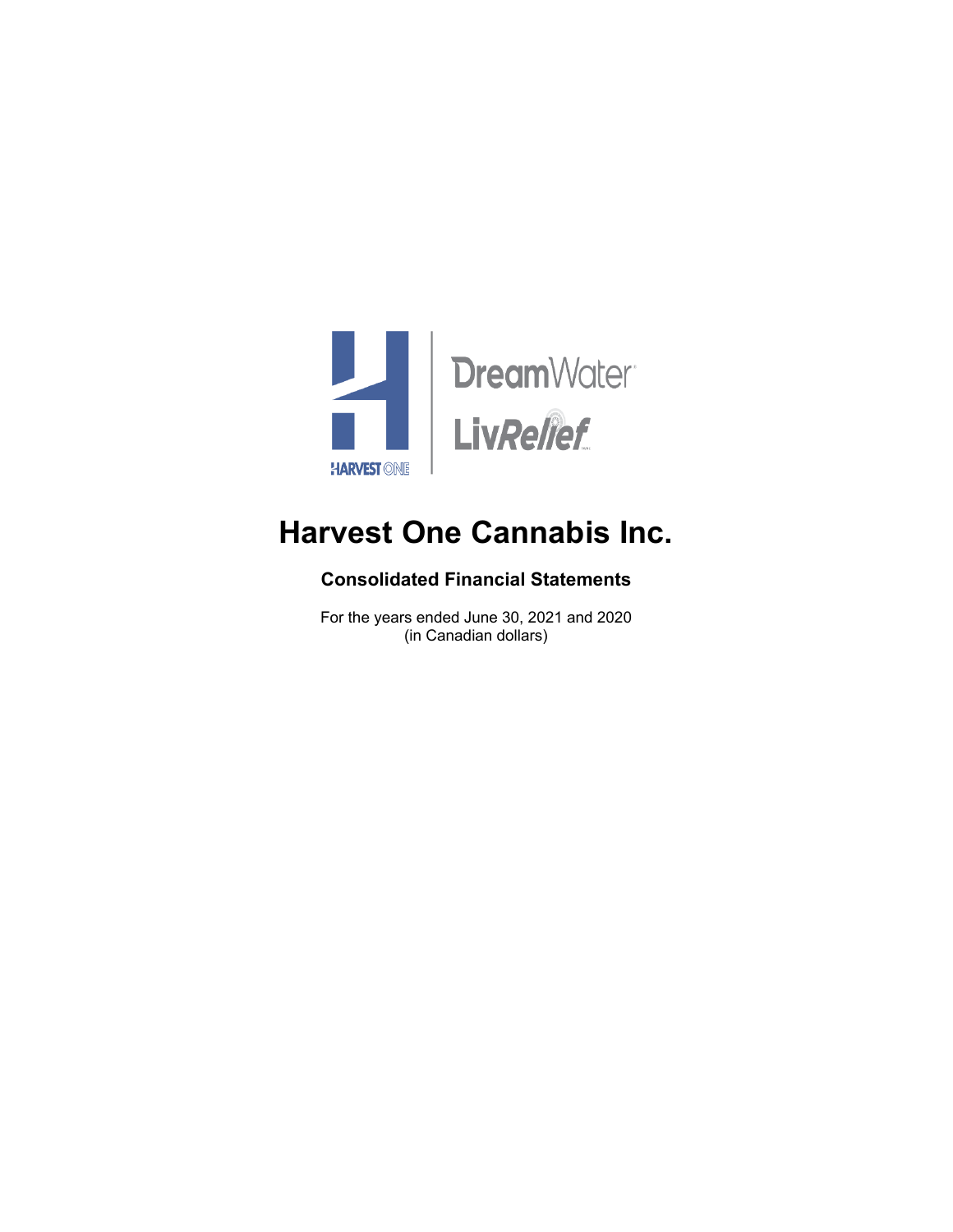## **Table of contents**

| 3         |
|-----------|
| 6         |
|           |
| 8         |
| -9        |
| $10 - 42$ |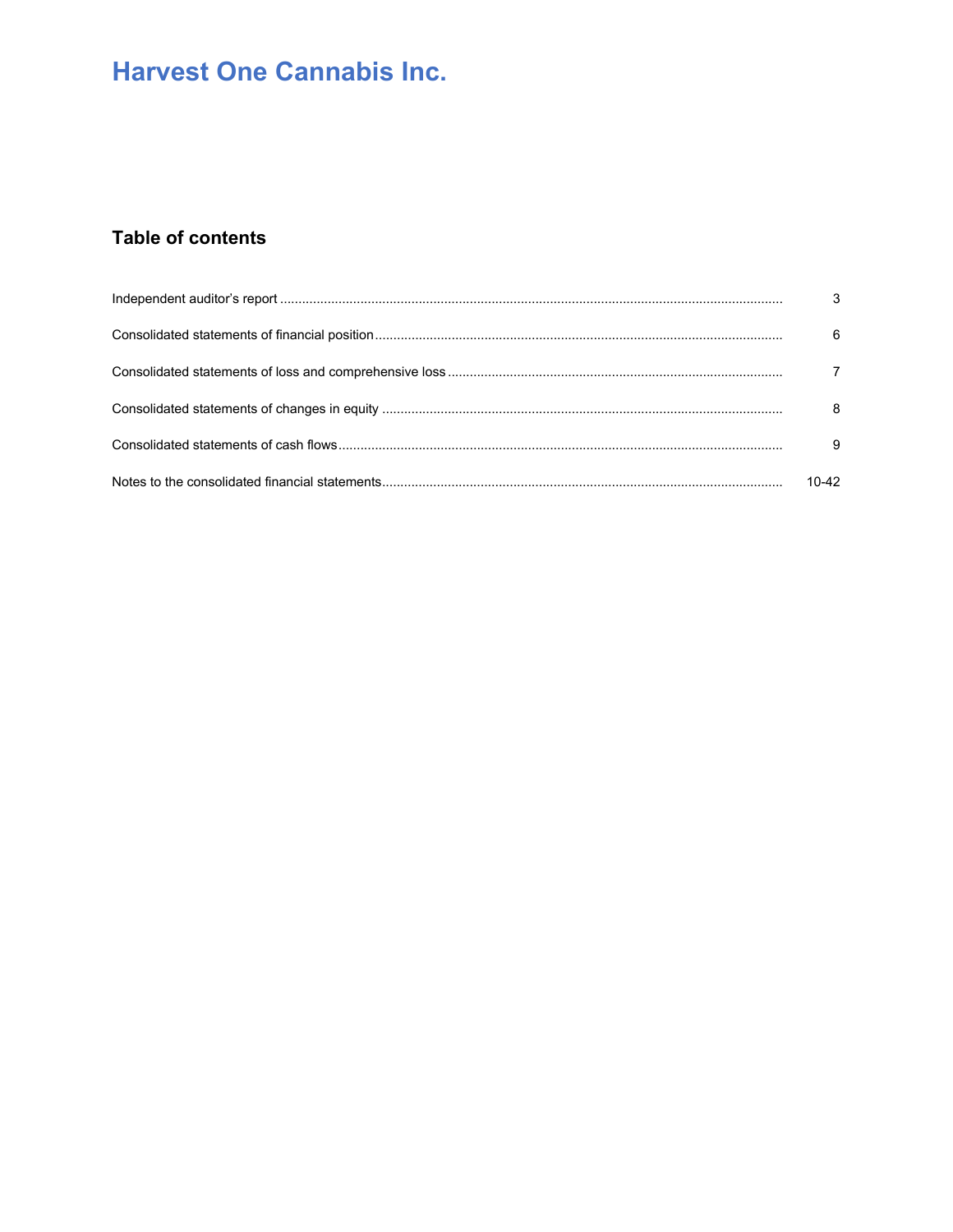## **INDEPENDENT AUDITOR'S REPORT**

To the Shareholders of Harvest One Cannabis Inc.

## *Opinion*

We have audited the accompanying consolidated financial statements of Harvest One Cannabis Inc. (the "Company"), which comprise the consolidated statements of financial position as at June 30, 2021 and 2020, and the consolidated statements of loss and comprehensive loss, changes in equity and cash flows for the years then ended, and notes to the consolidated financial statements, including a summary of significant accounting policies.

In our opinion, these consolidated financial statements present fairly, in all material respects, the financial position of the Company as at June 30, 2021 and 2020, and its financial performance and its cash flows for the years then ended in accordance with International Financial Reporting Standards ("IFRS").

## *Basis for Opinion*

We conducted our audits in accordance with Canadian generally accepted auditing standards. Our responsibilities under those standards are further described in the Auditor's Responsibilities for the Audit of the Consolidated Financial Statements section of our report. We are independent of the Company in accordance with the ethical requirements that are relevant to our audit of the consolidated financial statements in Canada, and we have fulfilled our other ethical responsibilities in accordance with these requirements. We believe that the audit evidence we have obtained in our audits is sufficient and appropriate to provide a basis for our opinion.

## *Material Uncertainty Related to Going Concern*

We draw attention to Note 2 of the consolidated financial statements, which indicates that the Company incurred a consolidated net loss of \$28,538,000 during the year ended June 30, 2021 and had an accumulated deficit of \$162,845,000 as at June 30, 2021. As stated in Note 2, these events and conditions indicate that a material uncertainty exists that may cast significant doubt on the Company's ability to continue as a going concern. Our opinion is not modified in respect of this matter.

## *Other Matters*

We draw attention to Note 19 to the consolidated financial statements, which explains that certain comparative information presented for the year ended June 30, 2020 has been reclassified to conform with the presentation requirements of IFRS 5, non-current assets held for sale and discontinued operations



1200 - 609 Granville Street, P.O. Box 10372, Pacific Centre, Vancouver, B.C., Canada V7Y 1G6 Telephone (604) 687-0947 Davidson-co.com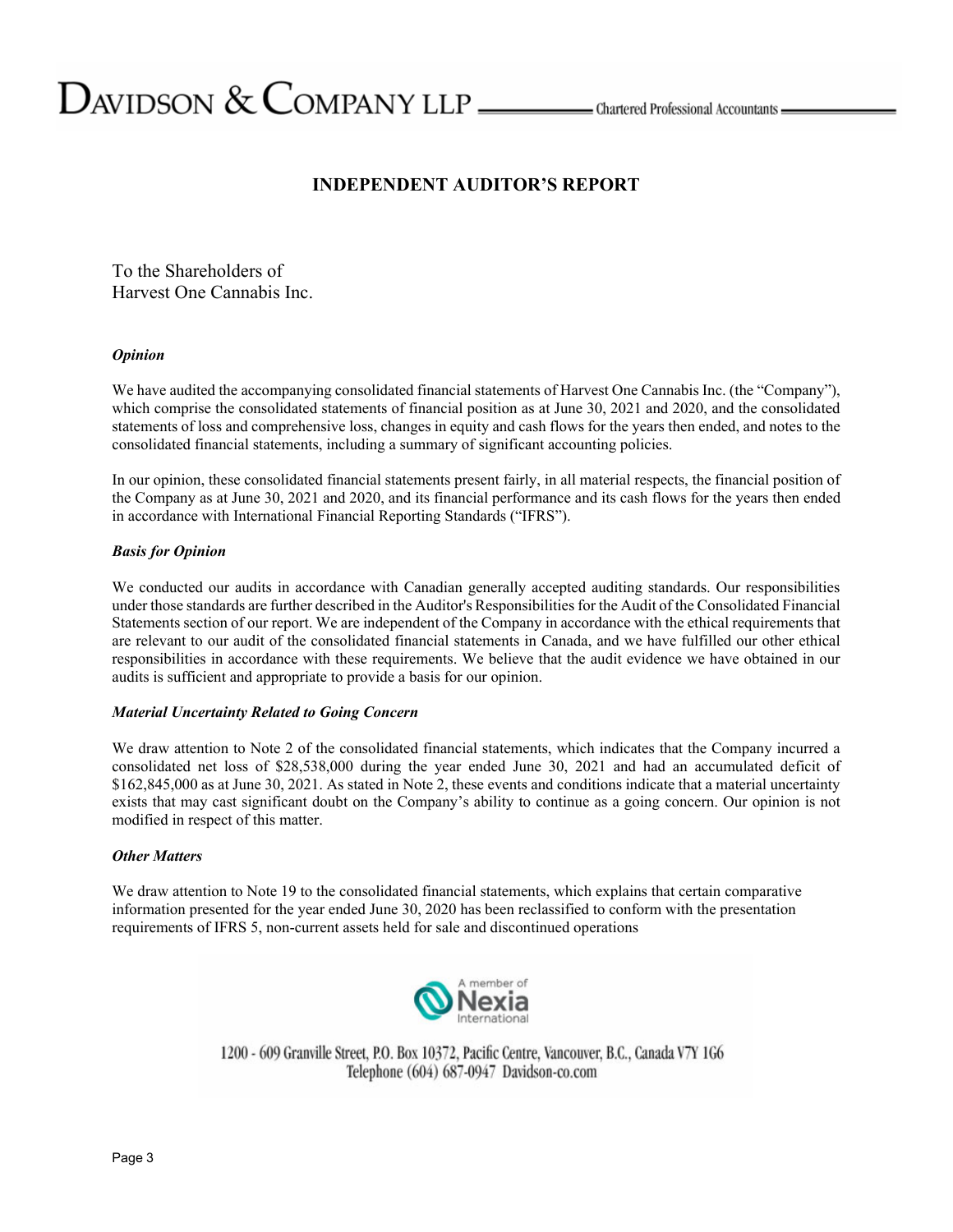## *Other Information*

Management is responsible for the other information. The other information obtained at the date of this auditor's report includes Management's Discussion and Analysis.

Our opinion on the consolidated financial statements does not cover the other information and we do not express any form of assurance conclusion thereon.

In connection with our audit of the consolidated financial statements, our responsibility is to read the other information and, in doing so, consider whether the other information is materially inconsistent with the consolidated financial statements or our knowledge obtained in the audit, or otherwise appears to be materially misstated.

We obtained Management's Discussion and Analysis prior to the date of this auditor's report. If, based on the work we have performed, we conclude that there is a material misstatement of this other information, we are required to report that fact. We have nothing to report in this regard.

## *Responsibilities of Management and Those Charged with Governance for the Consolidated Financial Statements*

Management is responsible for the preparation and fair presentation of the consolidated financial statements in accordance with IFRS, and for such internal control as management determines is necessary to enable the preparation of consolidated financial statements that are free from material misstatement, whether due to fraud or error.

In preparing the consolidated financial statements, management is responsible for assessing the Company's ability to continue as a going concern, disclosing, as applicable, matters related to going concern and using the going concern basis of accounting unless management either intends to liquidate the Company or to cease operations, or has no realistic alternative but to do so.

Those charged with governance are responsible for overseeing the Company's financial reporting process.

## *Auditor's Responsibilities for the Audit of the Consolidated Financial Statements*

Our objectives are to obtain reasonable assurance about whether the consolidated financial statements as a whole are free from material misstatement, whether due to fraud or error, and to issue an auditor's report that includes our opinion. Reasonable assurance is a high level of assurance, but is not a guarantee that an audit conducted in accordance with Canadian generally accepted auditing standards will always detect a material misstatement when it exists. Misstatements can arise from fraud or error and are considered material if, individually or in the aggregate, they could reasonably be expected to influence the economic decisions of users taken on the basis of these consolidated financial statements.

As part of an audit in accordance with Canadian generally accepted auditing standards, we exercise professional judgment and maintain professional skepticism throughout the audit. We also:

- Identify and assess the risks of material misstatement of the consolidated financial statements, whether due to fraud or error, design and perform audit procedures responsive to those risks, and obtain audit evidence that is sufficient and appropriate to provide a basis for our opinion. The risk of not detecting a material misstatement resulting from fraud is higher than for one resulting from error, as fraud may involve collusion, forgery, intentional omissions, misrepresentations, or the override of internal control.
- Obtain an understanding of internal control relevant to the audit in order to design audit procedures that are appropriate in the circumstances, but not for the purpose of expressing an opinion on the effectiveness of the Company's internal control.
- Evaluate the appropriateness of accounting policies used and the reasonableness of accounting estimates and related disclosures made by management.
- Conclude on the appropriateness of management's use of the going concern basis of accounting and, based on the audit evidence obtained, whether a material uncertainty exists related to events or conditions that may cast significant doubt on the Company's ability to continue as a going concern. If we conclude that a material uncertainty exists, we are required to draw attention in our auditor's report to the related disclosures in the consolidated financial statements or, if such disclosures are inadequate, to modify our opinion. Our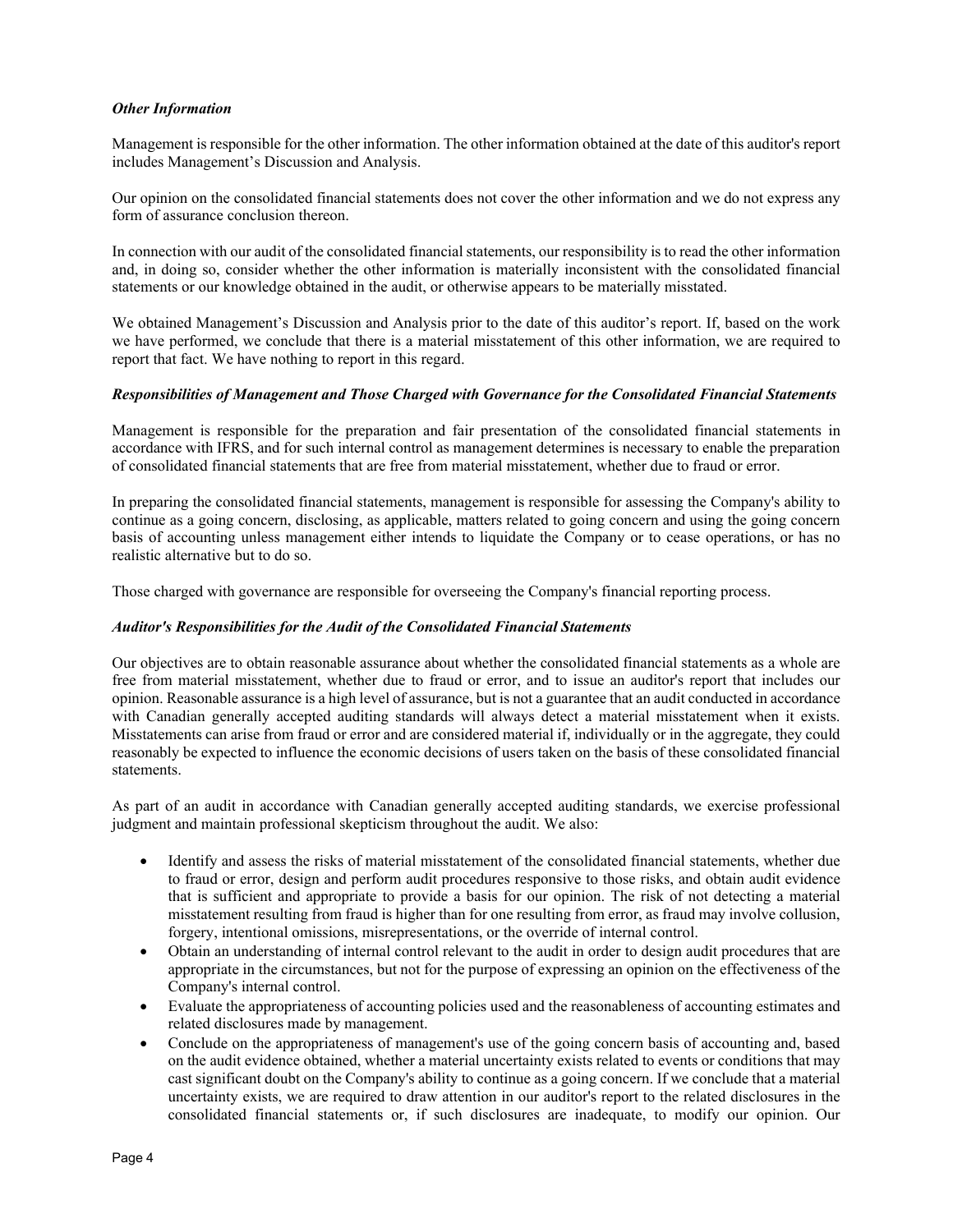conclusions are based on the audit evidence obtained up to the date of our auditor's report. However, future events or conditions may cause the Company to cease to continue as a going concern.

- Evaluate the overall presentation, structure and content of the consolidated financial statements, including the disclosures, and whether the consolidated financial statements represent the underlying transactions and events in a manner that achieves fair presentation.
- Obtain sufficient appropriate audit evidence regarding the financial information of the entities or business activities within the Company to express an opinion on the consolidated financial statements. We are responsible for the direction, supervision and performance of the group audit. We remain solely responsible for our audit opinion.

We communicate with those charged with governance regarding, among other matters, the planned scope and timing of the audit and significant audit findings, including any significant deficiencies in internal control that we identify during our audit.

We also provide those charged with governance with a statement that we have complied with relevant ethical requirements regarding independence, and to communicate with them all relationships and other matters that may reasonably be thought to bear on our independence, and where applicable, related safeguards.

The engagement partner on the audit resulting in this independent auditor's report is Alyson Neil.

Javidson & Caysary LLP

October 28, 2021

Vancouver, Canada Chartered Professional Accountants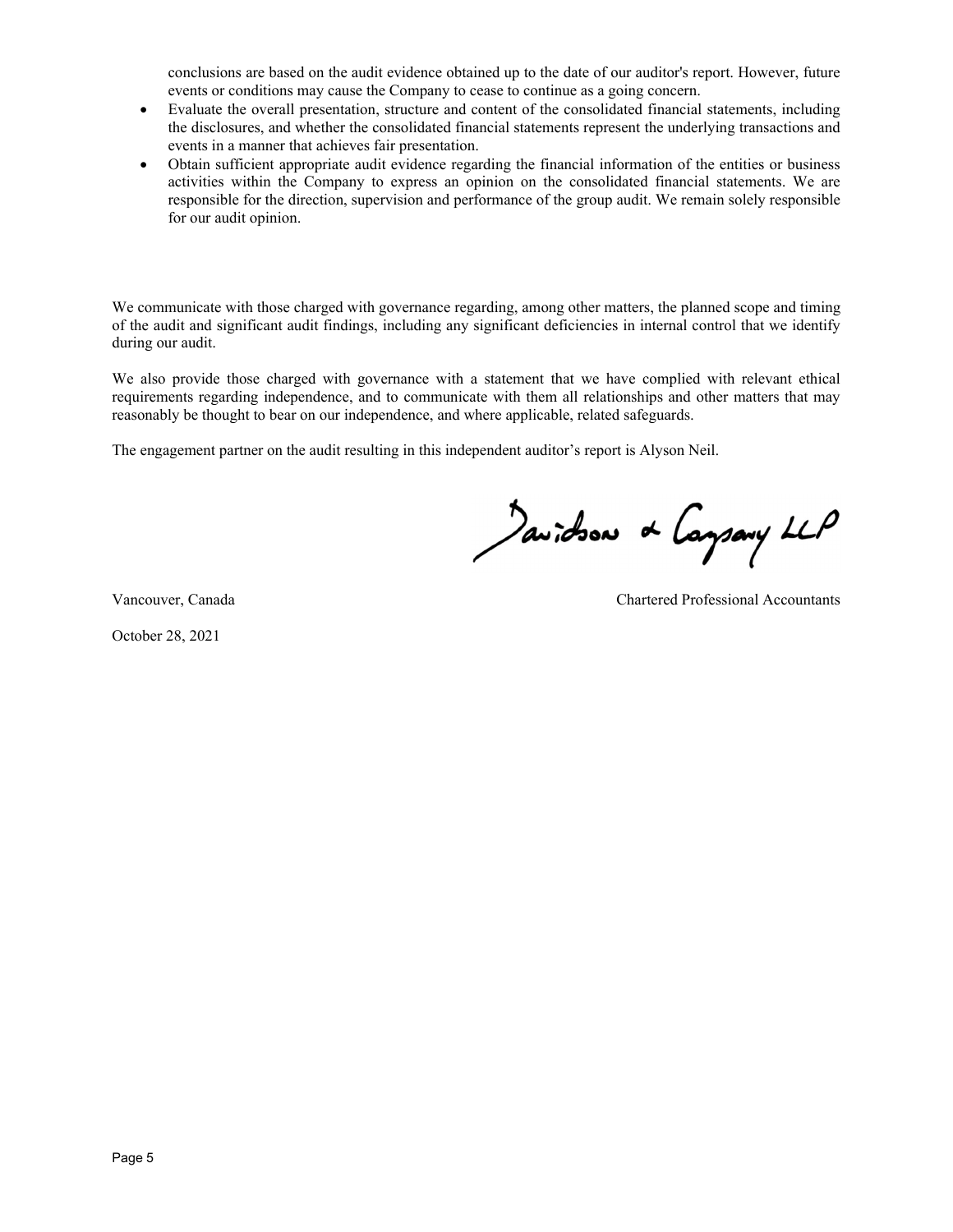Consolidated statements of financial position

As at June 30, 2021 and 2020

(Expressed in thousands of Canadian dollars, except share and per share amounts)

|                                                  | <b>Note</b> | June 30<br>2021 | June 30<br>2020 |
|--------------------------------------------------|-------------|-----------------|-----------------|
| <b>Assets</b>                                    |             | \$              | \$              |
| <b>Current assets</b>                            |             |                 |                 |
| Cash                                             |             | 4,431           | 1,406           |
| Short term investments                           | 9           | 711             |                 |
| Accounts receivable                              | 3           | 2,020           | 1,671           |
| Lease receivable                                 |             | 116             | 100             |
| Inventories                                      | 4           | 2,279           | 9,288           |
| Prepaid expenses and deposits                    |             | 278             | 898             |
| Assets held for sale                             | 9           |                 | 15,050          |
|                                                  |             | 9,835           | 28,413          |
| Lease receivable                                 |             | 288             | 404             |
| Property, plant and equipment                    | 5           | 2,908           | 16,392          |
| Intangible assets                                | 6           | 6,032           | 12,635          |
| <b>Total assets</b>                              |             | 19,063          | 57,844          |
| <b>Liabilities</b>                               |             |                 |                 |
| <b>Current liabilities</b>                       |             |                 |                 |
| Accounts payable and accrued liabilities         | 10          | 6,924           | 14,551          |
| Loans and lease liabilities                      | 11          | 312             | 3,893           |
| Liabilities associated with assets held for sale | 9           |                 | 750             |
|                                                  |             | 7,236           | 19,194          |
| Loans and lease liabilities                      | 11          | 1,850           | 2,080           |
| <b>Total liabilities</b>                         |             | 9,086           | 21,274          |
| <b>Equity</b>                                    |             |                 |                 |
| Share capital                                    | 13          | 148,226         | 146,203         |
| Other reserves                                   | 14          | 24,882          | 21,800          |
| Accumulated other comprehensive loss             |             | (286)           | (179)           |
| Accumulated deficit                              |             | (162, 845)      | (134, 307)      |
| Equity attributable to Harvest One shareholders  |             | 9,977           | 33,517          |
| Non-controlling interest                         | 8           |                 | 3,053           |
| <b>Total equity</b>                              |             | 9,977           | 36,570          |
| Total liabilities and equity                     |             | 19,063          | 57,844          |

Going concern (note 2(c)) Commitments and contingencies (note 17) Subsequent event (note 23)

Jason Bednar, Director

*"Jason Bednar" "Gord Davey"*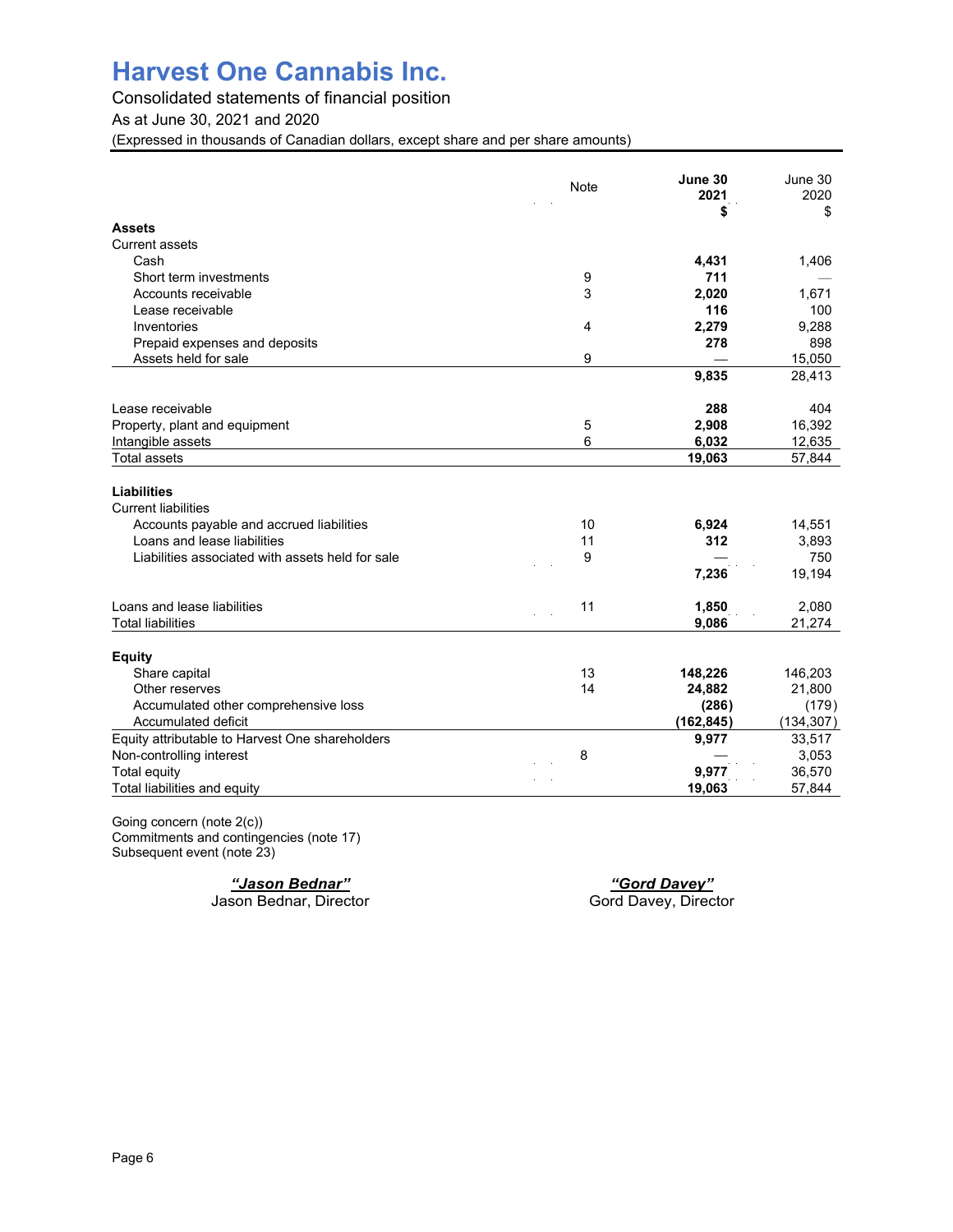Consolidated statements of loss and comprehensive loss

For the years ended June 30, 2021 and 2020

(Expressed in thousands of Canadian dollars, except share and per share amounts)

| 2021<br>Note<br>\$<br>Revenue<br>8,107<br>151<br>Excise taxes<br>18<br>7,956<br>Net revenue<br>Inventory expensed to cost of sales<br>5,048<br>Inventory write-down<br>989<br>Gross (loss) profit<br>1,919<br><b>Expenses</b><br>12<br>General and administration<br>7,308<br>Sales and marketing<br>1,006<br>Acquisition costs<br>72<br>Research and development<br>Depreciation and amortization<br>5, 6<br>2,216<br>Share-based compensation<br>14(a)<br>577<br>Severance and reorganization costs<br>15(c)<br>587<br>Asset impairment and write-downs<br>5(a)<br>12,112<br>23,878<br>(21, 959)<br>Loss from operations<br>Other (expense) income<br>Loss on disposal of assets<br>(243)<br>Interest and finance costs<br>41<br>89<br>Gain from extinguishment/forgiveness of debt<br>Earnings (loss) on investment in associate<br>Unrealized loss/gain<br>9<br>(603)<br>Foreign exchange (loss) gain<br>3<br>(713)<br>Net loss from continuing operations<br>(22, 672)<br>19<br>Loss from discontinued operation<br>(5,866)<br>Net loss<br>(28, 538) | June 30<br>2020<br>\$<br>7,805<br>23<br>7,782<br>6,258<br>800<br>724<br>10,396 |
|-----------------------------------------------------------------------------------------------------------------------------------------------------------------------------------------------------------------------------------------------------------------------------------------------------------------------------------------------------------------------------------------------------------------------------------------------------------------------------------------------------------------------------------------------------------------------------------------------------------------------------------------------------------------------------------------------------------------------------------------------------------------------------------------------------------------------------------------------------------------------------------------------------------------------------------------------------------------------------------------------------------------------------------------------------------|--------------------------------------------------------------------------------|
|                                                                                                                                                                                                                                                                                                                                                                                                                                                                                                                                                                                                                                                                                                                                                                                                                                                                                                                                                                                                                                                           |                                                                                |
|                                                                                                                                                                                                                                                                                                                                                                                                                                                                                                                                                                                                                                                                                                                                                                                                                                                                                                                                                                                                                                                           |                                                                                |
|                                                                                                                                                                                                                                                                                                                                                                                                                                                                                                                                                                                                                                                                                                                                                                                                                                                                                                                                                                                                                                                           |                                                                                |
|                                                                                                                                                                                                                                                                                                                                                                                                                                                                                                                                                                                                                                                                                                                                                                                                                                                                                                                                                                                                                                                           |                                                                                |
|                                                                                                                                                                                                                                                                                                                                                                                                                                                                                                                                                                                                                                                                                                                                                                                                                                                                                                                                                                                                                                                           |                                                                                |
|                                                                                                                                                                                                                                                                                                                                                                                                                                                                                                                                                                                                                                                                                                                                                                                                                                                                                                                                                                                                                                                           |                                                                                |
|                                                                                                                                                                                                                                                                                                                                                                                                                                                                                                                                                                                                                                                                                                                                                                                                                                                                                                                                                                                                                                                           |                                                                                |
|                                                                                                                                                                                                                                                                                                                                                                                                                                                                                                                                                                                                                                                                                                                                                                                                                                                                                                                                                                                                                                                           |                                                                                |
|                                                                                                                                                                                                                                                                                                                                                                                                                                                                                                                                                                                                                                                                                                                                                                                                                                                                                                                                                                                                                                                           |                                                                                |
|                                                                                                                                                                                                                                                                                                                                                                                                                                                                                                                                                                                                                                                                                                                                                                                                                                                                                                                                                                                                                                                           |                                                                                |
|                                                                                                                                                                                                                                                                                                                                                                                                                                                                                                                                                                                                                                                                                                                                                                                                                                                                                                                                                                                                                                                           | 1,479                                                                          |
|                                                                                                                                                                                                                                                                                                                                                                                                                                                                                                                                                                                                                                                                                                                                                                                                                                                                                                                                                                                                                                                           | 23                                                                             |
|                                                                                                                                                                                                                                                                                                                                                                                                                                                                                                                                                                                                                                                                                                                                                                                                                                                                                                                                                                                                                                                           | 179                                                                            |
|                                                                                                                                                                                                                                                                                                                                                                                                                                                                                                                                                                                                                                                                                                                                                                                                                                                                                                                                                                                                                                                           | 2,340                                                                          |
|                                                                                                                                                                                                                                                                                                                                                                                                                                                                                                                                                                                                                                                                                                                                                                                                                                                                                                                                                                                                                                                           | 2,022                                                                          |
|                                                                                                                                                                                                                                                                                                                                                                                                                                                                                                                                                                                                                                                                                                                                                                                                                                                                                                                                                                                                                                                           | 394                                                                            |
|                                                                                                                                                                                                                                                                                                                                                                                                                                                                                                                                                                                                                                                                                                                                                                                                                                                                                                                                                                                                                                                           | 41,123                                                                         |
|                                                                                                                                                                                                                                                                                                                                                                                                                                                                                                                                                                                                                                                                                                                                                                                                                                                                                                                                                                                                                                                           | 57,956                                                                         |
|                                                                                                                                                                                                                                                                                                                                                                                                                                                                                                                                                                                                                                                                                                                                                                                                                                                                                                                                                                                                                                                           | (57, 232)                                                                      |
|                                                                                                                                                                                                                                                                                                                                                                                                                                                                                                                                                                                                                                                                                                                                                                                                                                                                                                                                                                                                                                                           |                                                                                |
|                                                                                                                                                                                                                                                                                                                                                                                                                                                                                                                                                                                                                                                                                                                                                                                                                                                                                                                                                                                                                                                           | (488)                                                                          |
|                                                                                                                                                                                                                                                                                                                                                                                                                                                                                                                                                                                                                                                                                                                                                                                                                                                                                                                                                                                                                                                           | (799)                                                                          |
|                                                                                                                                                                                                                                                                                                                                                                                                                                                                                                                                                                                                                                                                                                                                                                                                                                                                                                                                                                                                                                                           |                                                                                |
|                                                                                                                                                                                                                                                                                                                                                                                                                                                                                                                                                                                                                                                                                                                                                                                                                                                                                                                                                                                                                                                           | (195)                                                                          |
|                                                                                                                                                                                                                                                                                                                                                                                                                                                                                                                                                                                                                                                                                                                                                                                                                                                                                                                                                                                                                                                           |                                                                                |
|                                                                                                                                                                                                                                                                                                                                                                                                                                                                                                                                                                                                                                                                                                                                                                                                                                                                                                                                                                                                                                                           | (21)                                                                           |
|                                                                                                                                                                                                                                                                                                                                                                                                                                                                                                                                                                                                                                                                                                                                                                                                                                                                                                                                                                                                                                                           | (1,503)                                                                        |
|                                                                                                                                                                                                                                                                                                                                                                                                                                                                                                                                                                                                                                                                                                                                                                                                                                                                                                                                                                                                                                                           | (58, 735)                                                                      |
|                                                                                                                                                                                                                                                                                                                                                                                                                                                                                                                                                                                                                                                                                                                                                                                                                                                                                                                                                                                                                                                           | (22, 658)                                                                      |
|                                                                                                                                                                                                                                                                                                                                                                                                                                                                                                                                                                                                                                                                                                                                                                                                                                                                                                                                                                                                                                                           | (81, 393)                                                                      |
| Other comprehensive loss – Items that may be reclassified to profit                                                                                                                                                                                                                                                                                                                                                                                                                                                                                                                                                                                                                                                                                                                                                                                                                                                                                                                                                                                       |                                                                                |
| and loss:                                                                                                                                                                                                                                                                                                                                                                                                                                                                                                                                                                                                                                                                                                                                                                                                                                                                                                                                                                                                                                                 |                                                                                |
| Foreign currency translation<br>(107)                                                                                                                                                                                                                                                                                                                                                                                                                                                                                                                                                                                                                                                                                                                                                                                                                                                                                                                                                                                                                     | (40)                                                                           |
| <b>Comprehensive loss</b><br>(28, 645)                                                                                                                                                                                                                                                                                                                                                                                                                                                                                                                                                                                                                                                                                                                                                                                                                                                                                                                                                                                                                    | (81, 433)                                                                      |
| Net loss attributable to:                                                                                                                                                                                                                                                                                                                                                                                                                                                                                                                                                                                                                                                                                                                                                                                                                                                                                                                                                                                                                                 |                                                                                |
| Harvest One Cannabis Inc.<br>(28, 538)                                                                                                                                                                                                                                                                                                                                                                                                                                                                                                                                                                                                                                                                                                                                                                                                                                                                                                                                                                                                                    | (79, 857)                                                                      |
| 8<br>Non-controlling interests                                                                                                                                                                                                                                                                                                                                                                                                                                                                                                                                                                                                                                                                                                                                                                                                                                                                                                                                                                                                                            | (1,536)                                                                        |
| Comprehensive loss attributable to:                                                                                                                                                                                                                                                                                                                                                                                                                                                                                                                                                                                                                                                                                                                                                                                                                                                                                                                                                                                                                       |                                                                                |
| Harvest One Cannabis Inc.<br>(28, 645)                                                                                                                                                                                                                                                                                                                                                                                                                                                                                                                                                                                                                                                                                                                                                                                                                                                                                                                                                                                                                    | (79, 897)                                                                      |
| 8<br>Non-controlling interests                                                                                                                                                                                                                                                                                                                                                                                                                                                                                                                                                                                                                                                                                                                                                                                                                                                                                                                                                                                                                            | (1,536)                                                                        |
| (0.13)<br>Net loss per share - basic and diluted<br>Weighted average number of outstanding common shares<br>225,961,186<br>214,642,221                                                                                                                                                                                                                                                                                                                                                                                                                                                                                                                                                                                                                                                                                                                                                                                                                                                                                                                    | (0.37)                                                                         |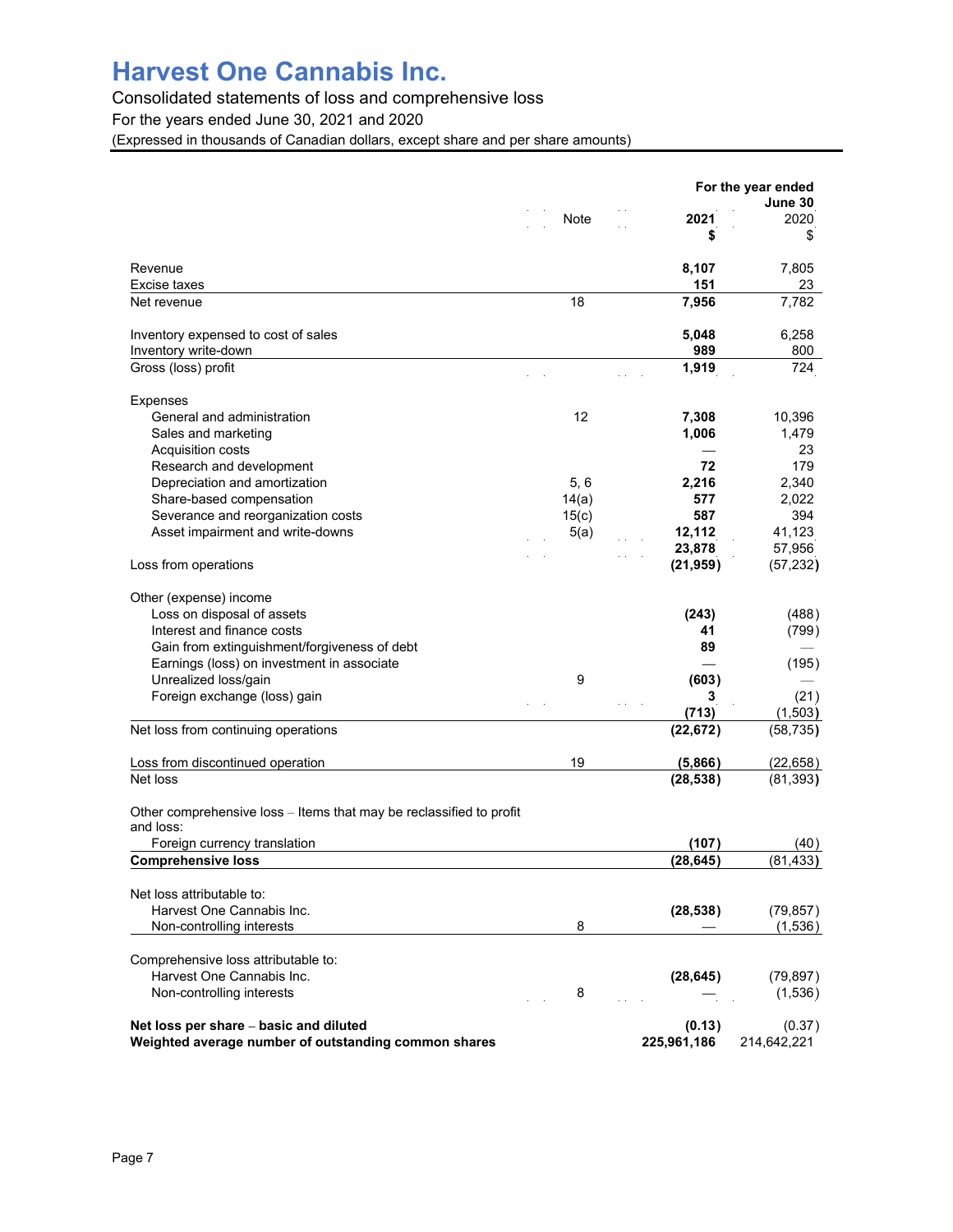Consolidated statements of changes in equity

For the years ended June 30, 2021 and 2020

(Expressed in thousands of Canadian dollars, except share and per share amounts)

|                                               |                   |                  |               |                | Accumulated   |             |             |              |
|-----------------------------------------------|-------------------|------------------|---------------|----------------|---------------|-------------|-------------|--------------|
|                                               |                   |                  |               |                | other         |             | Non-        |              |
|                                               |                   | Number of        |               | Other reserves | comprehensive | Accumulated | controlling |              |
|                                               | Note              | shares           | Share capital | \$             | loss          | deficit     | interest    | Total        |
| Balance, July 1, 2019                         |                   | #<br>185,819,851 | \$<br>125,093 | 18,042         | \$<br>(139)   | (54, 450)   | S<br>4,589  | \$<br>93,135 |
| Common shares issued for services             |                   | 987,013          | 471           |                |               |             |             | 471          |
| Common shares issued for acquisition          | 7                 | 28,272,622       | 20,639        |                |               |             |             | 20,639       |
| Options and warrants issued for acquisition   | 7, 14             |                  |               | 1,255          |               |             |             | 1,255        |
| Warrants issued                               | 14                |                  |               | 481            |               |             |             | 481          |
| Share-based compensation                      | 14                |                  |               | 2,022          |               |             | -           | 2,022        |
| Foreign currency translation                  |                   |                  |               |                | (40)          |             |             | (40)         |
| Net loss                                      |                   |                  |               |                |               | (79, 857)   | (1,536)     | (81, 393)    |
| <b>Balance, June 30, 2020</b>                 |                   | 215,079,486      | 146,203       | 21,800         | (179)         | (134, 307)  | 3,053       | 36,570       |
| Balance, July 1, 2020                         |                   | 215,079,486      | 146,203       | 21,800         | (179)         | (134, 307)  | 3,053       | 36,570       |
| Share-based compensation                      |                   |                  |               | 577            |               |             |             | 577          |
| Options exercised                             | 14(a)             | 441,668          | 62            | (24)           |               |             |             | 38           |
| Units issued                                  | $13(b)$ , $14(b)$ | 37,096,700       | 3,442         | 2,308          |               |             | -           | 5,750        |
| Units issued - issuance costs                 | 14                |                  | (1,481)       | 221            |               |             |             | (1,260)      |
| Foreign currency translation                  |                   |                  |               |                | (107)         |             |             | (107)        |
| Change in ownership interests in subsidiaries |                   |                  |               |                |               |             | (3,053)     | (3,053)      |
| Net loss                                      |                   |                  |               |                |               | (28, 538)   |             | (28, 538)    |
| <b>Balance, June 30, 2021</b>                 |                   | 252,617,854      | 148,226       | 24,882         | (286)         | (162, 845)  |             | 9,977        |

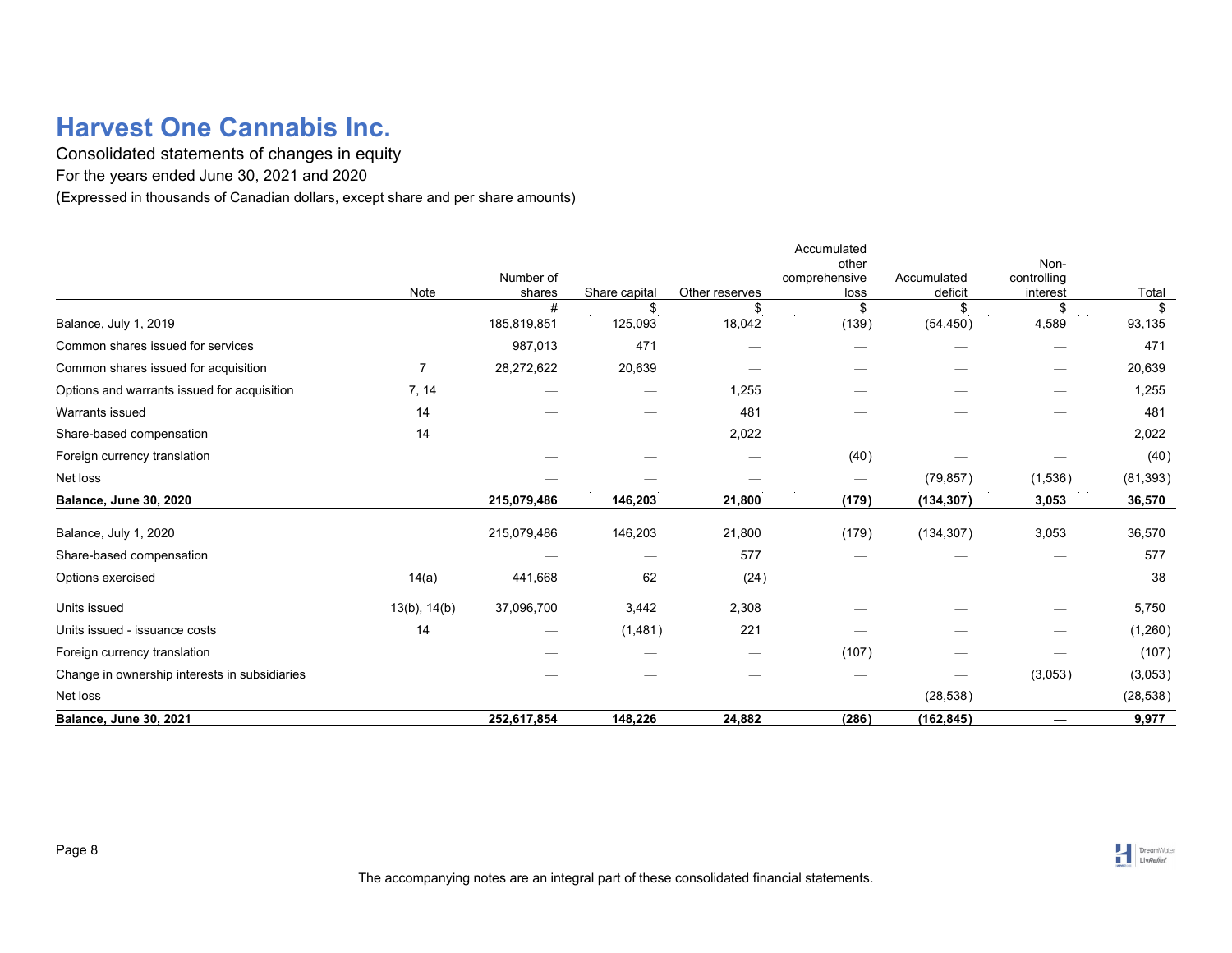## Consolidated statements of cash flows

For the years ended June 30, 2021 and 2020

(Expressed in thousands of Canadian dollars, except share and per share amounts)

|                                                        |       |           | For the year ended |
|--------------------------------------------------------|-------|-----------|--------------------|
|                                                        | Note  | 2021      | June 30<br>2020    |
|                                                        |       | \$        | \$                 |
| <b>Operating activities</b>                            |       |           |                    |
| Net loss                                               |       | (28, 538) | (81, 393)          |
| Adjustments to reconcile non-cash items                |       |           |                    |
| Depreciation and amortization                          |       | 2,658     | 3,073              |
| Asset impairment and write-downs                       | 5     | 12,112    | 41,123             |
| Impairment loss on remeasurement of disposal group     | 19    | 1,930     | 10,167             |
| Inventory write-down                                   | 4     | 2,952     | 7,377              |
| (Gain) Loss on disposal of assets                      |       | (659)     | 1,318              |
| Unrealized loss on fair valuation of investment        |       | 603       |                    |
| Share-based compensation                               | 14    | 577       | 2,022              |
| Issuance of common shares for services                 |       |           | 471                |
| <b>Issuance of warrants</b>                            |       |           | 481                |
| Interest and accretion on loans and borrowings         | 11    | 271       | 233                |
| Loss (earnings) from investment in associate           |       |           | 195                |
| Unrealized change in fair value of biological assets   | 19    |           | (4,208)            |
| Realized fair value amounts included in inventory sold | 19    | 693       | 3,240              |
| Fair value adjustment in inventory expensed to cost of |       |           |                    |
| sales                                                  |       |           | 1.409              |
| Changes in working capital                             |       |           |                    |
| Cash reclassed as asset held for sale                  |       | (18)      | (88)               |
| Accounts and lease receivable                          | 3     | 1,118     | 2,025              |
| Inventories                                            |       | 2,270     | (6,365)            |
| Prepaid expenses and deposits                          |       | 422       | 586                |
| Accounts payable and accrued liabilities               |       | (6,038)   | (25)               |
| Net cash used in operating activities                  |       | (9,647)   | (18, 359)          |
|                                                        |       |           |                    |
| <b>Investing activities</b>                            |       |           |                    |
| Purchase of property, plant and equipment              | 5     | (33)      | (6, 293)           |
| Proceeds from sale of assets held for sale             | 9     | 11,250    |                    |
| Proceeds from sale of property, plant and equipment    |       | 25        | 1,320              |
| Proceeds from sale short term investment               | 9     | 1,027     |                    |
| Proceeds from sale of intangibles                      |       |           | 10                 |
| Purchase of intangible assets                          |       |           | (22)               |
| Proceeds from sale of investment in associate          | 8     |           | 1,513              |
| Investment in and loan to associate                    |       |           | (250)              |
| Acquisition of businesses, net of cash acquired        |       |           | 86                 |
| Net cash used in investing activities                  |       | 12,269    | (3,636)            |
| <b>Financing activities</b>                            |       |           |                    |
|                                                        |       |           |                    |
| Bought deal units issued                               |       | 4,490     |                    |
| Stock options exercised                                |       | 38        |                    |
| Proceeds from loans and borrowings                     | 11(a) |           | 3,500              |
| Repayment of loans and borrowings                      | 11    | (4,082)   | (334)              |
| Net cash provided by financing activities              |       | 446       | 3,166              |
| Effect of foreign exchange on cash                     |       | (43)      | (66)               |
| Change in cash during the year                         |       | 3,025     | (18, 895)          |
| Cash, beginning of the year                            |       | 1,406     | 20,301             |
| Cash, end of the year                                  |       | 4,431     | 1,406              |

Supplemental cash flow information (note 16)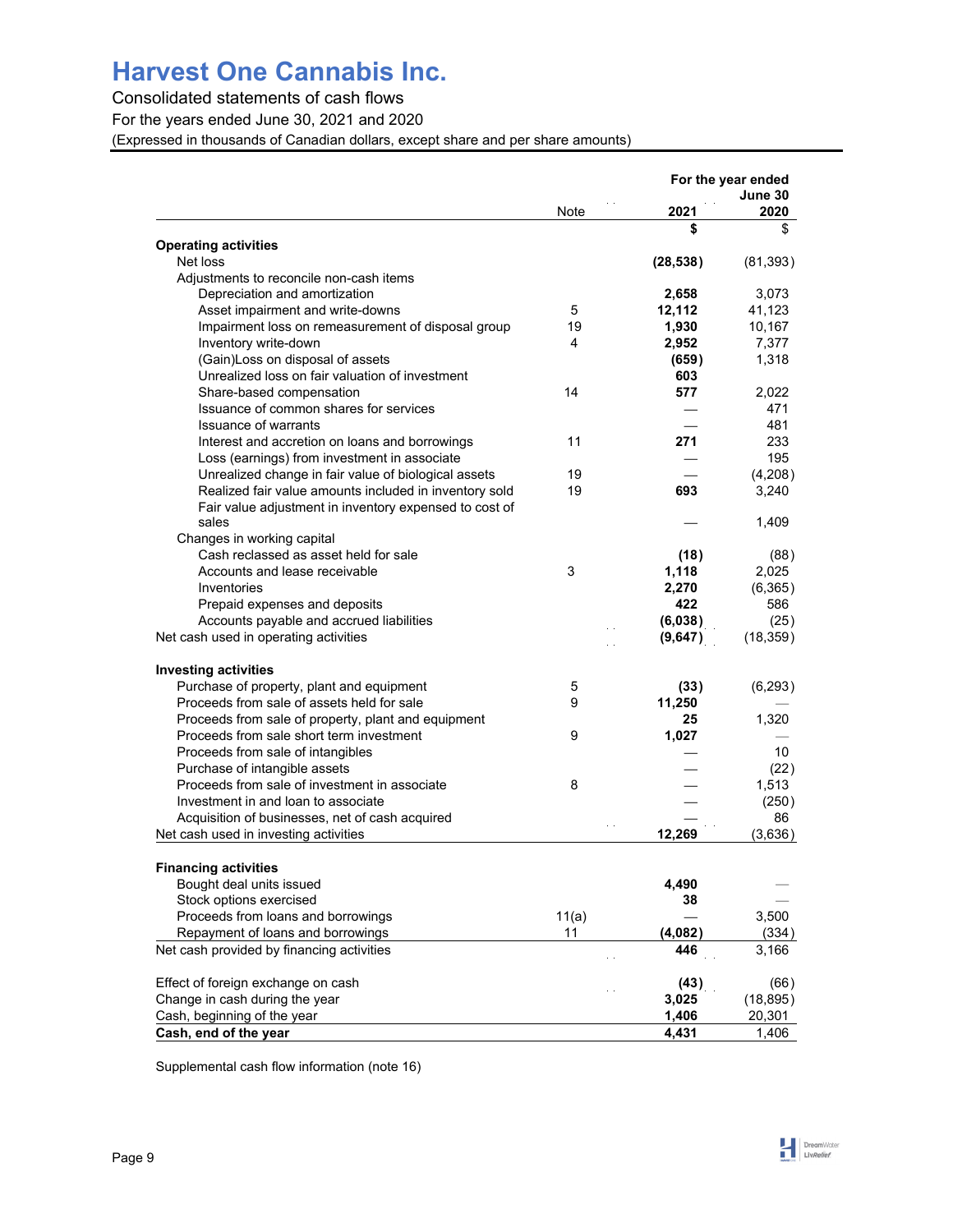## Notes to consolidated financial statements For the years ended June 30, 2021 and 2020

(Expressed in thousands of Canadian dollars, except share and per share amounts)

## **1. Nature of operations**

Harvest One Cannabis Inc. ("Harvest One") is a publicly traded corporation, incorporated in Canada, with its head office located at 404 – 999 Canada Place, Vancouver, BC, V6C 3E2. Harvest One's common shares are listed on the TSX Venture Exchange under the symbol "HVT" and on the OTCQX® Best Market operated by OTC Market Group ("OTCQX") under the symbol "HRVOF".

These consolidated financial statements as at and for the years ended June 30, 2021 and 2020 include Harvest One and its subsidiaries (together referred to as "the Company").

The principal activities of the Company are to provide innovative lifestyle and wellness products to consumers and patients in regulated markets around the world through its subsidiaries: Dream Water Global ("Dream Water") and Delivra Corp. ("Delivra"), which comprise the Company's consumer segment. The Company's cultivation as well as medical and nutraceutical segments were sold during the year ended June 30, 2021 (see note 9). Both segments are presented within discontinued operations during the years ended June 30, 2021 and 2020 (see note 19).

## **2. Significant accounting policies**

a) *Basis of presentation* 

These consolidated financial statements have been prepared in accordance with International Financial Reporting Standards ("IFRS") as issued by the International Accounting Standards Board ("IASB") and interpretations of the International Financial Reporting Interpretations Committee ("IFRIC") applicable to the preparation of these consolidated financial statements..

These consolidated financial statements were approved and authorized for issue by the Board of Directors of the Company on October 28, 2021.

## b) *COVID-19 Estimation Uncertainty*

In March 2020, the World Health Organization declared the outbreak of COVID-19 a global pandemic. Government measures to limit the spread of COVID-19, including the closure of non-essential businesses. The Company's total net revenue from continuing operations have increased by an average of 2% since the last fiscal year. The production and sale of cannabis have been recognized as essential services across Canada and Europe. Due to the rapid developments and uncertainty surrounding COVID-19, it is not possible to predict the impact that COVID-19 will have on the Company's business, financial position, and operating results in the future. In addition, it is possible that estimates in the Company's consolidated financial statements will change in the near term as a result of COVID-19 and the effect of any such changes could be material, which could result in, among other things impairment of long-lived assets including property, plant and equipment and intangible assets. The Company is closely monitoring the impact of the pandemic on all aspects of its business.

To date, the Company has not experienced a significant downturn in demand for its products in connection with the pandemic, nor has it experienced any failure to secure critical supplies or services. However, travel restrictions have impacted the overall performance of the Company. Due to the ongoing uncertainty around the pandemic, the Company cannot provide assurance that there will not be disruptions to its operations in the future. The COVID-19 pandemic presents several unpredictable variables on the economy and the markets within which the Company operates, making it difficult to accurately forecast upcoming results. In spite of this, the Company's core focus will be monitoring the development of COVID-19 to focus its resources on navigating and adapting to the situation as it unfolds. Due to the ongoing uncertainty around the pandemic, the Company cannot provide assurance that there will not be disruptions to its operations in the future.

### c) *Basis of accounting – going concern*

These consolidated financial statements have been prepared on a going concern basis, which assumes that the Company will be able to realize its assets and discharge its liabilities in the normal course of business.

The Company's ability to continue in the normal course of operations is dependent on its ability to achieve profitable operation, raise additional capital through debt or equity financings, and/or divestiture of non-core assets. While the Company has been successful in raising capital in the past, there is no assurance it will be successful in closing further financing transactions in the future.

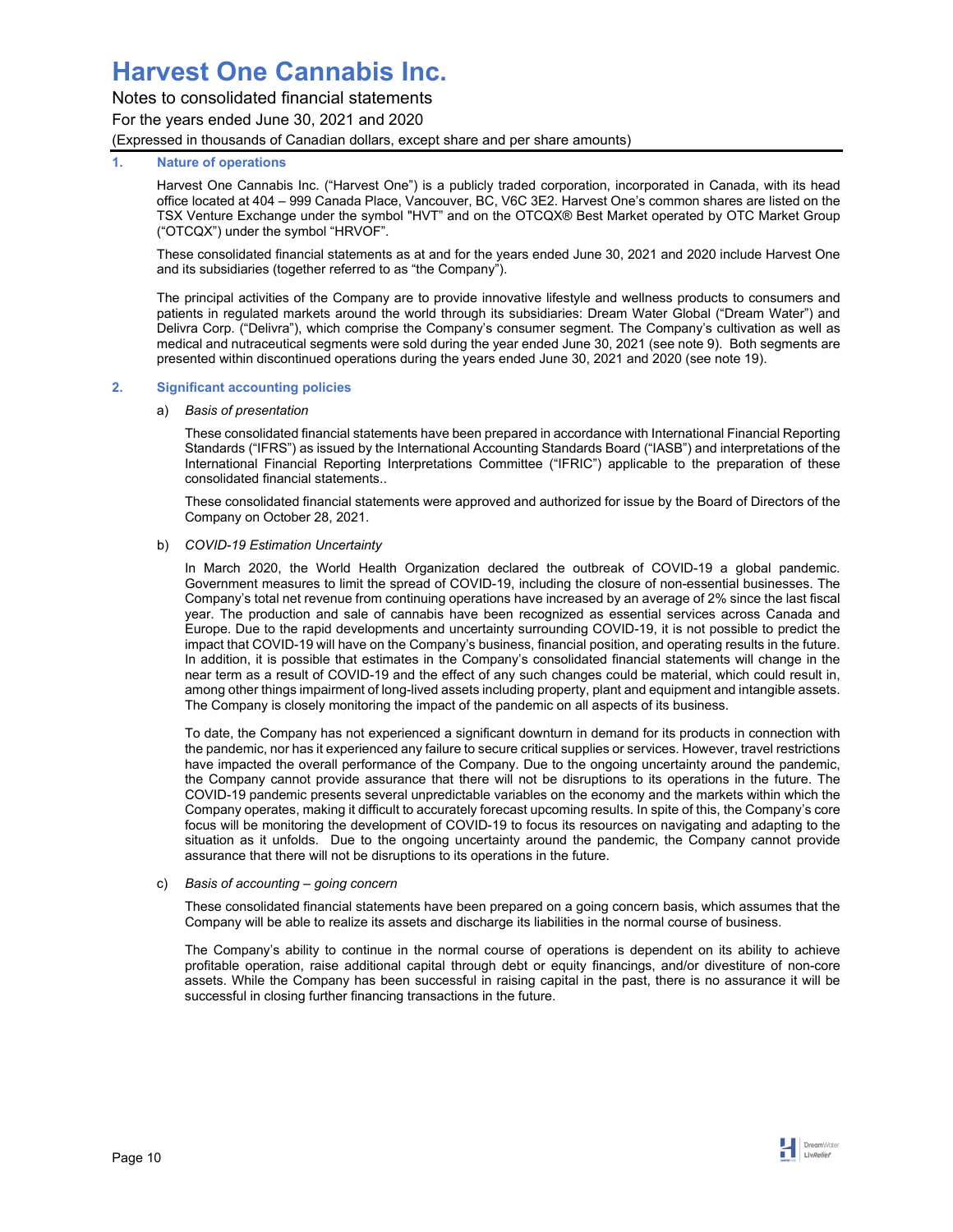Notes to consolidated financial statements

For the years ended June 30, 2021 and 2020

(Expressed in thousands of Canadian dollars, except share and per share amounts)

## **2. Significant accounting policies (continued)**

## c) *Basis of accounting – going concern (continued)*

The Company had a consolidated net loss of \$28,538 and negative operating cash flows of \$9,647 for the year ended June 30, 2021 and an accumulated deficit of \$162,845 as at June 30, 2021. These conditions indicate the existence of material uncertainties that may cast significant doubt on the Company's ability to continue as a going concern. If for any reason the Company is unable to continue as a going concern, then this could have an impact on the Company's ability to realize assets at their recognized values, in particular intangible assets, and to extinguish liabilities in the normal course of business at the amounts stated in the consolidated financial statements. Management acknowledges that in the absence of securing additional capital there is uncertainty over the Company's ability to meet its funding requirements as they fall due.

## d) *Basis of measurement*

These consolidated financial statements are presented in Canadian dollars and are prepared on a historical cost basis, except for certain financial instruments which are measured at fair value. These consolidated financial statements have been prepared using the accrual method except for cash flow information.

## e) Basis of consolidation

These consolidated financial statements incorporate the financial statements of the Company and its subsidiaries. The accounts of the subsidiaries are prepared for the same reporting period as the Company, using consistent accounting policies. Intercompany transactions, balances and unrealized gains or losses on transactions are eliminated. During the fiscal year, the Company completed the sale of Satipharm and its subsidiaries, Satipharm Limited, Satipharm AG and Phytotech Therapeutics Ltd. (collectively, the "Satipharm Entities"), Greenbelt Greenhouse Ltd and United Greeneries Ltd. (the "United Greeneries"). The table below lists the Company's remaining subsidiaries as at June 30, 2021 and the ownership interests in each:

| <b>Subsidiary</b>                 | <b>Jurisdiction</b> | % ownership | <b>Accounting method</b> |
|-----------------------------------|---------------------|-------------|--------------------------|
| United Greeneries Holdings Ltd.   | Canada              | 100%        | Consolidation            |
| United Greeneries Operations Ltd. | Canada              | 100%        | Consolidation            |
| Dream Products Inc.               | Canada              | 100%        | Consolidation            |
| Dream Products USA Inc.           | <b>USA</b>          | 100%        | Consolidation            |
| Sarpes Beverages, LLC             | <b>USA</b>          | 100%        | Consolidation            |
| Delivra Corp.                     | Canada              | 100%        | Consolidation            |
| Delivra Inc.                      | Canada              | 100%        | Consolidation            |
| Delivra Pharmaceuticals Inc.      | Canada              | 100%        | Consolidation            |
| LivCorp Inc.                      | Canada              | 100%        | Consolidation            |
| LivCorp International Inc.        | Canada              | 100%        | Consolidation            |
| LivVet Inc.                       | Canada              | 100%        | Consolidation            |
| PortaPack Ltd.                    | Canada              | 100%        | Consolidation            |
|                                   |                     |             |                          |

## f) Business combinations

Acquisitions of subsidiaries and businesses are accounted for using the acquisition method. The Company measures goodwill as the fair value of the consideration transferred less the fair value amount of the identifiable assets acquired and liabilities assumed, all measured as of the acquisition date. The acquisition date is the date where the Company obtains control of the acquiree. Transaction costs, other than those associated with the issue of debt or equity securities, that the Company incurs in connection with a business combination are expensed as incurred.

Non-controlling interest in the acquiree is recognized either at fair value or at the non-controlling interest's proportionate share of the acquiree's net assets, determined on an acquisition-by-acquisition basis. For each acquisition, the excess of total consideration, the fair value of previously held equity interest prior to obtaining control and the non-controlling interest in the acquiree, over the fair value of the identifiable net assets acquired, is recorded as goodwill.

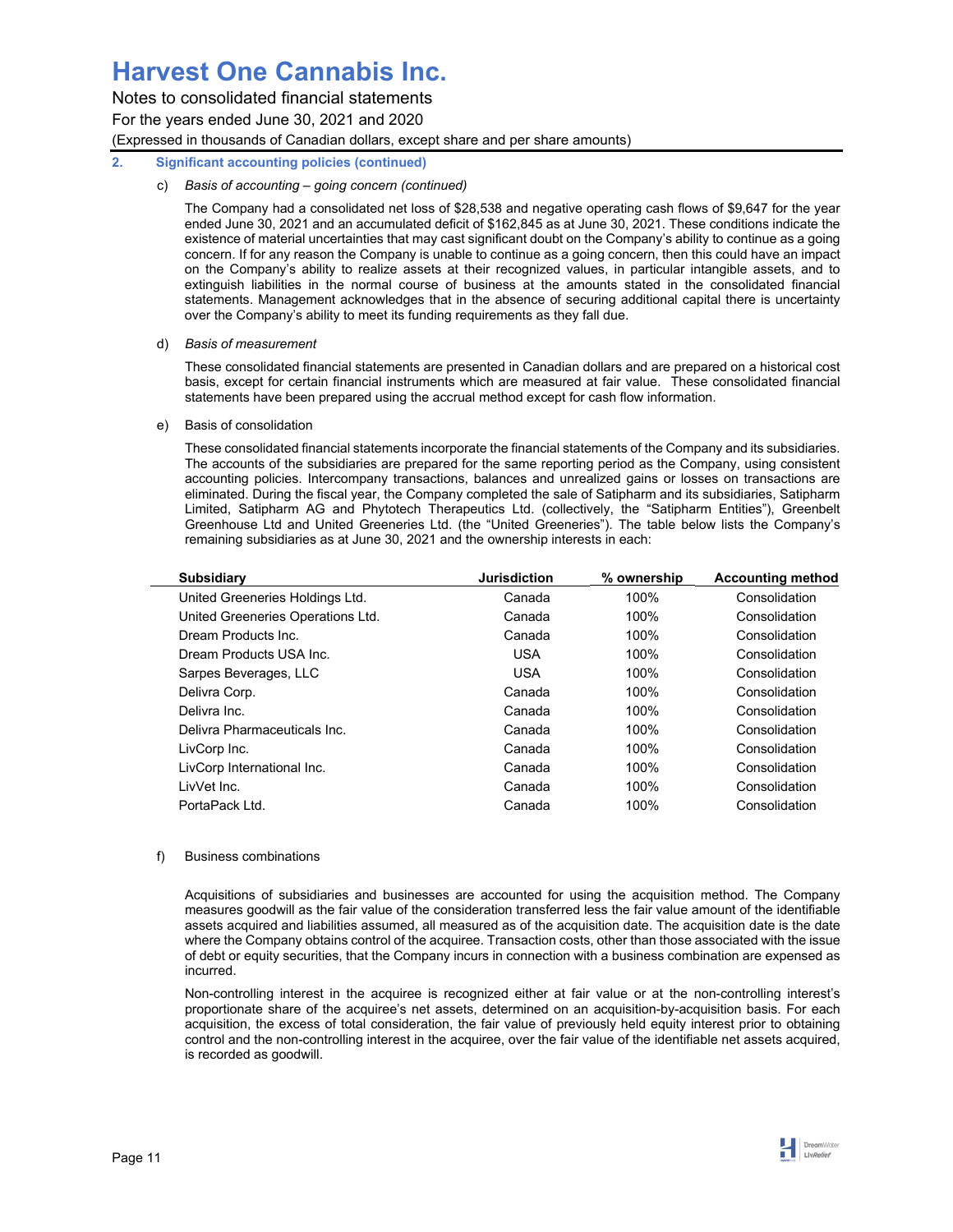Notes to consolidated financial statements For the years ended June 30, 2021 and 2020

(Expressed in thousands of Canadian dollars, except share and per share amounts)

## **2. Significant accounting policies (continued)**

Certain fair values may be estimated at the acquisition date pending confirmation or completion of the valuation process. Where provisional values are used in accounting for a business combination, they may be adjusted retrospectively during the measurement period. The measurement period is the period from the acquisition date to the date complete information about facts and circumstances that existed as of the acquisition date is received. However, the measurement period does not exceed one year from the acquisition date.

## **Asset acquisitions**

Acquisitions which do not meet the definition of a business combination are accounted for as an asset acquisition. Consideration paid is allocated to the identifiable assets acquired and liabilities assumed based on their relative fair values. Asset acquisitions do not give rise to goodwill.

## **Investment in associate**

As associate is an entity over which the Company has significant influence and is neither a subsidiary nor a joint arrangement. The Company has significant influence when it has the power to participate in the financial and operating policy decisions of the associate but does not have control or joint control over those policies. The Company accounts for its investment in associate using the equity method.

Under the equity method, the Company's investment in associate is initially recognized at cost, including transaction costs, and subsequently increased or decreased to recognize the Company's share of net earnings or losses of the associate after any adjustments necessary to give effect to uniform accounting policies and for impairment losses after the initial recognition date. The Company's share of earnings or losses of the associate are recognized in net loss during the period. Unrealized gains and losses on transactions between the Company and its associate are eliminated to the extent of the Company's interest in the associate.

The Company assesses if there are any indicators of impairment of the carrying amount of the investment on an annual basis during the fourth quarter. An impairment test is performed when there is objective evidence of impairment, such as significant adverse changes in the external environment in which the associate operates or a significant or prolonged decline in the fair value of the investment below its carrying amount. An impairment loss is recorded when the recoverable amount becomes lower than the carrying amount.

### g) *Foreign currency translation*

The presentation and functional currency of the Company is the Canadian dollar. The individual financial statements of each subsidiary are presented in the currency of the primary economic environment in which the entity operates (its functional currency).

Foreign currency transactions are translated into the individual entity's functional currency at the exchange rates in effect on the date of the transactions. Monetary assets and liabilities denominated in foreign currencies at the statement of financial position date are translated to the functional currency of the individual entity at the foreign exchange rate applicable at that date. Realized and unrealized exchange gains and losses are recognized through the consolidated statement of loss and comprehensive loss.

Non-monetary assets and liabilities that are measured in terms of historical cost in a foreign currency are translated using the exchange rate at the date of the transaction.

The assets and liabilities of foreign operations are translated in Canadian dollars at year-end exchange rates while income and expenses, and cash flows are translated into Canadian dollars using average exchange rates. Exchange differences resulting from translating foreign operations are recognized in other comprehensive loss and accumulated in equity

## h) *Biological assets*

The Company's biological assets consist of cannabis plants and seeds. The Company measures the biological assets in accordance with IAS 41 - *Agriculture* at fair value less costs to sell up to the point of harvest, which becomes the basis for the cost of finished goods inventories after harvest. Fair value is determined based on expected future cash flows of the in-process biological assets less costs to complete. Costs to sell include postharvest production, shipping, and fulfillment costs. Unrealized gains or losses arising from changes in fair value less costs to sell during the year are included in the results of operations of the related year. Seeds are measured at cost which approximates fair value. The Company did not have any biological assets as at June 30, 2021.

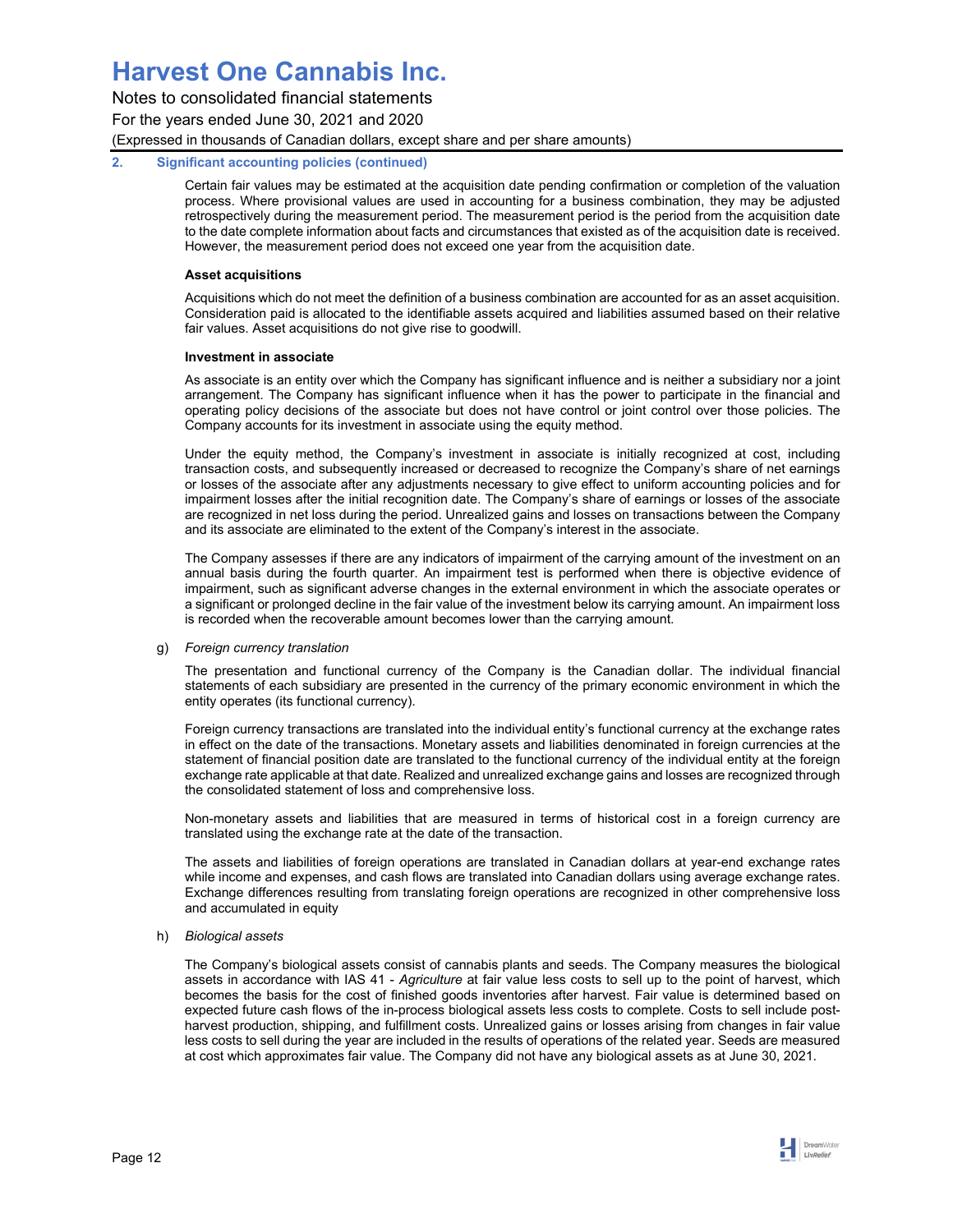Notes to consolidated financial statements

For the years ended June 30, 2021 and 2020

(Expressed in thousands of Canadian dollars, except share and per share amounts)

## **2. Significant accounting policies (continued)**

## i) Inventories

Inventories of harvested finished goods and packing materials are valued at the lower of cost and net realizable value. Inventories of harvested cannabis are transferred from biological assets at their fair value at harvest, which becomes the initial deemed cost. Any subsequent post-harvest costs are capitalized to inventory to the extent that cost is less than net realizable value.

Inventories of purchased product are valued at the lower of cost and net realizable value and weighted average is the costing method employed.

Net realizable value is determined as the estimated selling price in the ordinary course of business less the estimated costs of completion and the estimated costs necessary to make the sale.

## j) *Property, plant and equipment*

Property, plant and equipment is measured at cost less accumulated depreciation. Depreciation is provided on a straight-line basis over the asset's useful life commencing from the time the asset is available for use. The depreciation rates used for each class of depreciable asset are:

| Office equipment                    | $3 - 5$ years  |
|-------------------------------------|----------------|
| Plant and equipment                 | $3 - 25$ vears |
| Building and leasehold improvements | 23 – 40 vears  |

An asset's residual value and useful life are reviewed during each financial year and adjusted if appropriate. Gains and losses on disposal of an item are determined by comparing the proceeds from disposal with the carrying amount of the item and recognized in the consolidated statement of loss and comprehensive loss.

Construction in progress is transferred to the appropriate category of property, plant and equipment when available for use and depreciation of the asset commences at that point.

## k) *Finite-life and indefinite-life intangible assets*

Intangible assets with a finite life are recorded at cost less accumulated amortization. Intangible assets acquired in a business combination are measured at fair value at the acquisition date. Amortization is provided on a straight-line basis over their estimated useful lives:

| Technology and formulations | 3 years |
|-----------------------------|---------|
| Website                     | 5 vears |
| Brand names                 | 6 years |
| Customer relationships      | 7 vears |

The estimated useful life and amortization method are reviewed during each financial year and adjusted if appropriate, with the effect of any changes in estimate being accounted for on a prospective basis.

Intangible assets with indefinite useful lives are comprised of in-process R&D which are carried at cost. In-process R&D is not yet available for use and is not subject to amortization.

l) *Goodwill* 

Goodwill represents the excess of the price paid for the acquisition of an entity over the fair value of the net identifiable tangible and intangible assets and liabilities acquired. Goodwill is allocated to the cash-generating unit ("CGU") to which it relates. Following initial recognition, goodwill is measured at cost less any accumulated impairment losses.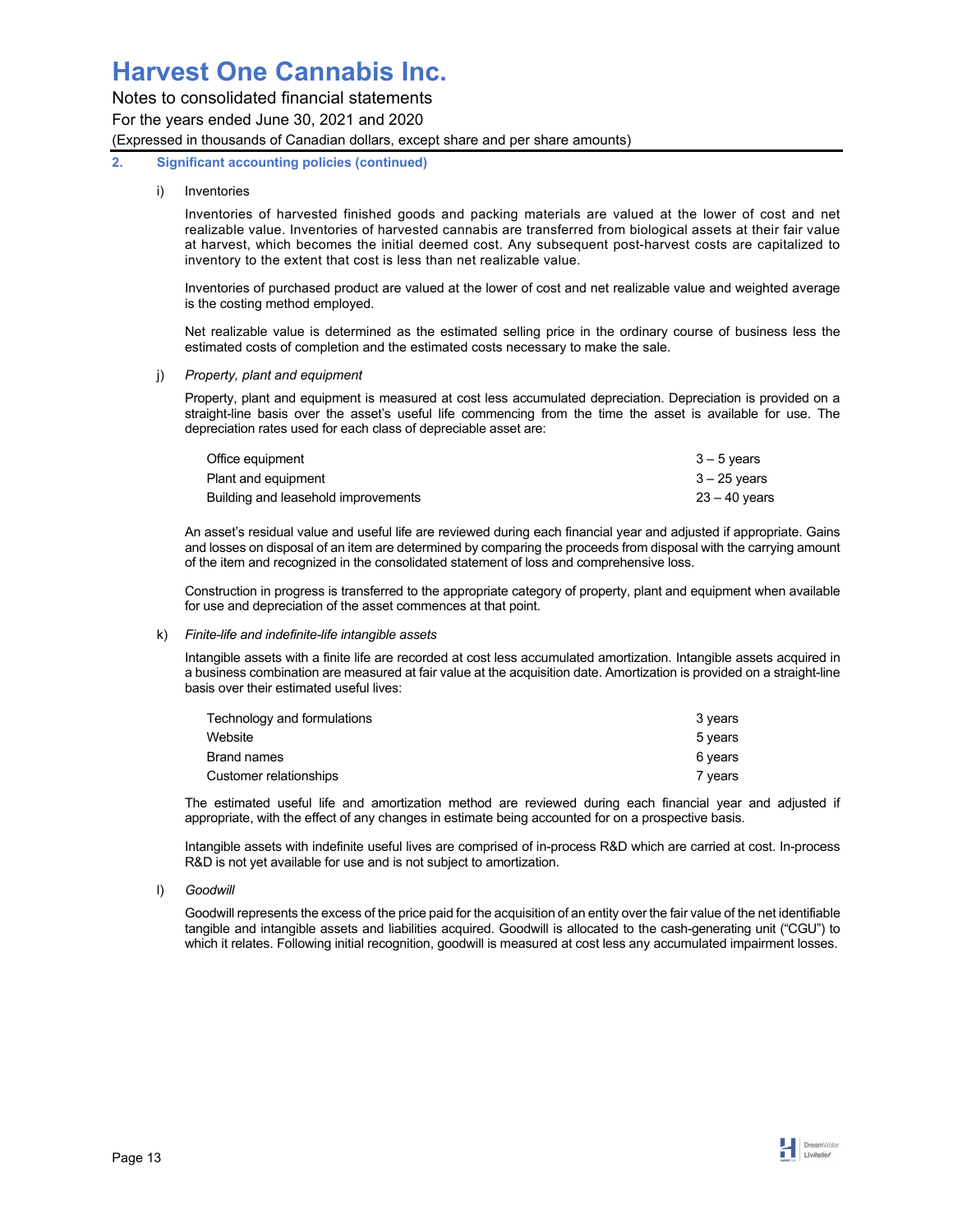Notes to consolidated financial statements

For the years ended June 30, 2021 and 2020

(Expressed in thousands of Canadian dollars, except share and per share amounts)

## **2. Significant accounting policies (continued)**

## m) *Impairment of long-lived assets*

Long-lived assets, including property, plant and equipment and intangible assets are evaluated to determine whether there is any indication that these assets are impaired at each statement of financial position date or whenever events or changes in circumstances indicate that the carrying amount of an asset may exceed its recoverable amount. For the purpose of impairment testing, assets that cannot be tested individually are grouped together into the smallest group of assets (the CGU). The recoverable amount of an asset or a CGU is the higher of its fair value, less costs to sell, and its value in use. If the carrying amount of an asset exceeds its recoverable amount, an impairment charge is recognized immediately in the consolidated statement of loss and comprehensive loss by the amount by which the carrying amount of the asset exceeds the recoverable amount. Where an impairment loss subsequently reverses, the carrying amount of the asset is increased to the lesser of the revised estimate of recoverable amount, and the carrying amount that would have been recorded had no impairment loss been recognized previously.

## n) *Discontinued operations*

A discontinued operation is a component of the Company's business, the operations and cash flows of which can be clearly distinguished from the rest of the Company and which:

- represents a separate major line of business or geographic area of operations;
- is part of a single coordinated plan to dispose of a separate major line of business or geographic area of operations; or
- is a subsidiary acquired exclusively with a view to resale.

Classification as a discontinued operation occurs at the earlier of disposal or when the operation meets the criteria to be classified as held for sale. When an operation is classified as a discontinued operation, the comparative consolidated statement of loss and comprehensive loss is re-presented as if the operation has been discontinued from the start of the comparative year.

o) *Assets held for sale* 

Non-current assets, or disposal groups comprising assets and liabilities, are classified as held for sale if it is highly probable that they will be recovered primarily through sale rather than through continuing use.

Such assets, or disposal groups, are generally measured at the lower of their carrying amount and fair value less costs to sell. Any impairment loss on a disposal group is allocated first to goodwill, and then to the remaining assets and liabilities on a pro rata basis, except that no loss is allocated to inventories, financial assets, deferred tax assets, or biological assets, which continue to be measured in accordance with the Company's other accounting policies. Impairment losses on initial classification as held for sale and subsequent gains and losses on remeasurement are recognized in profit or loss. Once classified as held-for-sale, intangible assets and property, plant and equipment are no longer amortized or depreciated.

p) *Share capital* 

The Company's common shares are classified as equity instruments. Incremental costs directly related to the issuance of new shares or options are shown in equity as a deduction, net of tax, from the proceeds. For equity offerings of units consisting of a common share and warrant, when both instruments are classified as equity, the Company bifurcates the proceeds between the common share and the warrant using the relative fair value method.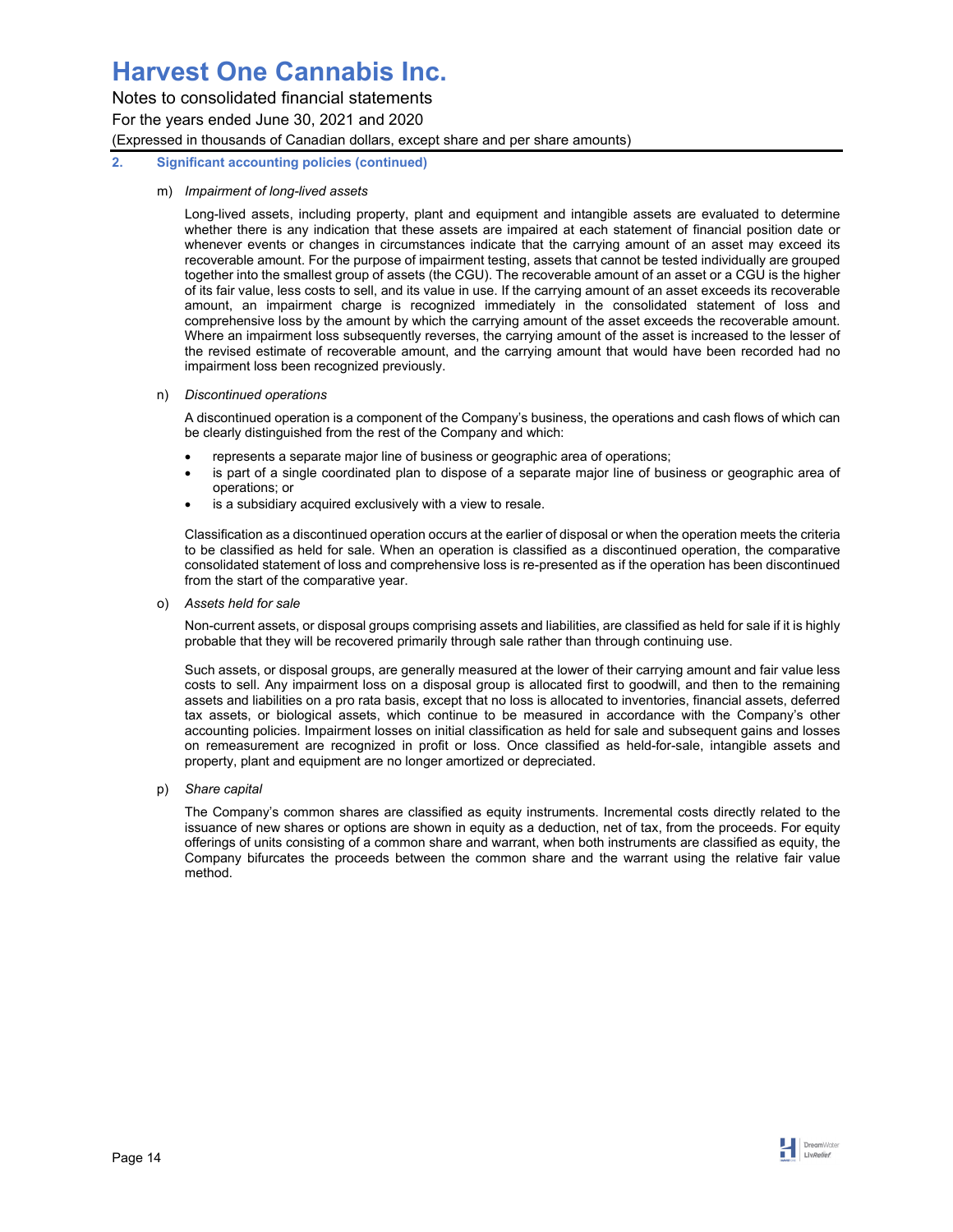Notes to consolidated financial statements For the years ended June 30, 2021 and 2020 (Expressed in thousands of Canadian dollars, except share and per share amounts)

### **2. Significant accounting policies (continued)**

### q) *Revenue recognition*

Revenue is recognized at the transaction price, which is the amount of consideration to which the Company expects to be entitled in exchange for transferring promised goods to a customer, with an element of variable consideration for sales allowances to account for the potential return of goods. Net revenue as presented in the consolidated statements of loss and comprehensive loss, represents revenue from the sale of goods less applicable taxes, expected price discounts, and allowances for customer returns.

Gross revenue from continuing and discontinued operations includes excise taxes, which the Company pays as principal, but excludes duties and taxes collected on behalf of third parties. Excise taxes are a production tax which become payable when a cannabis product is delivered to the customer and are not directly related to the value of revenue.

Where the excise tax has been billed to customers, the Company has reflected the excise tax as part of revenue in accordance with IFRS 15. Net revenue from sale of goods, as presented on the consolidated statements of loss and comprehensive loss, represents revenue from the sale of goods less applicable excise taxes. As excise tax payable/paid to CRA cannot be reclaimed and is not always billed to customers, the Company recognizes that the excise tax is an operating cost that affects gross margin to the extent that it is not recovered from its customers.

The Company's contracts with customers for the sales of infused cannabis, liquid sleep shots and sleep powder packets and CBD Gelpell® microsphere capsules ("CBD Gelpell® capsules") consist of one performance obligation. The Company has concluded that revenue from the sale of these products should be recognized at the point in time when the Company satisfies its performance obligation upon delivery to the customer.

r) *Loss per share* 

Basic loss per share is calculated by dividing net loss by the weighted average number of outstanding common shares during the year. Diluted loss per share is calculated similarly but includes potential dilution from the exercise of warrants and stock options, except when the effect would be anti-dilutive.

s) *Income taxes* 

Income tax expense is comprised of current and deferred tax. Current and deferred income tax are recognized in the consolidated statements of operations and comprehensive loss except to the extent that they relate to a business combination or items recognized directly in equity or other comprehensive income, in which case the income tax is also recognized directly in equity or other comprehensive income. Current income taxes are the expected taxes payable on the taxable income for the year, using tax rates enacted, or substantively enacted, at the end of the reporting period, and any adjustments to taxes payable in respect of previous years.

Deferred tax assets and liabilities are recognized in respect of all qualifying temporary differences arising between the tax bases of assets and liabilities and their carrying amounts in the consolidated financial statements. Deferred income tax is determined on a non-discounted basis using tax rates and laws that have been enacted or substantively enacted at the financial position date and are expected to apply when the deferred tax asset or liability is settled. Deferred tax assets are recognized to the extent that it is probable that future taxable profit will be available against which the asset can be utilized.

At the end of each reporting period, the Company reassesses unrecognized deferred tax assets. The Company recognizes a previously unrecognized deferred tax asset to the extent that it has become probable that future taxable profit will allow the deferred tax asset to be recovered. Deferred tax assets and liabilities are offset when there is a legally enforceable right to offset tax assets and liabilities and when the deferred tax balances relate to the same taxation authority. Deferred income tax assets and liabilities are presented as non-current.

t) *Share-based compensation* 

The Company may grant stock options of the Company to allow directors, officers, employees and consultants to acquire common shares of the Company. Stock options granted to directors, officers and employees are measured at their fair values determined on the date of grant using the Black-Scholes option pricing model and recognized as an expense over the vesting periods of the options. Options granted to non-employees are measured at the fair value of goods or services received from these parties, or at their Black-Scholes fair values if the fair value of the goods or services received cannot be measured. Expected forfeitures are estimated at the date of grant and subsequently adjusted if further information indicates actual forfeitures may vary from the original estimate. The impact of the revision of the original estimate is recognized in profit or loss such that the cumulative expense reflects the revised estimate. Consideration paid by on the exercise of stock options is recorded as share capital and the related share-based compensation is transferred from other reserves to share capital.

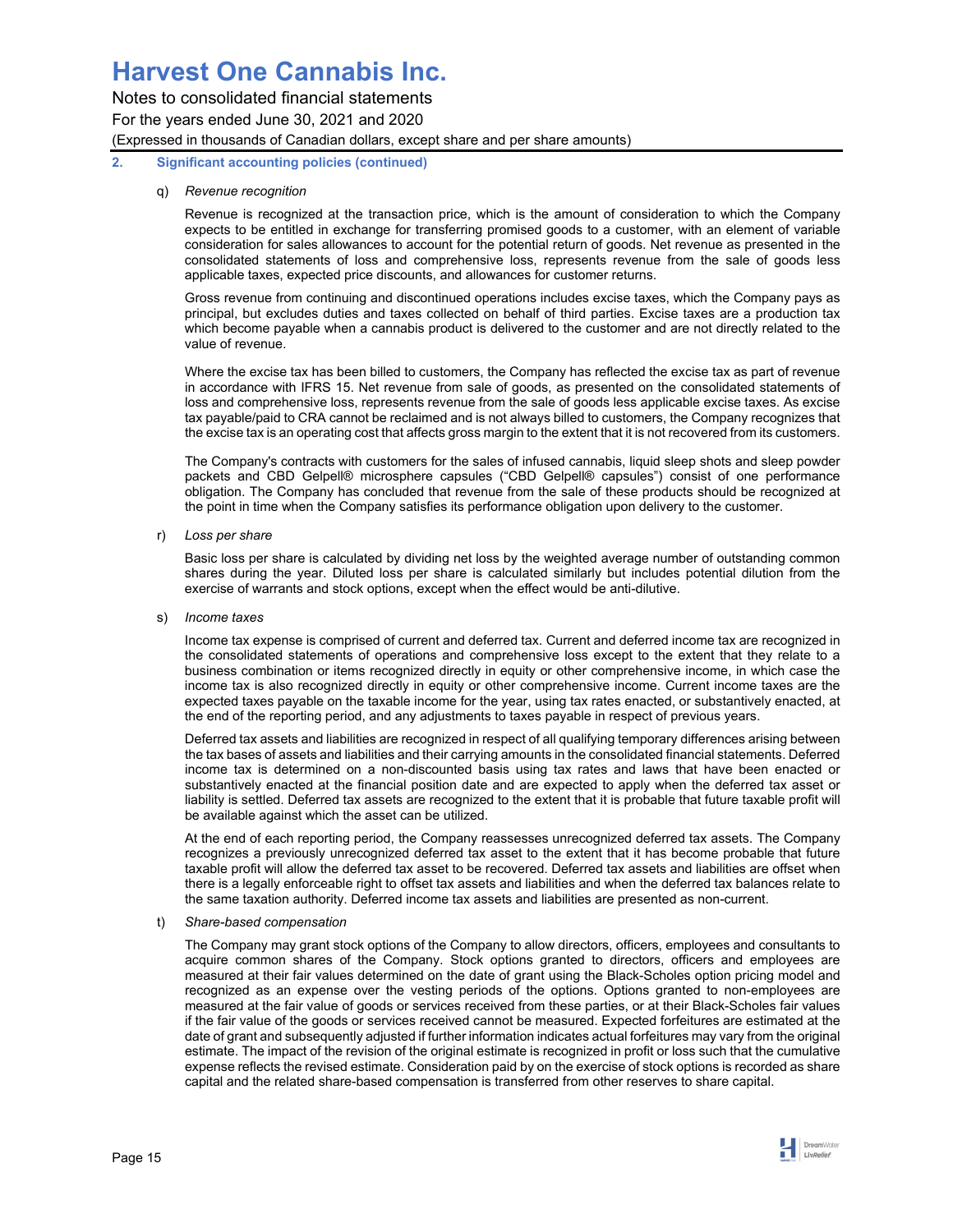Notes to consolidated financial statements For the years ended June 30, 2021 and 2020 (Expressed in thousands of Canadian dollars, except share and per share amounts)

## **2. Significant accounting policies (continued)**

## u) *Financial instruments*

## *Classification of financial instruments*

The Company classifies its financial assets and liabilities depending on the purpose for which the financial instruments were acquired, their characteristics, and management intent as outlined below:

|                                          | Classification                    |
|------------------------------------------|-----------------------------------|
| Cash                                     | Fair value through profit or loss |
| Short term investments                   | Fair value through profit or loss |
| Accounts receivable                      | Amortized cost                    |
| Accounts payable and accrued liabilities | Amortized cost                    |
| Loans and borrowings                     | Amortized cost                    |

### *Financial assets*

All financial assets (including assets designated at fair value through profit or loss) are recognized initially on the date at which the Company becomes a party to the contractual provisions of the instrument. The Company derecognizes a financial asset when the contractual rights to the cash flows from the asset expire, or it transfers the rights to receive the contractual cash flows on the financial asset in a transaction in which substantially all the risks and rewards of ownership of the financial asset are transferred.

The Company classifies its financial assets as financial assets at fair value through profit or loss or amortized cost. A financial asset is classified at fair value through profit or loss if it is classified as held for trading or is designated as such upon initial recognition. Financial assets at fair value through profit or loss are measured at fair value, and changes therein are recognized in profit or loss.

Accounts receivables are financial assets with fixed or determinable payments that are not quoted in an active market. Such assets are recognized initially at fair value. Subsequent to initial recognition accounts receivables are measured at amortized cost using the effective interest method, less any impairment losses.

### *Financial liabilities*

All financial liabilities (including liabilities designated at fair value through profit or loss) are recognized initially on the date at which the Company becomes a party to the contractual provisions of the instrument. The Company derecognizes a financial liability when its contractual obligations are discharged, cancelled or expire.

The Company classifies its financial liabilities as either financial liabilities at fair value through profit or loss or amortized cost. Financial liabilities at fair value are stated at fair value with changes being recognized in the consolidated statement of loss and comprehensive loss. Financial liabilities at amortized cost are initially measured at fair value and are subsequently measured at amortized cost using the effective interest method.

### *Transaction costs*

Transaction costs that are directly attributable to the acquisition or issuance of financial assets and financial liabilities (other than financial assets and financial liabilities at fair value through profit or loss) are added to or deducted from the fair value of the financial assets or financial liabilities, as appropriate, on initial recognition. Transaction costs directly attributable to the acquisition of financial assets or financial liabilities at fair value through profit or loss are recognized immediately in profit or loss.

#### *Impairment of financial assets*

Financial assets, other than those classified at fair value through profit or loss, are assessed for indicators of impairment at the end of each reporting period or whenever circumstances dictate. Financial assets are considered to be impaired when there is objective evidence that, as a result of one or more events that occurred after the initial recognition of the financial asset, the estimated future cash flows of the investment have been affected.

An 'expected credit loss' impairment model applies which requires a loss allowance to be recognized based on expected credit losses. The estimated present value of future cash flows associated with the asset is determined and an impairment loss is recognized for the difference between this amount and the carrying amount as follows: the carrying amount of the asset is reduced to estimated present value of the future cash flows associated with the asset, discounted at the financial asset's original effective interest rate, either directly or through the use of an allowance account and the resulting loss is recognized in profit or loss for the period.

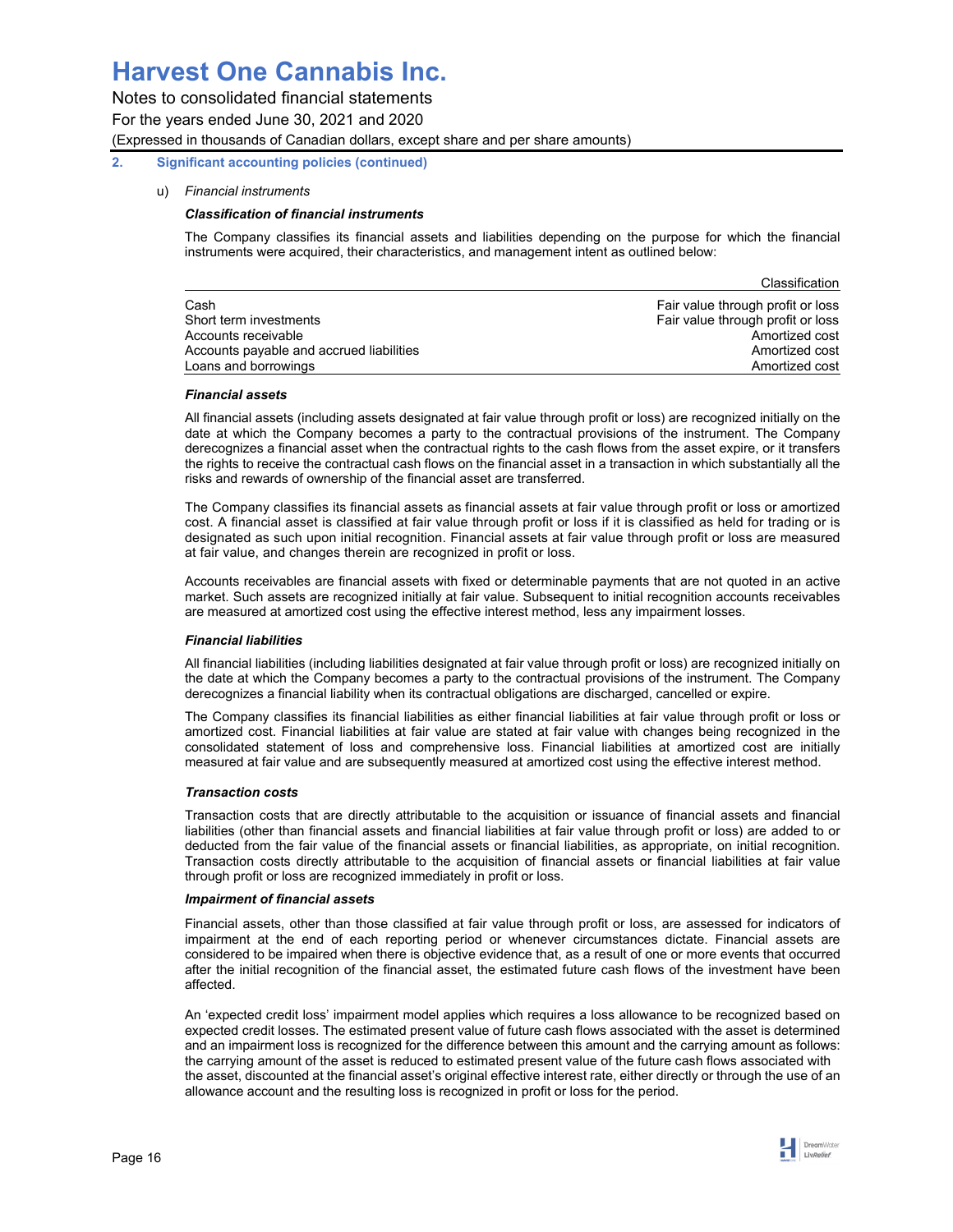Notes to consolidated financial statements

For the years ended June 30, 2021 and 2020

(Expressed in thousands of Canadian dollars, except share and per share amounts)

## **2. Significant accounting policies (continued)**

In a subsequent period, if the amount of the impairment loss related to financial assets measured at amortized cost decreases, the previously recognized impairment loss is reversed through profit or loss to the extent that the carrying amount of the financial asset at the date the impairment is reversed does not exceed what the amortized cost would have been had the impairment not been recognized.

## v) *Leases*

The Company assesses whether a contract is a lease based on whether the contract conveys the right to control the use ("ROU") of an underlying asset for a period of time in exchange for consideration.

### *As Lessee*

Leases are recognized as a lease liability and a corresponding ROU asset at the date on which the leased asset is available for use by the Company. Liabilities and assets arising from a lease are initially measured on a present value basis. Lease liabilities are measured at the present value of the remaining lease payments, discounted using the Company's estimated incremental borrowing rate when the rate implicit in the lease is not readily available. The corresponding right-of-use assets are measured at the amount equal to the lease liability.

The lease liability is measured at amortized cost using the effective interest method. It is remeasured when there is a change in the future lease payments arising from a change in an index or rate, if there is a change in the amount expected to be payable under a residual value guarantee or if there is a change in the assessment of whether the Company will exercise a purchase, extension or termination option that is within the control of the Company.

The ROU asset, initially measured at an amount equal to the corresponding lease liability, is depreciated on a straight-line basis, over the shorter of the estimated useful life of the asset or the lease term. The ROU asset may be adjusted for certain remeasurements of the lease liability and impairment losses.

## *As Lessor*

Leases for which the Company is a lessor, are classified as finance or operating leases. Whenever the terms of the lease transfer substantially all the risks and rewards of ownership to the lessee, the contract is classified as a finance lease. All other leases are classified as operating leases.

When the Company is an intermediate lessor, it accounts for the head lease and the sublease as two separate contracts. The sublease is classified as a finance or operating lease by reference to the right-of-use asset arising from the head lease. Rental income from operating leases is recognized on a straight-line basis over the term of the relevant lease. Initial direct costs incurred in negotiating and arranging an operating lease are added to the carrying amount of the leased asset and recognized on a straight-line basis over the lease term. Amounts due from lessees under finance leases are recognized as receivables at the amount of the Company's net investment in the leases. Finance lease income is allocated to reporting periods so as to reflect a constant periodic rate of return on the Company's net investment outstanding in respect of the leases.

## w) *Critical accounting estimates and judgments*

The preparation of these consolidated financial statements in conformity with IFRS requires management to make judgments, estimates and assumptions that affect the application of accounting policies and the reported amounts of assets, liabilities, income and expenses. Actual results may differ from these estimates. Estimates and underlying assumptions are reviewed on an ongoing basis. Revisions to accounting estimates are recognized in the period in which the estimates are revised and in any future periods affected.

## *Inventory*

Inventory is valued at the lower of cost and net realizable value. Determining net realizable value requires the Company to make assumptions about estimated selling prices in the ordinary course of business and the estimated variable costs to sell. Determining cost requires the Company to make estimates surrounding capacity and to allocate both direct and indirect costs on a systematic basis.

### *Impairment of long-lived assets*

The assessment of any impairment on property, plant and equipment, right-of-use asset and intangible assets is dependent upon estimates of recoverable amounts. As the recoverable amount is the higher of fair value less

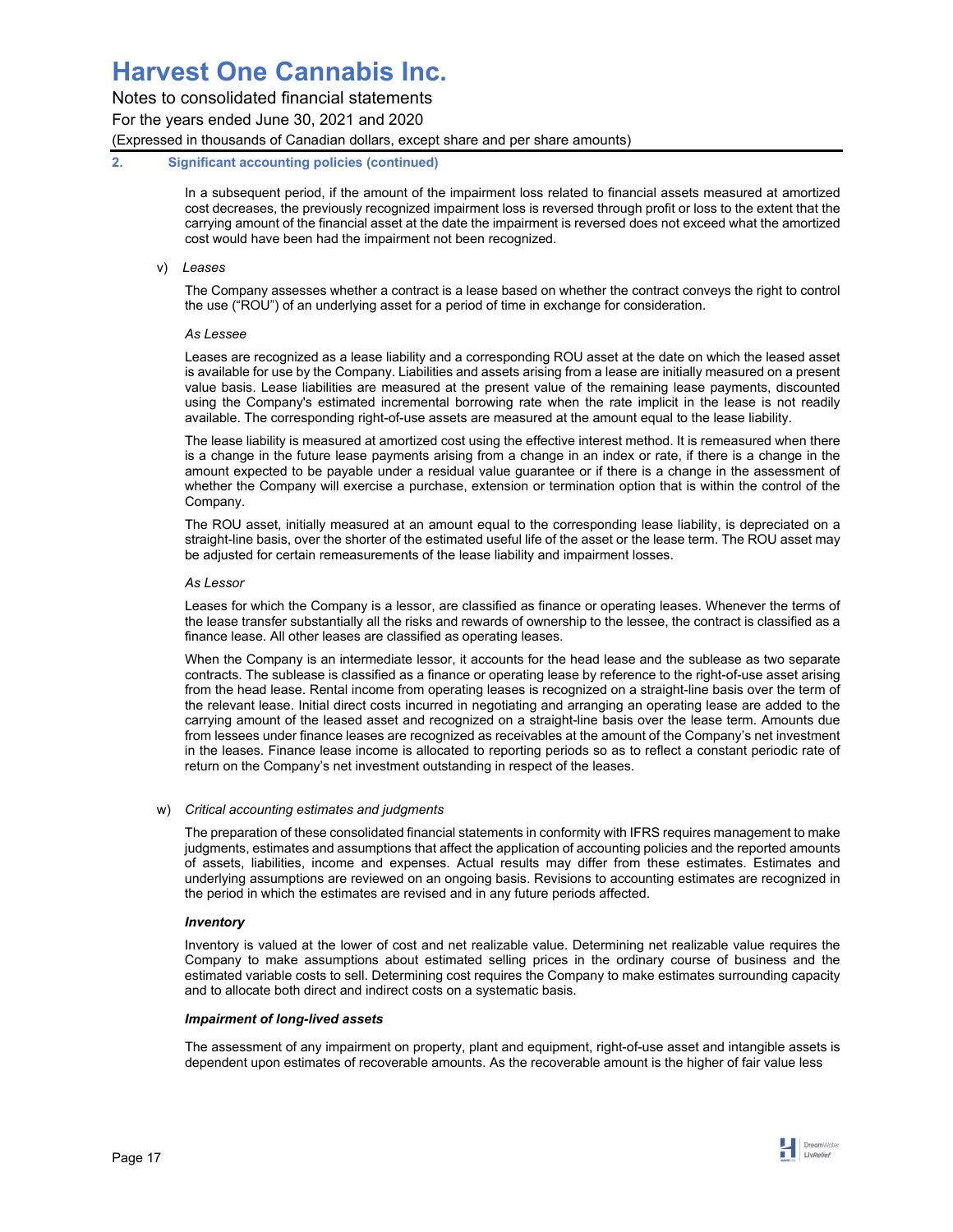Notes to consolidated financial statements

For the years ended June 30, 2021 and 2020

(Expressed in thousands of Canadian dollars, except share and per share amounts)

## **2. Significant accounting policies (continued)**

costs of disposal and value in use, management must consider factors such as economic and market conditions, estimated future cash flows, discount rates and asset specific risks.

## *Estimated useful lives and depreciation and amortization of property, plant and equipment and intangible assets*

Depreciation and amortization of property, plant and equipment and intangible assets are dependent upon estimates of useful lives and when the asset is available for use, which are determined through the exercise of judgment. The assessment of the useful lives and when the asset is available for use is dependent upon estimates that take into account factors such as economic and market conditions, frequency of use, anticipated changes in laws and technological improvements..

### *Share-based compensation*

In calculating share-based compensation expense, the Company includes key estimates such as the rate of forfeiture of options granted, the expected life of the option, the volatility of the Company's share price, and the risk-free interest rate.

## *Business combinations*

Judgment is used in determining whether an acquisition is a business combination or an asset acquisition. The Company must determine whether it is the acquirer or acquiree in each acquisition. Under IFRS 3 – *Business Combinations*, the acquirer is the entity that obtains control of the acquiree in the acquisition. If it is not clear which company is the acquirer, additional information must be considered, such as the combined entity's relative voting rights, existence of a large minority voting interest, composition of the governing body and senior management, and the terms behind the exchange of equity interest.

The Company measures all assets acquired and liabilities assumed at their acquisition-date fair values. Noncontrolling interests in the acquiree are measured on the basis of the non-controlling interests' proportionate share of this equity in the acquiree's identifiable net assets. Acquisition-related costs are recognized as expenses in the periods in which the costs are incurred and the services are received (except for the costs to issue debt or equity securities which are recognized according to specific requirements). The excess aggregate of (a) the consideration transferred to obtain control, the amount of any non-controlling interest in the acquire over (b) the net of the acquisition-date amounts of the identifiable assets acquired and the liabilities assumed, is recognized as goodwill as of the acquisition date.

## *Goodwill and intangibles impairment*

The Company performs an annual impairment test for goodwill and indefinite life intangible assets in the fourth quarter and whenever events or circumstances make it more likely than not that an impairment may have occurred, such as a significant adverse change in the business climate or a decision to sell or dispose all or a portion of a reporting unit.

For the purpose of impairment testing, goodwill and indefinite life intangible assets are allocated to CGUs representing the lowest level that the assets are monitored for internal reporting purpose. Goodwill and indefinite life intangible assets are tested for impairment by comparing the carrying value of each CGU containing the assets to its recoverable amount. An impairment loss is recognized for the amount by which the asset's carrying amount exceeds its recoverable amount. The recoverable amount is the higher of the asset's fair value less costs of disposal and value-in-use.

Determining whether an impairment has occurred requires valuation of the respective CGU, which management estimates using a discounted cash flow method. The discounted cash flow method uses estimates and assumptions, including actual operating results, future business plans, economic projections and market data.

### *Income taxes*

Deferred tax assets, including those arising from tax loss carry-forwards, require management to assess the likelihood that the Company will generate sufficient taxable earnings in future periods in order to utilize recognized deferred tax assets. Assumptions about the generation of future taxable profits depends on management's estimates of future cash flows. In addition, future changes in tax laws could limit the ability of the Company to obtain tax deductions in future periods. To the extent that future cash flows and taxable income differ significantly from estimates, the ability of the Company to realize the net deferred tax assets recorded at the reporting date could be impacted

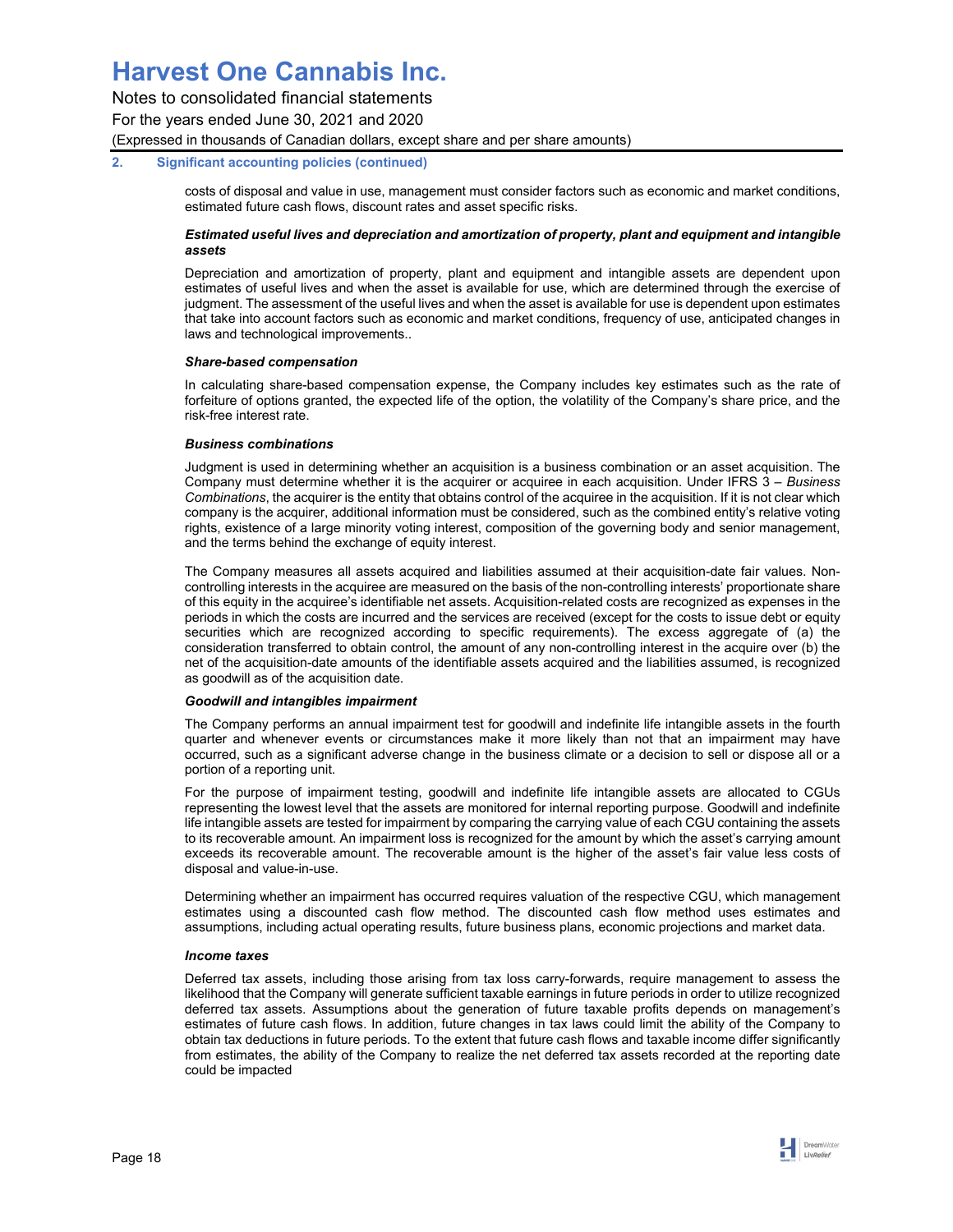Notes to consolidated financial statements For the years ended June 30, 2021 and 2020 (Expressed in thousands of Canadian dollars, except share and per share amounts)

## **2. Significant accounting policies (continued)**

The Company has adopted the following new or amended IFRS standards for the period beginning July 1, 2020.

*Definition of A Business (Amendments to IFRS 3)*

In October 2018, the IASB issued Definition of a Business (Amendments to IFRS 3 Business Combination) which: (a) clarifies that to be considered a business, an acquired set of activities and assets must include, at a minimum, an input and a substantive process that together significantly contribute to the ability to create outputs; (b) narrows the definition of a business and of outputs by focusing on goods and services provided to customers; and (c) removes certain assessments and adds guidance and illustrative examples. The amendments introduced an optional fair value concentration test to permit a simplified assessment of whether an acquired set of activities and assets is not a business. The Company adopted the standard effective July 1, 2020 with no impact on the preparation of the consolidated financial statements.

### Future changes in accounting policies:

The following standards are not yet effective for the year ending June 30, 2021, and have not been applied in the preparation of the consolidated financial statements:

### *Classification of Liabilities as Current or Non-current (Amendments to IAS 1)*

On January 23, 2020, the IASB issued amendments to IAS 1 Presentation of Financial Statements, to clarify the classification of liabilities as current or non-current. On July 15, 2020 the IASB issued an amendment to defer the effective date by one year. The amendments are effective for annual periods beginning on or after January 1, 2023. Early adoption is permitted. For the purposes of non-current classification, the amendments removed the requirement for a right to defer settlement or roll over of a liability for at least twelve months to be unconditional. Instead, such a right must have substance and exist at the end of the reporting period.

The amendments also clarify how a company classifies a liability that includes a counterparty conversion option. The amendments state that:

settlement of a liability includes transferring a company's own equity instruments to the counterparty, and

when classifying liabilities as current or non-current a company can ignore only those conversion options that are recognized as equity.

The adoption of this new standard is not expected to have any impact on the amounts recognized in the Company's consolidated financial statements.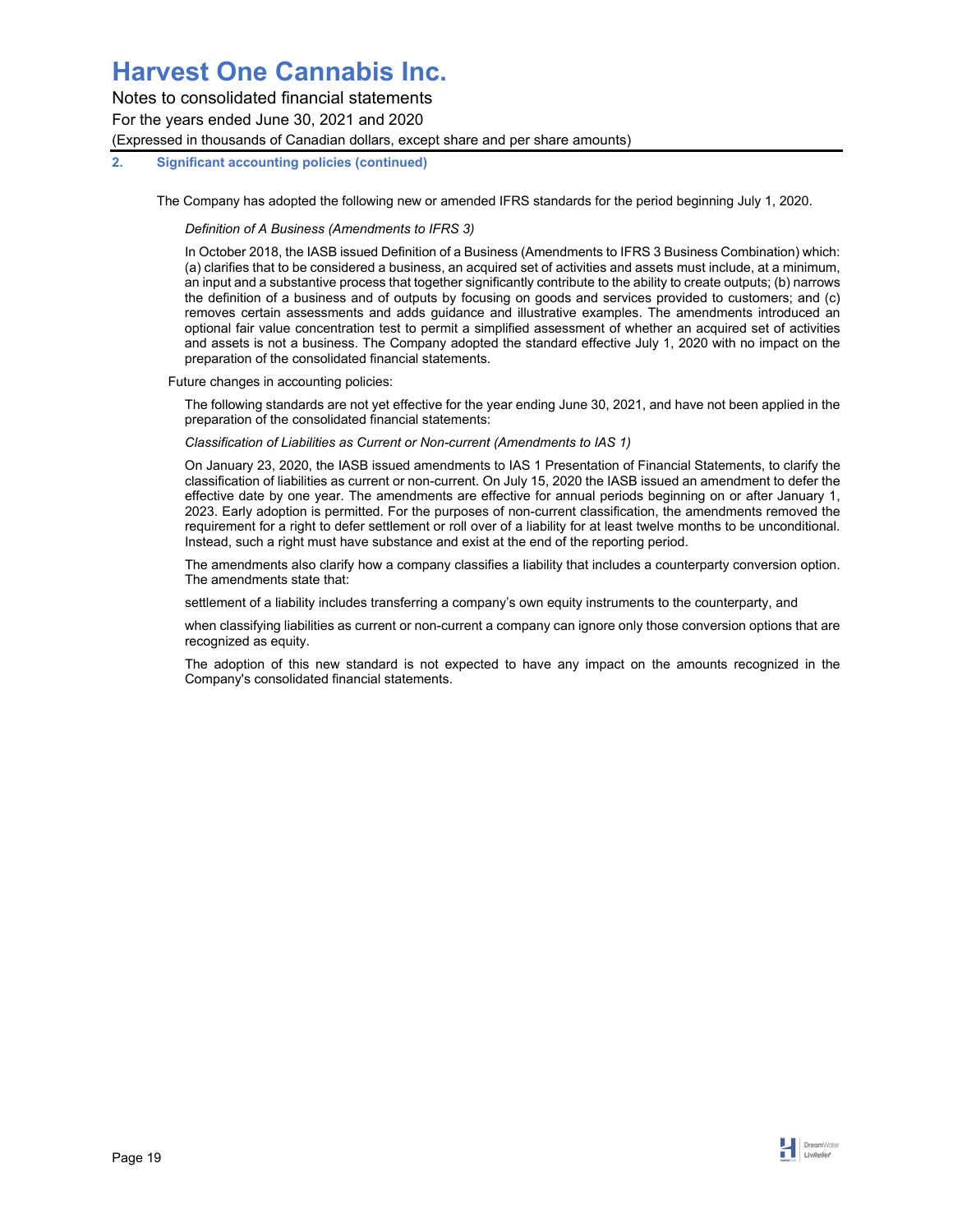## Notes to consolidated financial statements

For the years ended June 30, 2021 and 2020

(Expressed in thousands of Canadian dollars, except share and per share amounts)

## **3. Accounts receivable**

The summary of the Company's accounts receivable is as follows:

|                                    | June 30<br>2021<br>$\sim$ $\sim$ | June 30<br>2020 |
|------------------------------------|----------------------------------|-----------------|
|                                    |                                  | \$              |
| Trade receivables                  | 1,256                            | 1,339           |
| Other receivables                  | 731                              |                 |
| Taxes recoverable from governments | 33                               | 332             |
|                                    | 2,020                            | 1,671           |

The Company provides credit to its customers in the normal course of business and has mitigated this risk by managing and monitoring the underlying business relationships. During the year, the Company wrote-down its trade receivables by \$403 (2020 – \$nil). At the reporting date, the Company assessed the collectability of the balance and concluded that none of the receivables were uncollectible.

Recognized within other receivables, is \$731 of consideration relating to the sale of the Company's wholly owned subsidiaries Satipharm Limited, Satipharm AG and Phytotech Therapeutics Ltd. (collectively, the "Satipharm Entities"), to be received when certain conditions have been met (note 9) and was collected subsequent to June 30, 2021 (Note 23)

## **4. Inventories**

The summary of the Company's inventories is as follows:

|                                                      | June 30<br>2021 | June 30<br>2020 |
|------------------------------------------------------|-----------------|-----------------|
|                                                      | \$              | \$              |
|                                                      |                 |                 |
| Cannabis                                             |                 |                 |
| Raw materials and work-in-progress                   | 2,017           | 3,698           |
| Finished goods                                       | 220             | 1,005           |
|                                                      | 2,237           | 4,703           |
| CBD capsules and oils                                |                 |                 |
| Raw materials and work-in-progress                   |                 | 313             |
| Finished goods                                       |                 | 2,353           |
|                                                      |                 | 2,666           |
| Liquid sleep shots and sleep powder packets          |                 |                 |
| Raw materials and work-in-progress                   | 101             | 23              |
| Finished goods                                       | 579             | 1,619           |
|                                                      | 680             | 1,642           |
| Pain relief creams                                   | 624             | 612             |
| Raw materials and work-in-progress<br>Finished goods | 254             | 275             |
|                                                      | 878             | 887             |
|                                                      |                 |                 |
| Packaging and supplies                               | 229             | 840             |
| Inventory allowance                                  | (1,745)         | (1, 450)        |
|                                                      | 2,279           | 9,288           |

### *a) Cannabis*

As part of the sale of the United Greeneries Ltd., certain cannabis inventory was classified from inventory to assets held for sale as at June 30, 2020. Cannabis inventory on hand at June 30, 2021 and 2020 pertains to harvested cannabis and extracted cannabis for use in the development and sale of Cannabis 2.0 products.

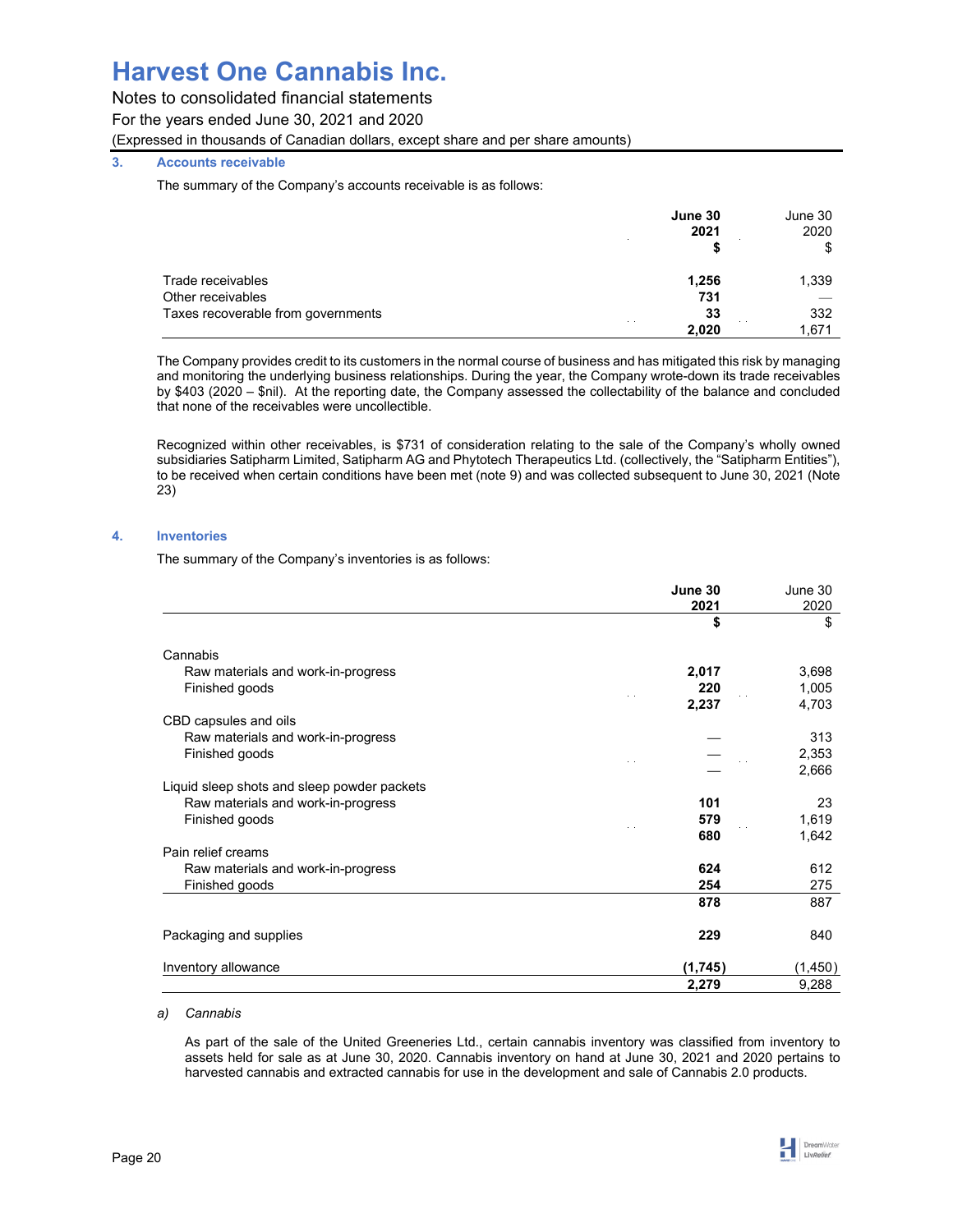## **4. Inventories (continued)**

## *b) Inventory allowance*

Due to estimation uncertainties attributable to COVID-19 and forecasting including slow moving and expiry dates, it is not possible to predict whether the full carrying value of inventory can be recognized in the next 12 months. As such, during the year ended June 30, 2021, the Company recognized an inventory valuation allowance of \$1,745 (2020 – \$1,450). During the year ended June 30, 2021, the Company recognized a write-down total of \$989 (2020 - \$800) of cannabis inventory, packaging and supplies to reduce the carrying amount to its estimated net realizable value.

## **5. Property, plant and equipment**

The summary of the Company's property, plant and equipment is as follows:

|                                 | Plant and<br>equipment | Office<br>equipment | <b>Building and</b><br>leasehold<br><i>improvements</i> | Land     | Construction<br>in progress | Right-of-<br>use<br>assets | Total     |
|---------------------------------|------------------------|---------------------|---------------------------------------------------------|----------|-----------------------------|----------------------------|-----------|
|                                 | \$                     | \$                  | \$                                                      | \$       | \$                          | \$                         | \$        |
| Cost                            |                        |                     |                                                         |          |                             |                            |           |
| July 1, 2019                    | 4,570                  | 535                 | 11,880                                                  | 1,856    | 13,346                      |                            | 32,187    |
| Additions                       | 609                    | 50                  | 127                                                     |          | 8,355                       | 954                        | 10,095    |
| <b>Additions from Delivra</b>   |                        |                     |                                                         |          |                             |                            |           |
| acquisition (note 7)            | 481                    |                     |                                                         |          |                             |                            | 481       |
| Transfers to assets             |                        |                     |                                                         |          |                             |                            |           |
| held for sale                   | (2, 469)               | (81)                | (7, 153)                                                | (892)    | (2,952)                     | (137)                      | (13, 684) |
| Disposals and write-downs       | (2, 165)               | (117)               | (4, 854)                                                | (964)    | (3, 547)                    | (663)                      | (12, 310) |
| June 30, 2020                   | 1,026                  | 387                 |                                                         | $\equiv$ | 15,202                      | 154                        | 16,769    |
| <b>Accumulated depreciation</b> |                        |                     |                                                         |          |                             |                            |           |
| July 1, 2019                    | 495                    | 211                 | 356                                                     |          |                             |                            | 1,062     |
| Depreciation                    | 340                    | 139                 | 270                                                     |          |                             | 188                        | 937       |
| Transfers to assets             |                        |                     |                                                         |          |                             |                            |           |
| held for sale                   | (291)                  | (50)                | (341)                                                   |          |                             | (18)                       | (700)     |
| Disposals and write-downs       | (467)                  | (80)                | (285)                                                   |          |                             | (90)                       | (922)     |
| June 30, 2020                   | 77                     | 220                 | $\frac{1}{2}$                                           |          |                             | 80                         | 377       |
|                                 |                        |                     |                                                         |          |                             |                            |           |
| Net book value                  |                        |                     |                                                         |          |                             |                            |           |
| June 30, 2020                   | 949                    | 167                 | $\sim$ $\sim$                                           | T.       | 15,202                      | 74                         | 16,392    |
| Cost                            |                        |                     |                                                         |          |                             |                            |           |
| July 1, 2020                    | 1,026                  | 387                 |                                                         |          | 15,202                      | 154                        | 16,769    |
| Additions                       |                        | $\overline{7}$      |                                                         |          | 21                          |                            | 28        |
| Transfers to assets             |                        |                     |                                                         |          |                             |                            |           |
| held for sale (note 9)          | (546)                  | (27)                |                                                         |          |                             |                            | (573)     |
| Disposals and write-downs       |                        | (25)                |                                                         |          | (12, 112)                   |                            | (12, 137) |
| Recovery of costs               |                        |                     |                                                         |          | (600)                       |                            | (600)     |
| June 30, 2021                   | 480                    | 342                 |                                                         | $\equiv$ | 2,511                       | 154                        | 3,487     |
| <b>Accumulated depreciation</b> |                        |                     |                                                         |          |                             |                            |           |
| July 1, 2020                    | 77                     | 220                 |                                                         |          |                             | 80                         | 377       |
| Depreciation                    | 76                     | 81                  |                                                         |          |                             | 62                         | 219       |
| Transfers to assets             |                        |                     |                                                         |          |                             |                            |           |
| held for sale (note 9)          |                        | (16)                |                                                         |          |                             |                            | (16)      |
| Disposals and write-downs       |                        | (1)                 |                                                         | т.,      |                             |                            | (1)       |
| June 30, 2021                   | 153                    | 284                 |                                                         |          |                             | 142                        | 579       |
|                                 |                        |                     |                                                         |          |                             |                            |           |
| Net book value                  |                        |                     |                                                         |          |                             |                            |           |
| June 30, 2021                   | 327                    | 58                  |                                                         |          | 2,511                       | 12                         | 2,908     |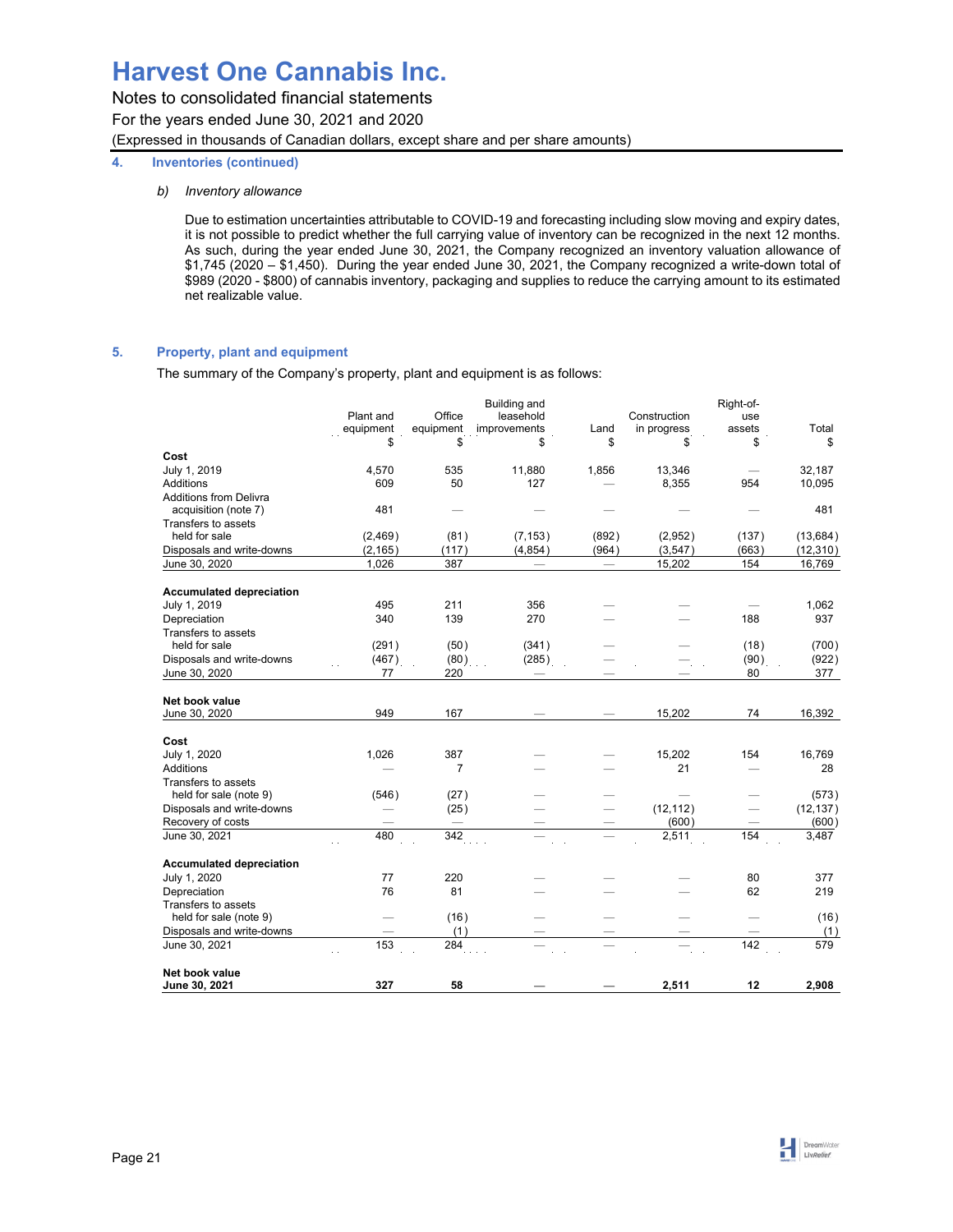Notes to consolidated financial statements For the years ended June 30, 2021 and 2020 (Expressed in thousands of Canadian dollars, except share and per share amounts)

## **5. Property, plant and equipment (continued)**

Of total depreciation of \$219 (2020 – \$937) recorded during the year ended June 30, 2021, \$213 and \$6 (2020 – \$350 and \$224) was recorded as depreciation expense from continuing operations and discontinued operations, respectively.

In addition, \$nil (2020 – \$363) was capitalized to cannabis inventory and subsequently recognized as production costs.

a) *Construction in progress* 

Construction in progress relates to the construction of a 68,000 square foot indoor flowering facility at the Lucky Lake property in Saskatchewan. The amounts capitalized to construction in progress related to these projects will be transferred to other classes of property, plant and equipment upon completion and will be depreciated over their respective useful lives once available for use. The Company has suspended active development of its Lucky Lake facility since the beginning of the Strategic Review (as defined in Note 9) in February 2020 and continues to evaluate all strategic alternatives and potential sales of additional non-essential assets, including its Lucky Lake facility.

Management recognized the continued suspension of active development of the Lucky Lake facility as an indicator of impairment. During the year ended June 30, 2021, the Company recognized an impairment loss of \$12,112, on construction in progress based on the market value of comparable facilities and third party offers for purchase.

In addition to the above, the Company recovered costs capitalized to construction in progress and de-recognized \$600 of capitalized costs which were included in accounts payable.

b) *Right-of-use assets* 

The Company adopted IFRS 16 – Leases effective July 1, 2019. During the year ended June 30, 2021, the Company recognized \$nil (2020 – \$954) right-of-use asset additions. As at June 30, 2021, all right-of-use assets pertain to building and leasehold improvements.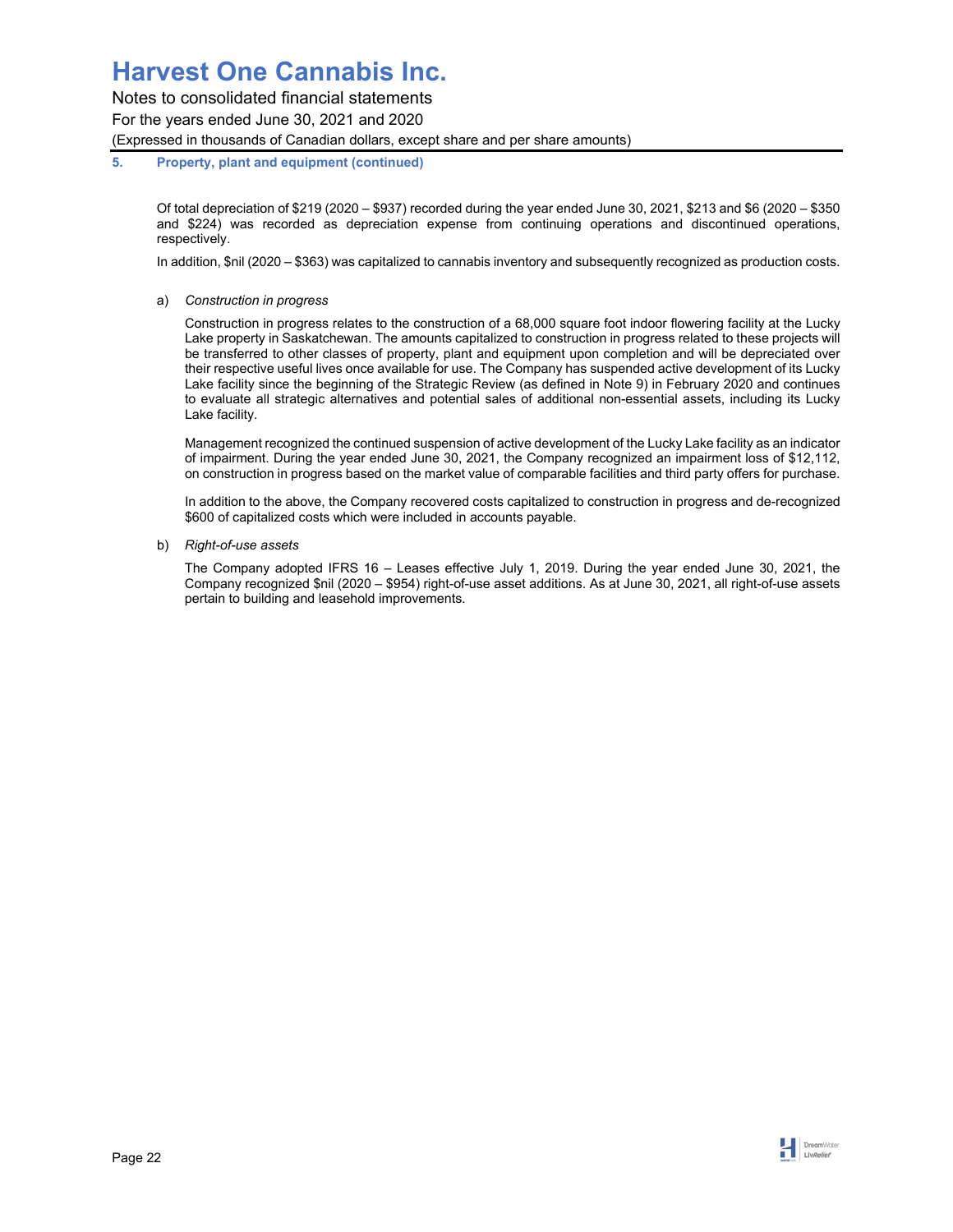Notes to consolidated financial statements

For the years ended June 30, 2021 and 2020

(Expressed in thousands of Canadian dollars, except share and per share amounts)

## **6. Intangible assets**

The summary of the Company's intangible assets is as follows:

|                                    |              | Technology   |            |                      |           |         |
|------------------------------------|--------------|--------------|------------|----------------------|-----------|---------|
|                                    | <b>Brand</b> | and          | In-process | Customer             | Website   |         |
|                                    | names        | formulations | R&D        | relationships        | and other | Total   |
|                                    | \$           | \$           | \$         | \$                   | \$        | \$      |
| Cost                               |              |              |            |                      |           |         |
| July 1, 2019                       | 4,190        |              | 4,659      | 1,540                | 206       | 10,595  |
| Additions                          |              |              |            |                      | 22        | 22      |
| <b>Additions from Delivra</b>      |              |              |            |                      |           |         |
| acquisition (note 7)               | 1,853        | 2,286        | 470        |                      |           | 4,609   |
| Transfer to technology             |              |              |            |                      |           |         |
| and formulations                   |              | 4,659        | (4,659)    |                      |           |         |
| Disposals and write-downs          |              | (132)        |            |                      | (90)      | (222)   |
| June 30, 2020                      | 6,043        | 6,813        | 470        | 1,540                | 138       | 15,004  |
|                                    |              |              |            |                      |           |         |
| <b>Accumulated amortization</b>    |              |              |            |                      |           |         |
| July 1, 2019                       |              |              |            | 239                  | 22        | 261     |
| Amortization                       | 1,007        | 892          |            | 220                  | 17        | 2,136   |
| Disposals and write-downs          |              | (28)         |            |                      |           | (28)    |
| June 30, 2020                      | 1,007        | 864          |            | 459                  | 39        | 2,369   |
| Net book value                     |              |              |            |                      |           |         |
| June 30, 2020                      | 5,036        | 5,949        | 470        | 1,081                | 99        | 12,635  |
|                                    |              |              |            |                      |           |         |
| Cost                               |              |              |            |                      |           |         |
| July 1, 2020                       | 6,043        | 6,813        | 470        | 1,540                | 138       | 15,004  |
| Transfers to assets                |              |              |            |                      |           |         |
| held for sale (note 9)             |              | (2,729)      |            |                      |           | (2,729) |
| Disposals and write-downs (note 9) |              | (1,930)      | (72)       |                      | (15)      | (2,017) |
| June 30, 2021                      | 6,043        | 2,154        | 398        | 1.540                | 123       | 10,258  |
| <b>Accumulated amortization</b>    |              |              |            |                      |           |         |
| July 1, 2020                       | 1,007        | 864          |            | 459                  | 39        | 2,369   |
| Amortization                       | 1,007        | 1,181        |            | 220                  | 31        | 2,439   |
| Transfers to assets                |              |              |            |                      |           |         |
| held for sale (note 9)             |              | (582)        |            |                      |           | (582)   |
| June 30, 2021                      | 2,014        | 1,463        |            | $\sim$ $\sim$<br>679 | 70        | 4,226   |
|                                    |              |              |            |                      |           |         |
| Net book value                     |              |              |            |                      |           |         |
| June 30, 2021                      | 4.029        | 691          | 398        | 861                  | 53        | 6,032   |

Of total amortization of \$2,439 (2020 – \$2,136) recorded during the year ended June 30, 2021, \$2,003 (2020 – \$1,990) was recorded as amortization expense from continuing operations, and \$436 (2020 – \$146) was recorded as amortization expense from discontinued operations.

The remaining useful lives of intangible assets is as follows:

Brand names: Approximately 4 years after June 30, 2021

Technology and formulations: Approximately 2 years after June 30, 2021

Customer relationships: Approximately 4 years after June 30, 2021

Website and others: Approximately 2 years after June 30, 2021

a) *Disposals and write-downs* 

On February 16, 2021, the Company announced a transaction sell all of the issued and outstanding shares of the Satipharm Entities. As a result, an impairment loss of \$1,930 was recognized on intangible assets upon remeasurement (note 19) and \$2,147 of intangible assets was classified as assets held for sale (note 9).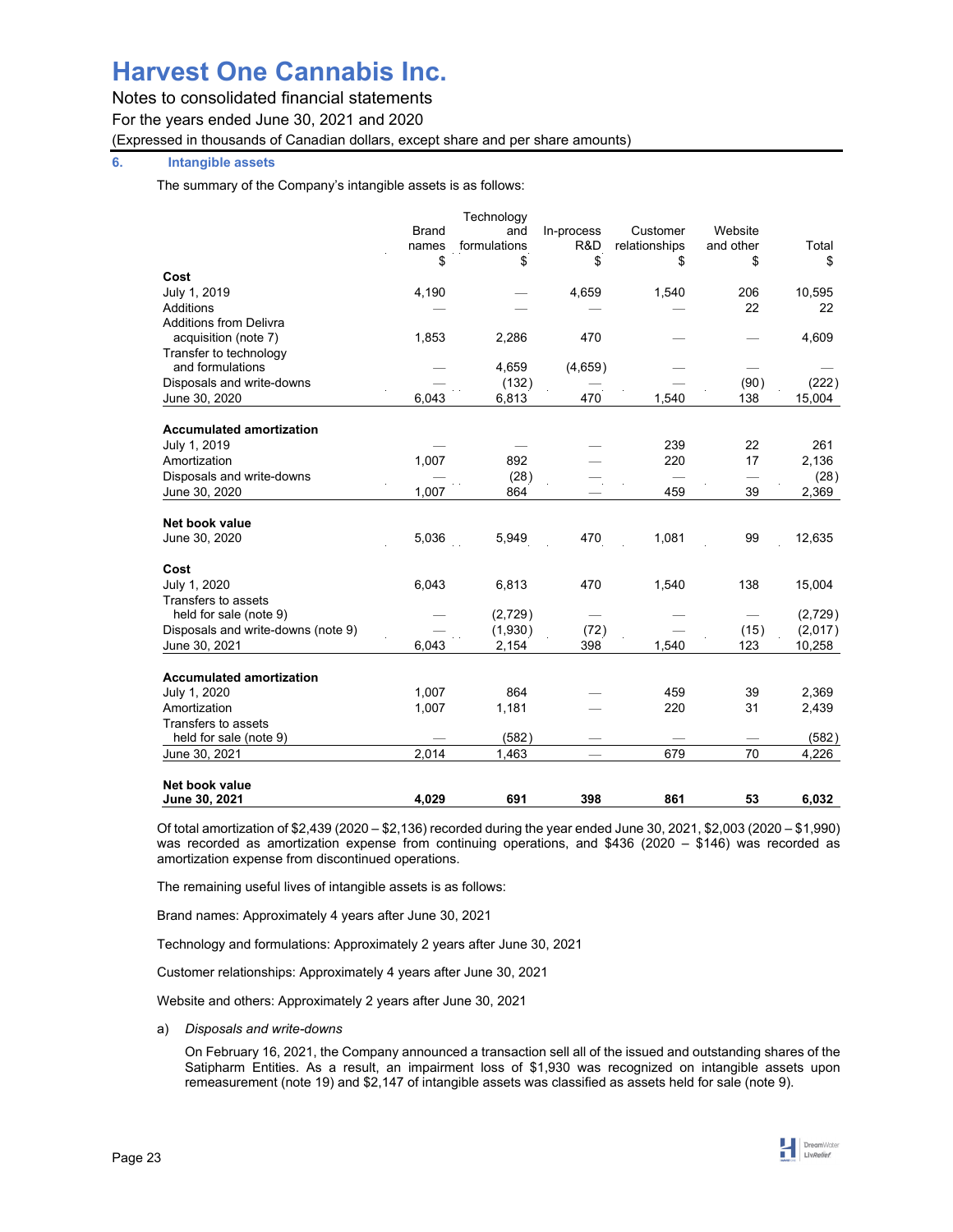## Notes to consolidated financial statements

For the years ended June 30, 2021 and 2020

(Expressed in thousands of Canadian dollars, except share and per share amounts)

## **7. Business combinations**

The summary of the Company's asset acquisition and business combination completed during the year ended June 30, 2020 is as follows:

| Acquisition completed during the year ended June 30, 2020 | Delivra             |
|-----------------------------------------------------------|---------------------|
|                                                           | \$                  |
| <b>Consideration transferred</b>                          |                     |
| Common shares issued                                      | 20,639              |
| Options and warrants issued                               | 1.255               |
|                                                           | 21,894              |
| <b>Purchase price allocation</b>                          |                     |
| Net assets acquired                                       | (2,221)             |
| Intangible assets                                         |                     |
| Technology and formulations                               | 2,286               |
| Brand name                                                | 1,853               |
| In process R&D                                            | 470                 |
| Goodwill                                                  | 19,506              |
|                                                           | 21,894              |
|                                                           |                     |
| <b>Net assets acquired</b><br>Cash                        | 86                  |
| Accounts receivables                                      | 334                 |
| Prepaid expenses and deposits                             | 47                  |
| Inventories                                               | 2,650               |
| Property, plant and equipment                             | 481                 |
|                                                           |                     |
| Assets acquired                                           | 3,598               |
| Accounts payable and accrued liabilities                  | (3,806)             |
| Loans and borrowings                                      | (2,013)<br>(2, 221) |
|                                                           |                     |
| <b>Net cash inflows</b>                                   |                     |
| Cash consideration                                        |                     |
| Less: cash acquired                                       | (86)                |
|                                                           | (86)                |
| <b>Acquisition costs expensed</b>                         |                     |
| Year ended June 30, 2020                                  | 23                  |

On July 3, 2019, the Company completed the acquisition of all the outstanding shares of Delivra Corp. for a total consideration of \$21,894, which consisted of 28,272,622 common shares with a fair value of \$20,639; 2,907,918 options with a fair value of \$920; and 2,191,502 warrants with a fair value of \$335. The transaction was accounted for as a business combination in accordance with IFRS 3 – *Business Combinations*. In connection with the acquisition, the Company recognized \$517 of acquisition costs during the year ended June 30, 2019.

Delivra is a Canadian company that manufactures and sells a range of natural topical pain relief creams for joint and muscle pain, nerve pain, varicose veins, and wound healing under the LivRelief™ brand. Harvest One acquired Delivra as a means to further its strategy of providing trusted, effective products to help people in their daily lives, as there are significant synergies between both organizations. The acquisition of Delivra and its LivRelief™ brand, which produces a variety of topicals and creams with existing distribution channels across Canada, positions Harvest One for the release of cannabis-infused products in Canada.

Goodwill arose from the acquisition as the consideration paid reflects: (1) the benefit of the acquired workforce, (2) synergies with the Company's consumer segment and (3) expected revenue growth. These benefits were not recognized separately from goodwill because they do not meet the recognition criteria for identifiable intangible assets. No amount of goodwill is expected to be deductible for tax purposes.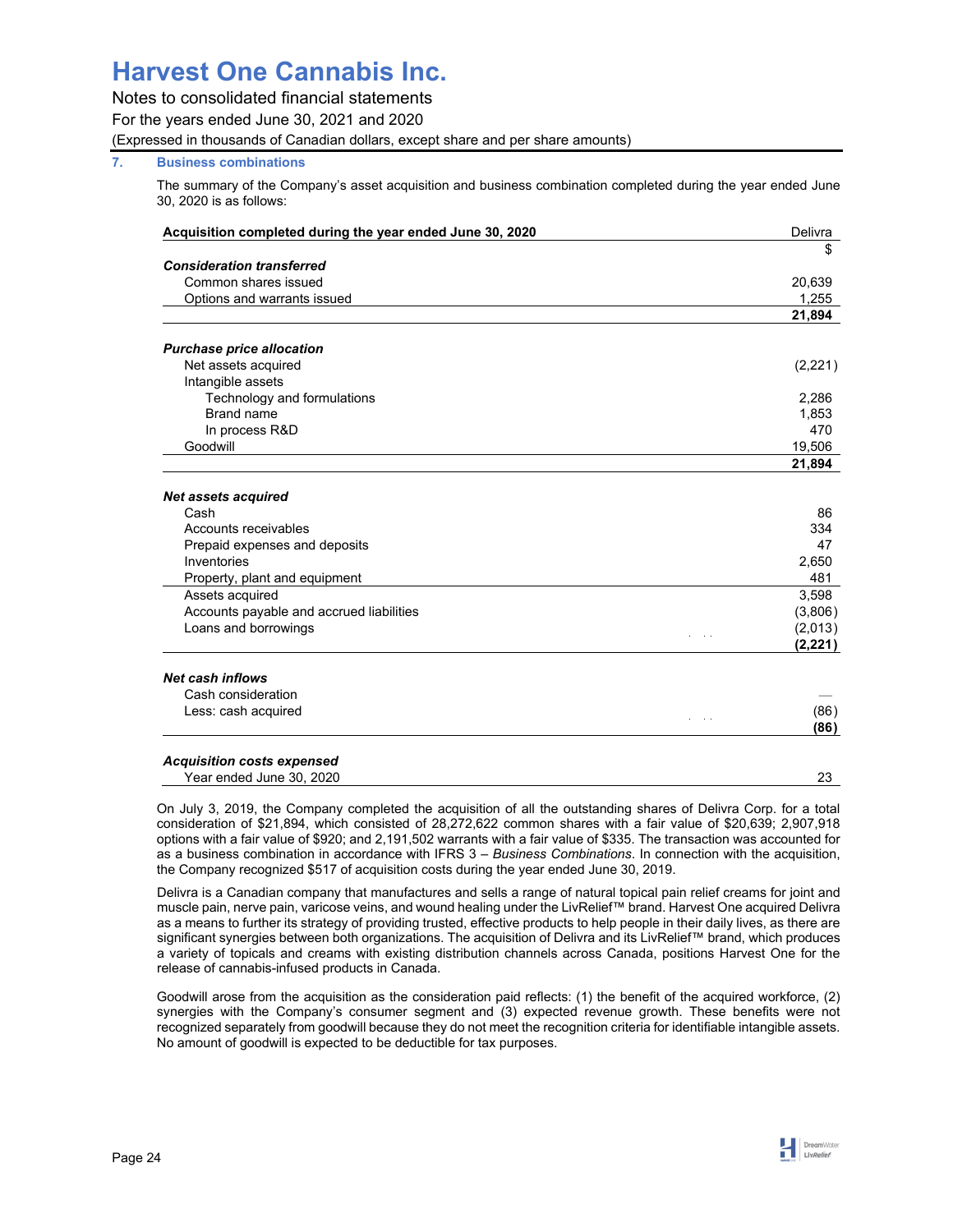Notes to consolidated financial statements

For the years ended June 30, 2021 and 2020

(Expressed in thousands of Canadian dollars, except share and per share amounts)

## **7. Business combinations (continued)**

The summary of the Company's goodwill is as follows:

|                            | June 30 | June 30  |
|----------------------------|---------|----------|
|                            | 2021    | 2020     |
|                            |         |          |
| Balance, beginning of year |         | 23,583   |
| Additions (note 10)        |         | 19,506   |
| Impairment of goodwill     |         | (43,089) |
| Balance, end of year       |         |          |

At the end of each reporting period, the Company assesses whether there were events or changes in circumstances that would indicate that an asset may be impaired. As part of this assessment, the Company considers both external and internal sources of information, including the overall financial performance and relevant entity-specific factors. During the year ended June 30, 2020, the Company identified the following impairment indicators: (1) a decline in stock price resulting in the carrying amount of the Company's net assets exceeding the Company's market capitalization and (2) a delay in expected sales and profitability compared to management's initial forecasts primarily driven by slower than expected development of the cannabis market in Canada. Furthermore, the assumptions used by management to value goodwill arising from previous acquisitions have been revised due to rapidly evolving market conditions. As a result of these indicators, management performed impairment tests during the year ended June 30, 2021. For the purpose of the impairment tests, management assessed the Dream Water, Delivra, and Greenbelt as separate CGUs and as the lowest level at which management monitors goodwill.

During the years ended June 30, 2021, the Company recognized impairment charges of \$nil (2020 - \$41,123) in the consumer segment and \$nil (2020 - \$1,966) in discontinued operations (see note 20) to reduce the carrying value to the recoverable amount.

For the year ended June 30, 2020, Delivra contributed revenues of \$2,954 and a net loss of \$2,806 since the July 3, 2019 acquisition date.

## **8. Non-controlling interests**

The continuity of Greenbelt's non-controlling interest is as follows:

| Company's ownership interest (%)                                         | 50.1%                  |
|--------------------------------------------------------------------------|------------------------|
| Balance, June 30, 2019<br>Share of loss for the year ended June 30, 2020 | \$<br>4.589<br>(1,536) |
| Balance, June 30, 2020                                                   | 3,053                  |
| Share of loss for the period ended June 30, 2021                         |                        |
| Sale of non-controlling interest in Greenbelt                            | (3,053)                |
| <b>Balance, June 30, 2021</b>                                            |                        |

|                                                  | June 30<br>2021 | June 30<br>2020 |
|--------------------------------------------------|-----------------|-----------------|
|                                                  | \$              | \$              |
| Assets held for sale                             |                 | 6,721           |
| Liabilities associated with assets held for sale |                 | (621)           |
| Net revenue                                      |                 |                 |
| Net loss                                         |                 |                 |
| Comprehensive loss                               |                 | (3,078)         |

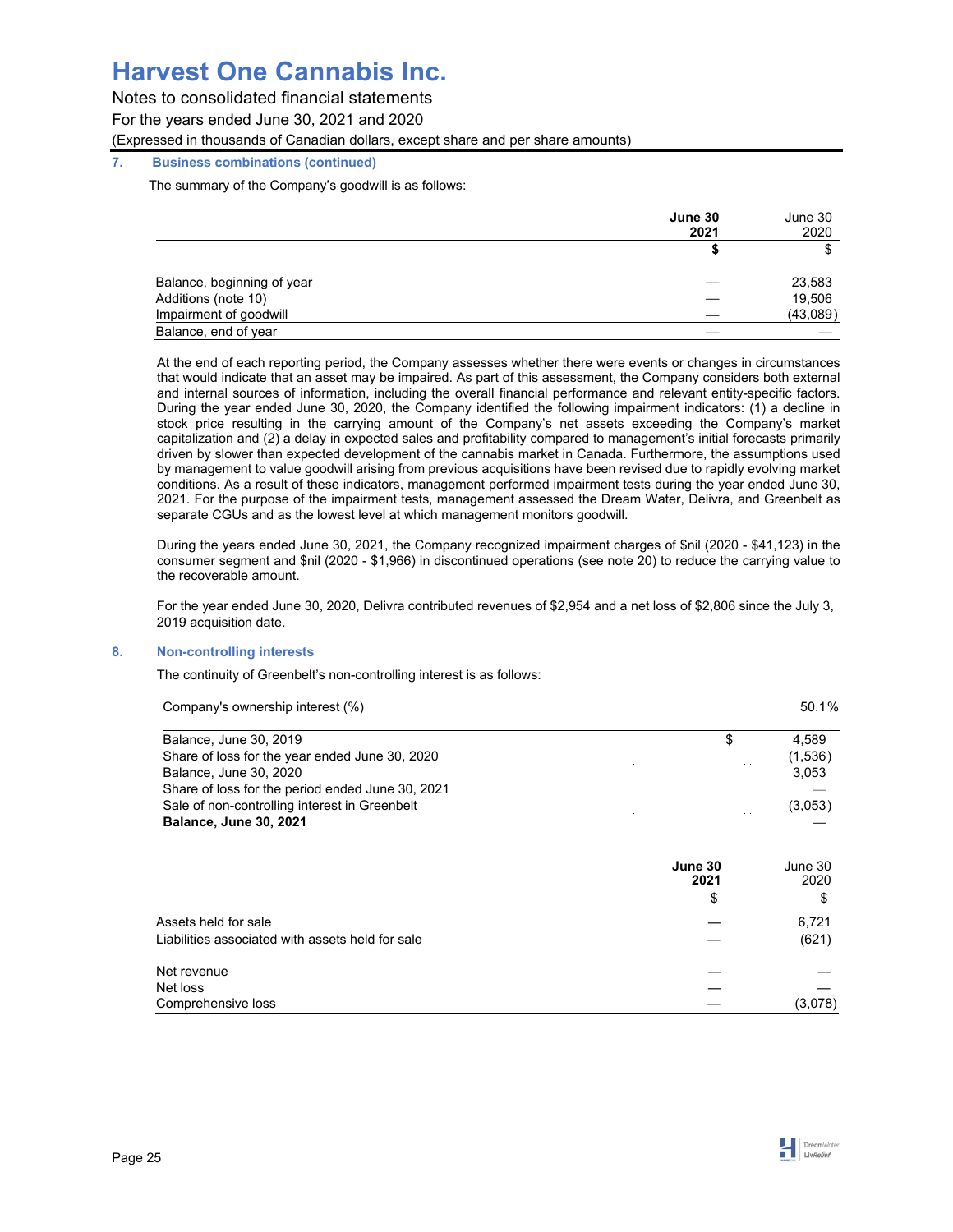## Notes to consolidated financial statements For the years ended June 30, 2021 and 2020 (Expressed in thousands of Canadian dollars, except share and per share amounts)

## **9. Assets held for sale**

On February 12, 2020, the Company announced that its Board of Directors initiated a process to evaluate a range of strategic alternatives available to the Company (the "Strategic Review"). The Board of Directors appointed a special committee of independent directors to oversee the Strategic Review. As part of the Strategic Review, the Company committed to a plan to sell certain non-core assets primarily within the cultivation segment.

On August 26, 2020, the Company completed the sale of its United Greeneries' licensed cannabis cultivation and processing businesses (the "Duncan Transaction") located in Duncan, British Columbia to Costa LLP and 626875 B.C. Ltd. (together, the "Purchasers") for cash consideration of \$8,200.

On October 15, 2020, the Company completed the completed the sale of its 50.1% majority interest in Greenbelt Greenhouse Ltd. for total cash consideration of \$3,050 (the "Greenbelt Transaction").

On March 10, 2021, the Company completed the sale of all the issued and outstanding shares of its wholly-owned subsidiaries, Satipharm Limited, Satipharm AG and Phytotech Therapeutics Ltd. (the "Satipharm Entities") to Cann Group Limited. ("Cann Group") for ordinary shares of the Cann Group representing total aggregate consideration of approximately \$3,231. (the "Satipharm Transaction"). As at March 31, 2021, Harvest One has received \$2,500 of Cann Group shares, with the remaining \$731 to be received based on the following estimated milestones (received subsequent to June 30, 2021 (Note 23)):

- (a) \$725 to be received upon delivery of certain machinery, equipment and accessories to be manufactured or produced and delivered by Gelpell AG ("Gelpell") to Cann Group,
- (b) \$6 to be received as an earn-out payment upon meeting certain financial conditions related to net revenue milestone during the January 1, 2021 to June 30, 2021 period.

These amounts have been recognized in "short term investments" and "accounts receivable", respectively.

The continuity of the Company's short term investments is as follows:

| Balance, June 30, 2020                    | \$      |
|-------------------------------------------|---------|
| Additions                                 | 2.500   |
| Disposal of shares, net of brokerage fees | (1,027) |
| Realized loss on disposal                 | (137)   |
| Unrealized loss on changes in fair value  | (603)   |
| Unrealized loss on foreign exchange       | (22)    |
| <b>Balance, June 30, 2021</b>             | 711     |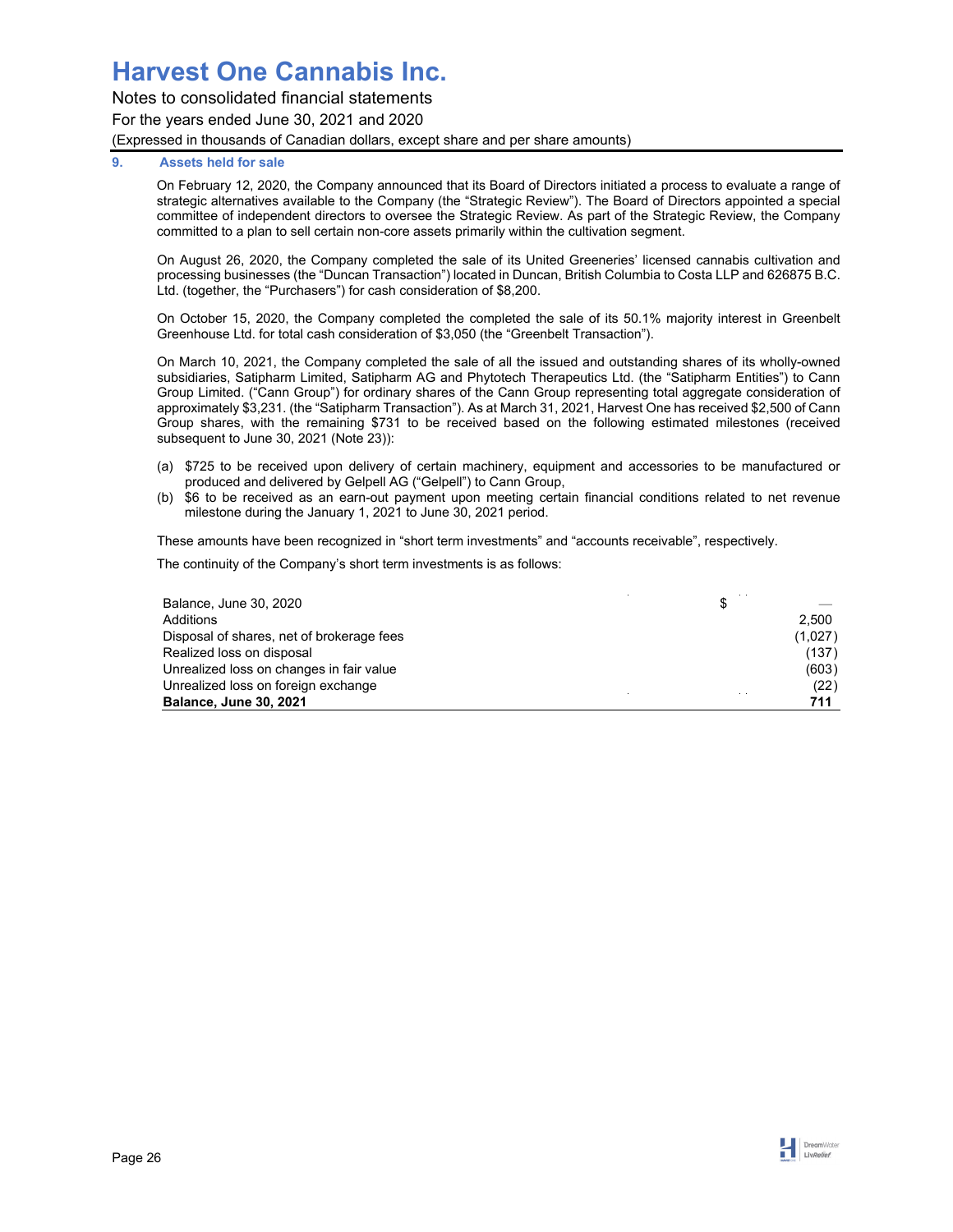Notes to consolidated financial statements

For the years ended June 30, 2021 and 2020

(Expressed in thousands of Canadian dollars, except share and per share amounts)

## **9. Assets held for sale (continued)**

The summary of the Company's assets held for sale and liabilities associated with assets held for sale is as follows:

|                                          | June 30<br>2021 | June 30<br>2020 |
|------------------------------------------|-----------------|-----------------|
|                                          | \$              |                 |
| Cash                                     |                 | 88              |
| Accounts receivable                      |                 |                 |
| Inventories                              |                 | 1,058           |
| <b>Biological assets</b>                 |                 | 811             |
| Prepaid expenses and deposits            |                 | 102             |
| Property, plant and equipment            |                 | 12,984          |
| Accounts payable and accrued liabilities |                 | (432)           |
| Loans and lease liabilities              |                 | (318)           |
|                                          |                 | 14.300          |

During the year ended June 30, 2021, the Company recognized a \$1,930 (2020 – \$10,167) impairment charge upon classifying these assets as held for sale based on the fair market value of the assets.

The summary of the Company's asset sales completed during the year ended June 30, 2021 is as follows:

|                                          | Total     |
|------------------------------------------|-----------|
|                                          | \$        |
| <b>Consideration received</b>            |           |
| Cash                                     | 14,300    |
| Shares                                   | 3,231     |
| Less: non-controlling interest           | (3.050)   |
|                                          | 14,481    |
| Net assets held for sale                 |           |
| Cash                                     | 106       |
| Accounts receivables                     | 108       |
| Prepaid expenses and deposits            | 345       |
| Inventories                              | 2,909     |
| Property, plant and equipment            | 13,541    |
| Intangible assets                        | 2,147     |
| Accounts payable and accrued liabilities | (1,307)   |
| Loans and lease liabilities              | (318)     |
| Net assets held for sale                 | 17,531    |
| Less: non-controlling interest           | (3,050)   |
|                                          | 14,481    |
| Gain/loss on sale                        |           |
| Cash                                     | 11,250    |
| Shares                                   | 3,231     |
| Less: net assets sold                    | (14, 481) |
|                                          |           |

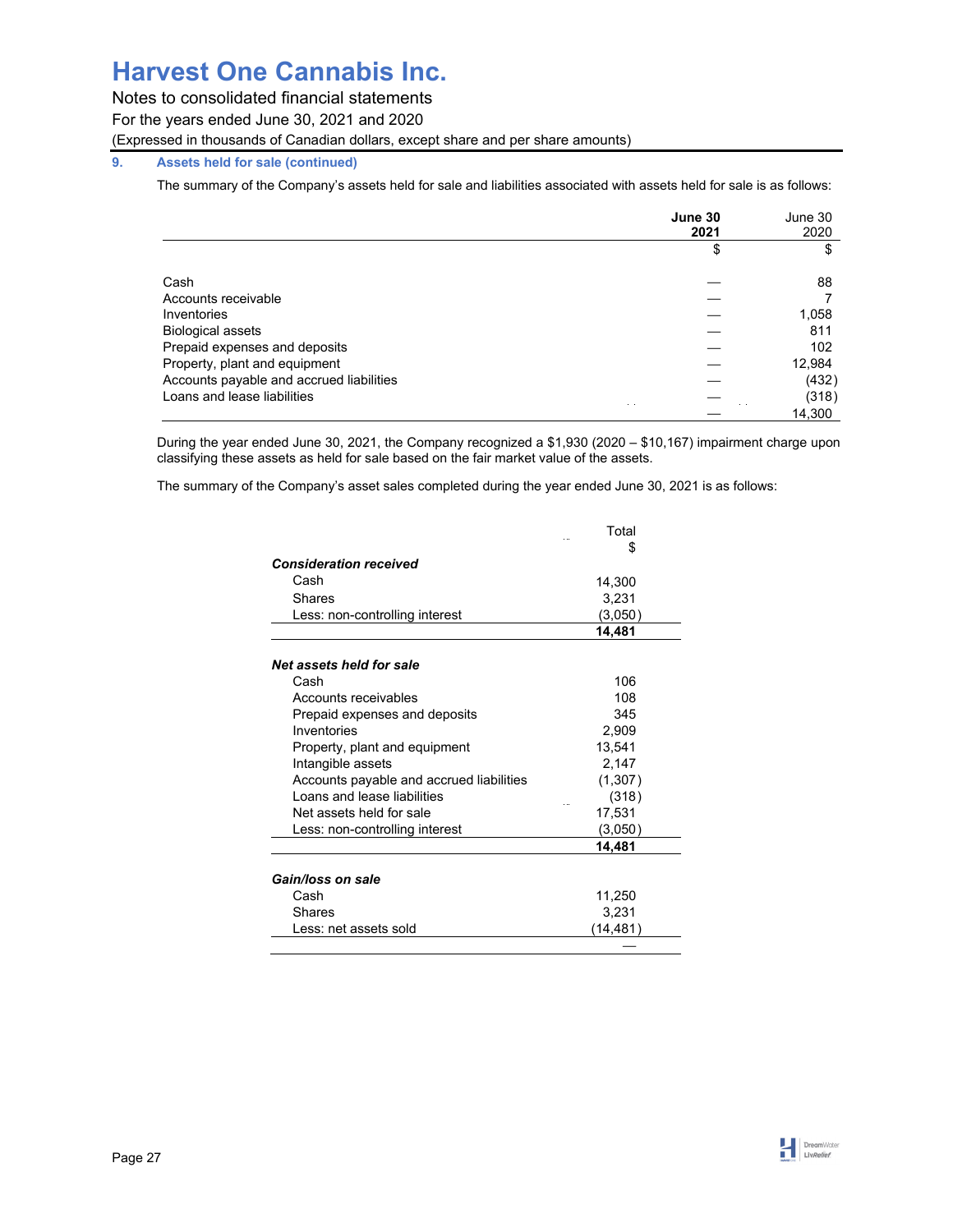Notes to consolidated financial statements

For the years ended June 30, 2021 and 2020

(Expressed in thousands of Canadian dollars, except share and per share amounts)

## **10. Accounts payable and accrued liabilities**

The summary of the Company's accounts payable and accrued liabilities is as follows:

|                            | June 30<br>2021 | June 30<br>2020 |
|----------------------------|-----------------|-----------------|
|                            | \$              | \$              |
| Trade payables             | 4,869           | 10,745          |
| <b>Accrued liabilities</b> | 1,189           | 2,607           |
| Payroll liabilities        | 331             | 342             |
| Other payables             | 535             | 857             |
|                            | 6,924           | 14,551          |

Trade payables, accrued liabilities, payroll liabilities and other payables are non-interest bearing. All amounts are expected to be settled within 12 months.

## **11. Loans and lease liabilities**

The summary of the Company's loans and borrowings is as follows:

|                                   | <b>Notes</b> | June 30<br>2021 | June 30<br>2020 |
|-----------------------------------|--------------|-----------------|-----------------|
|                                   |              |                 | \$              |
| Secured and unsecured loans       | (a)          | 1,744           | 3,249           |
| Secured loan from related party   |              |                 | 2,139           |
| Lease liabilities                 | $\left( $    | 418             | 585             |
| Total loans and lease liabilities |              | 2,162           | 5,973           |
| Current portion                   | (c)          | (312)           | (3,893)         |
| Non-current portion               |              | 1,850           | 2,080           |

### a) *Secured and unsecured loans*

In connection with the Delivra acquisition on July 3, 2019 (note 7), the Company assumed eight unsecured loans from the Atlantic Canada Opportunities Agency ("ACOA") and one secured loan from Finance PEI. The loan with Finance PEI are secured by a registered General Security Agreement conveying an interest in all personal property of the Company's subsidiary, LivCorp Inc., and a limited guarantee by Delivra Inc. to a maximum of the principal amount of debt outstanding together with accrued interest.

The summary of the secured and unsecured loans at June 30, 2021 is as follows:

|                              | Effective<br>Interest<br>Rate | Maturity | Face<br>Value | Balance.<br>July 1,<br>2020 | Accretion | Repayments | Total |
|------------------------------|-------------------------------|----------|---------------|-----------------------------|-----------|------------|-------|
|                              |                               |          | \$            | \$                          | \$        | \$         | \$    |
|                              |                               |          |               |                             |           |            |       |
| Loans assumed on acquisition |                               |          |               |                             |           |            |       |
| ACOA 201210                  | 16%                           | (i)      | 2,860         | 1.054                       | 3         |            | 1,057 |
| ACOA 202454                  | 16%                           | 2023     | 85            | 56                          | 2         | (13)       | 45    |
| ACOA 203110                  | 16%                           | 2024     | 197           | 127                         | 6         | (21)       | 112   |
| ACOA 205145                  | 16%                           | 2021     | 37            | 17                          |           | (11)       | -6    |
| ACOA 206091                  | 16%                           | 2023     | 76            | 51                          |           | (11)       | 41    |
| ACOA 206924                  | 16%                           | 2026     | 117           | 71                          | 2         | (10)       | 63    |
| ACOA 207593                  | 16%                           | (i)      | 484           | 360                         | 60        |            | 420   |
| Finance PEI                  | 9%                            | 2020     | 47            | 13                          |           | (13)       |       |
| Balance, June 30, 2021       |                               |          | 3.903         | 1.749                       | 74        | (79)       | 1,744 |

(i) The annual instalments are calculated as 5% to 10% of forecasted revenues from pipeline products for the calendar year immediately preceding the due date of the respective payment, with an estimated commencement date of August 31, 2022 to August 31, 2023.

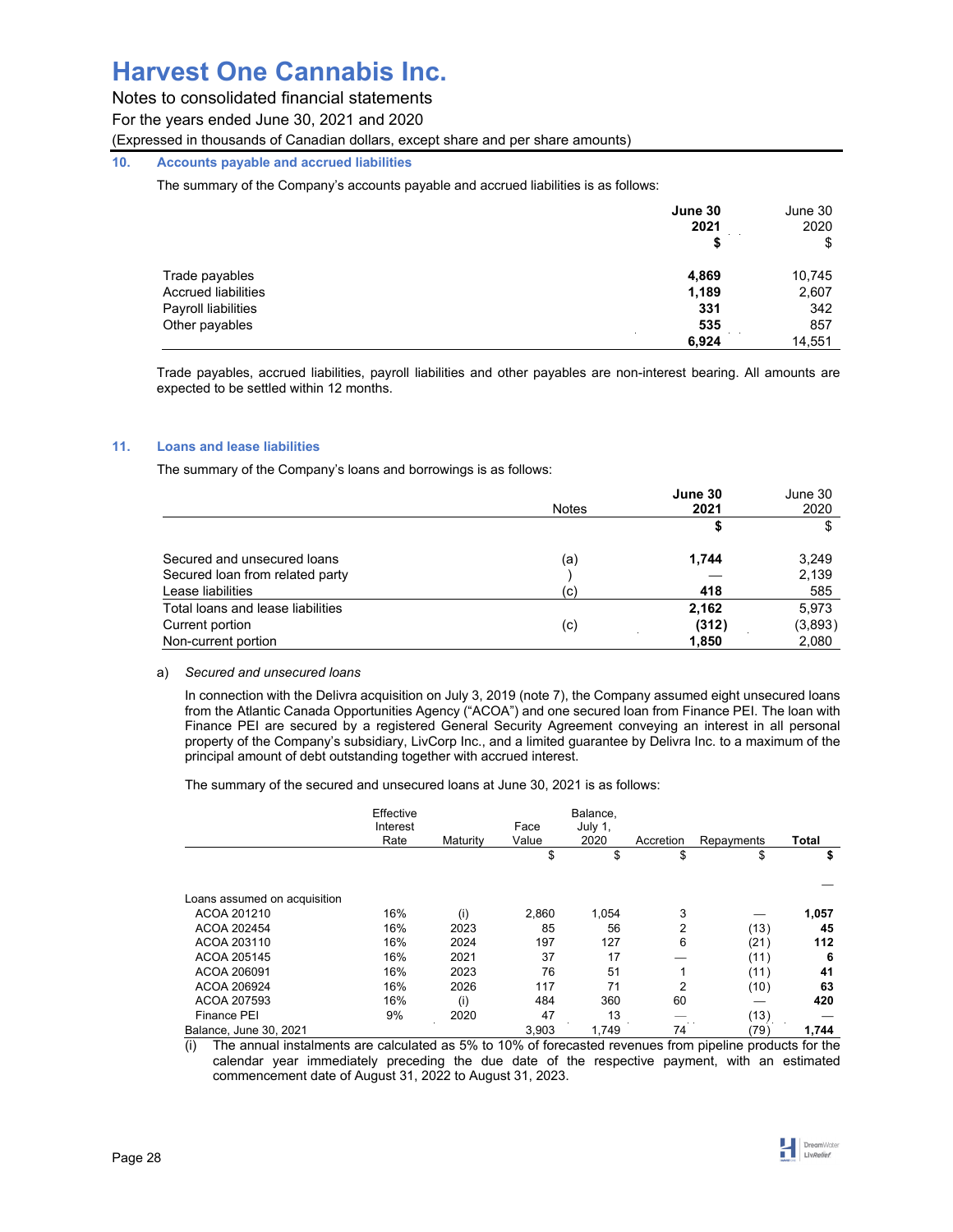Notes to consolidated financial statements For the years ended June 30, 2021 and 2020 (Expressed in thousands of Canadian dollars, except share and per share amounts)

## **11. Loans and lease liabilities (continued)**

The loans with ACOA are through the Atlantic Innovation Fund for the specified projects, in which repayable contributions are received by the Company to a maximum amount based on the lesser of: (i) a percentage of eligible costs, plus a percentage of working capital requirements for the project in certain instances, and (ii) a specified amount. The Company must meet certain conditions of assistance, which are specific to each agreement and project, including maintaining specified amounts of equity.

On June 25, 2020, the Company secured a \$1,500 bridge financing facility ("Bridge Facility") from Costa Canna Production Limited Liability Partnership ("Costa LLP") to be repaid upon the closing of the sale of the Duncan Transaction (note 9). The Bridge Facility is secured by general security agreements over the Company's, and its United Greeneries subsidiaries', assets (the "Assets"), as well as guarantees provided by United Greeneries. On August 26, 2020, the Company repaid the Bridge Facility in full upon, totaling \$1,500, the completion of the sale of the cultivation facilities located in Duncan (the "Duncan Facility") and Mission Road (the "Mission Road Facility") and the general security agreements were discharged.

## *Secured loan from related party*

On January 10, 2020 (the "Issue Date"), the Company entered into a secured loan agreement with MMJ Group Holdings Limited (the "MMJ") for a loan in the principal amount of \$2,000 (the "Loan"), secured by all current and subsequently acquired property of the Company and certain property of its subsidiaries. The Loan bore interest at a rate of 15% per annum and the principal and accrued interest is payable in arrears within 60 days of the Issue Date. On March 10, 2020, MMJ agreed to extend the maturity date of the Loan to June 12, 2020, subject to earlier repayment in certain circumstances. The Company issued common share purchase warrants in consideration for the extension. These warrants were issued on April 3, 2020 and is described further in note 14(b). On August 26, 2020, the Company repaid the loan in full upon the completion of the sale of the Duncan Facility and Mission Road Facility and the general security agreements were discharged.

The continuity schedule of the bridge financing facility and secured loan agreement is as follows:

| Balance, July 1, 2019  | S             |
|------------------------|---------------|
| Addition of MMJ loan   | 2,000,000     |
| Interest               | 139,726       |
| Balance, June 30, 2020 | 2,139,726     |
| Interest               | 50.959        |
| Repayment of MMJ loan  | (2, 190, 685) |
| Balance, June 30, 2021 |               |

## b) Lease liabilities

The continuity of the Company's lease liabilities is as follows:

| Balance, July 1, 2019                                        | \$<br>1,122 |
|--------------------------------------------------------------|-------------|
| Additions on acquisition of Delivra                          | 72          |
| Interest expense on lease liabilities                        | 135         |
| Lease payments                                               | (363)       |
| Transfer to liabilities associated with assets held for sale | (318)       |
| Termination of lease liability                               | (63)        |
| Balance, June 30, 2020                                       | 585         |
| Interest expense on lease liabilities                        | 71          |
| Lease payments                                               | (238)       |
| Balance, June 30, 2021                                       | 418         |
| Current portion                                              | (130)       |
| Non-current portion                                          | 288         |

During the years ended June 30, 2021 and 2020, the Company recorded \$80 and \$117 rent expense relating to short term leases.

c) At June 30, 2021, the Company has \$182 of ACOA loan and \$130 lease liabilities to be paid within one year.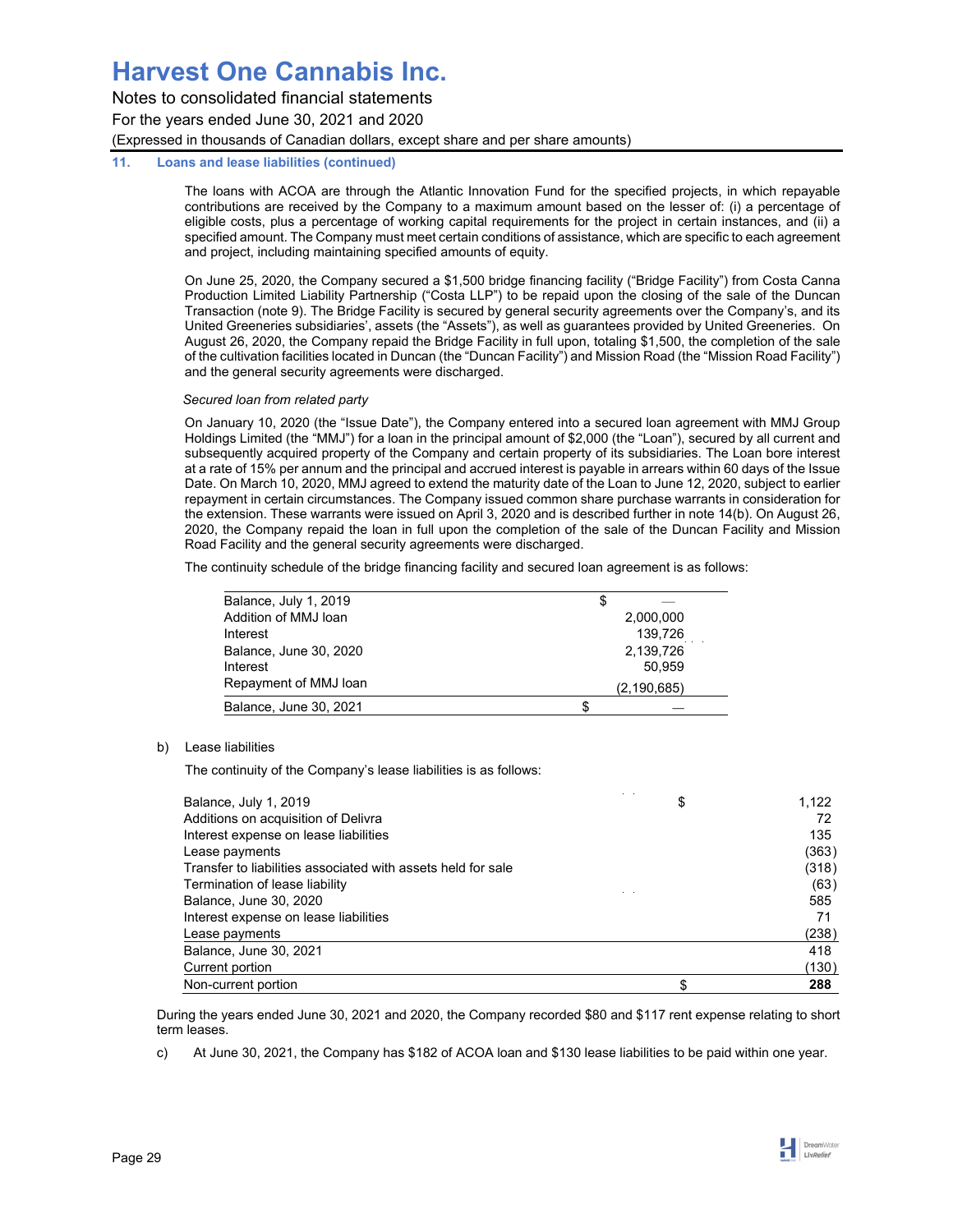Notes to consolidated financial statements

For the years ended June 30, 2021 and 2020

(Expressed in thousands of Canadian dollars, except share and per share amounts)

## **12. General and administration expenses**

The summary of the Company's general and administration expenses is as follows:

|                                      | June 30 | June 30 |
|--------------------------------------|---------|---------|
|                                      | 2021    | 2020    |
|                                      | \$      | \$      |
| Insurance                            | 434     | 470     |
| Investor relations                   | 89      | 405     |
| Office and general                   | 1,310   | 666     |
| Professional and consulting services | 2,140   | 1,883   |
| Regulatory                           | 31      | 72      |
| Rent                                 | 81      | 117     |
| Salaries, bonus and benefits         | 3,213   | 6,361   |
| Travel                               | 10      | 422     |
|                                      | 7,308   | 10,396  |

## **13. Share capital**

### a) *Authorized*

The Company has an unlimited number of authorized common shares with no par value.

## b) *Issued capital*

## *June 30, 2021:*

During the year ended June 30, 2021, 441,668 stock options were exercised at an exercise price of \$0.085 per share. In connection with the exercise of the stock options, the Company reclassified \$24 from other reserves to share capital.

On March 17, 2021, the Company issued 37,096,700 units of the Company (the "Bought Deal Units") at a price of \$0.155 per Bought Deal Unit. Each Bought Deal Unit consists of one common share of the Company and one common share purchase warrant (a "Bought Deal Warrant") (note 14). In connection with the issuance of the Bought Deal Units, the Company recognized \$1,481 of share issuance costs against share capital, of which \$1,260 was cash and \$221 was in the form of options (a "Bought Deal Compensation Option") recorded to other reserves (note 14).

## *June 30, 2020:*

During the year ended June 30, 2020, 28,272,622 common shares were issued in connection with the acquisition of Delivra Corp. (Note 7) at a value of \$20,639.

During the year ended June 30, 2020, 987,013 common shares were issued for services at a value of \$471.

At June 30, 2021, 252,617,854 common shares (June 30, 2020 – 215,079,486) were issued and fully paid.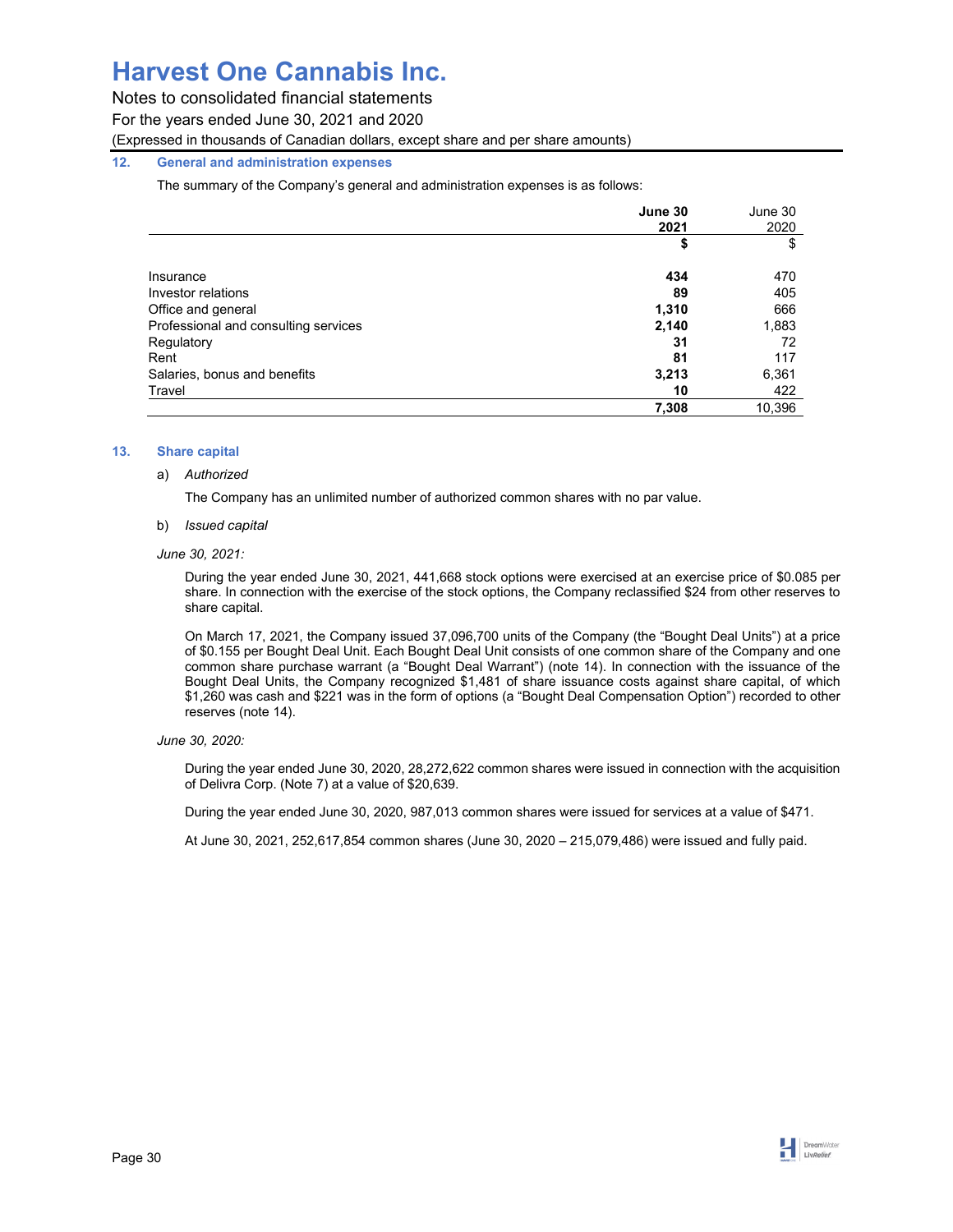Notes to consolidated financial statements

For the years ended June 30, 2021 and 2020

(Expressed in thousands of Canadian dollars, except share and per share amounts)

## **14. Other reserves**

The summary of the Company's other reserves is as follows:

|                                  | Share-based |          |       |        |
|----------------------------------|-------------|----------|-------|--------|
|                                  | awards      | Warrants |       |        |
|                                  | a)          | (b)      | Other | Total  |
|                                  |             | S        | \$    |        |
| Balance, June 30, 2019           | 7.710       | 9.517    | 815   | 18,042 |
| Share-based compensation         | 2,022       |          |       | 2,022  |
| Acquisition of Delivra (note 10) | 920         | 335      |       | 1,255  |
| Warrants issued                  |             | 481      |       | 481    |
| Balance, June 30, 2020           | 10,652      | 10.333   | 815   | 21,800 |
| Share-based compensation         | 577         |          |       | 577    |
| Options exercised                | (24)        |          |       | (24)   |
| Units issued                     |             | 2.308    |       | 2,308  |
| Units issued - issuance costs    | 221         |          |       | 221    |
| <b>Balance, June 30, 2021</b>    | 11.426      | 12.641   | 815   | 24.882 |

## a) *Share-based awards*

(i) Stock options

The Company has established a share purchase option plan ("Plan") whereby the Company's Board of Directors may from time to time grant stock options to employees and non-employees. Options granted under the Plan will not have a term to exceed 5 years from the date of grant. The maximum number of shares that may be reserved for issuance under the Plan is 21,507,948. Vesting is determined by the Board of Directors.

The continuity of the Company's stock options is as follows:

|                              | Number outstanding | Weighted average<br>exercise price |
|------------------------------|--------------------|------------------------------------|
|                              | #                  | \$                                 |
| Outstanding at June 30, 2019 | 17,785,000         | 0.79                               |
| Granted                      | 4,342,918          | 0.80                               |
| Expired                      | (3,712,683)        | 0.77                               |
| Forfeited                    | (7,831,922)        | 0.77                               |
| Outstanding at June 30, 2020 | 10,583,313         | 0.82                               |
| Granted                      | 18,415,000         | 0.10                               |
| Exercised                    | (441, 668)         | 0.09                               |
| Expired                      | (727, 702)         | 1.00                               |
| Forfeited                    | (9,349,831)        | 0.42                               |
| Outstanding at June 30, 2021 | 18,479,112         | 0.31                               |

During the years ended June 30, 2021 and 2020, the Company granted a total of 18,415,000 and 1,435,000 stock options, respectively, under the Plan to certain new directors, officers and employees of the Company. Each stock option entitles the holder to purchase one common share at an exercise price between \$0.085 to \$0.12 and between \$0.17 to \$0.56 for a period of five years following the grant date for the options granted in 2021 and 2020, respectively.

In connection with the Delivra acquisition on July 3, 2019 (note 7), the Company issued 2,907,918 replacement options to holders of Delivra options. Each stock option entitles the holder to purchase one common share at an exercise price between \$0.59 to \$1.26 for a period of one to five years following the grant date.

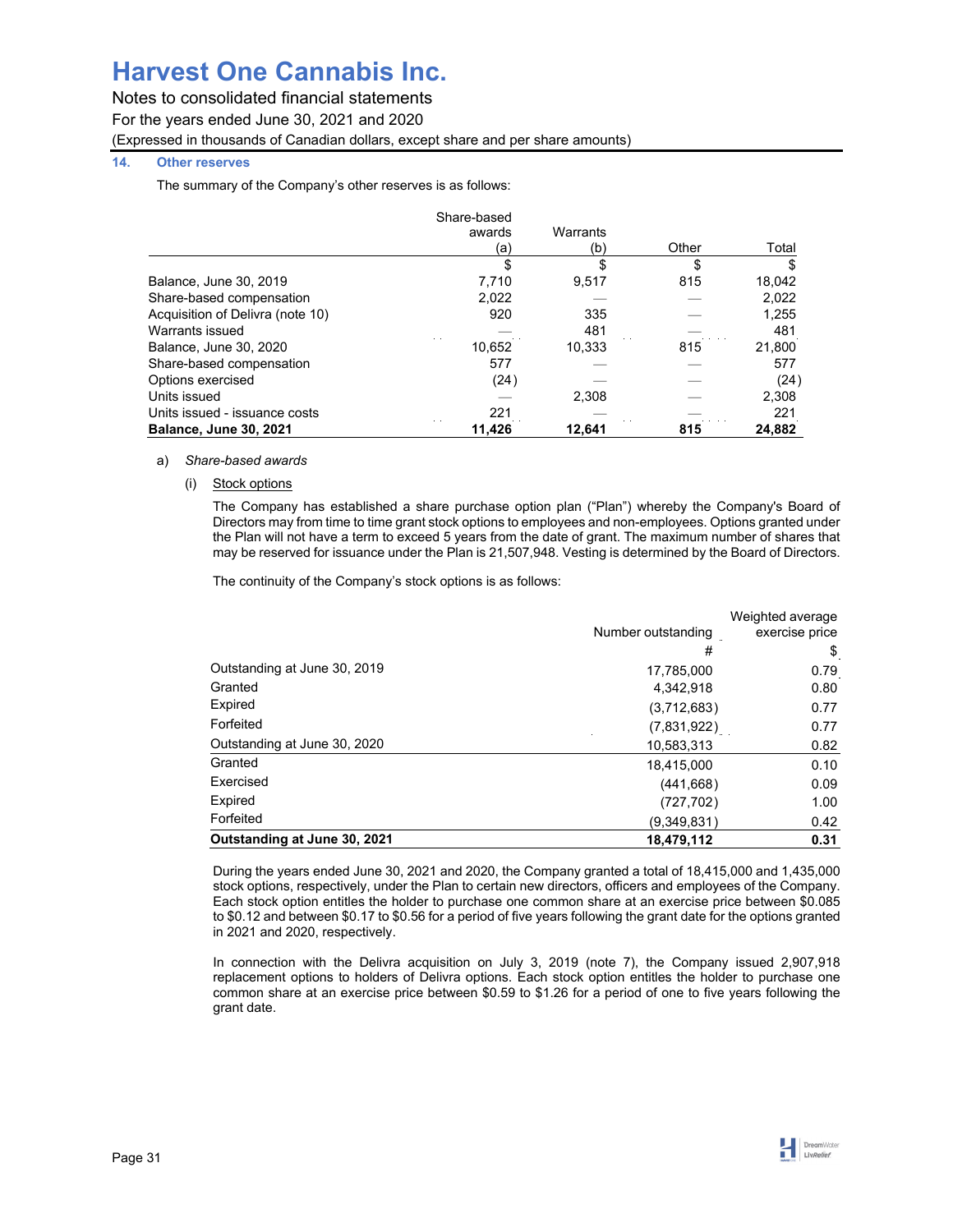Notes to consolidated financial statements For the years ended June 30, 2021 and 2020 (Expressed in thousands of Canadian dollars, except share and per share amounts)

## **14. Other reserves (continued)**

- a) *Share-based awards (continued)* 
	- (i) Stock options (continued)

The weighted average fair value per option granted for the year ended June 30, 2021 was \$0.10 (2020 – \$0.80). In determining the amount of share-based compensation, the Company used the Black-Scholes option pricing model to establish the fair value of stock options granted during the year ended June 30, 2021 and 2020 by applying the following assumptions:

|                                  | June 30               | June 30           |
|----------------------------------|-----------------------|-------------------|
|                                  | 2021                  | 2020              |
| Risk-free interest rate          | $0.31\% - 0.65\%$     | $1.22\% - 1.80\%$ |
| Expected life of options (years) | 3.59                  | $0.6 - 4.3$       |
| Expected annualized volatility   | $103.60\% - 123.24\%$ | 75.00% - 92.50%   |
| Expected dividend vield          | Nil                   | Nil               |

Volatility was estimated by using the historical prices of the Company's common shares. The expected life in years represents the period of time that the stock options granted are expected to be outstanding. The risk-free rate was based on the zero-coupon Canada government bonds with a remaining term equal to the expected life of the stock option.

The number of options outstanding and exercisable under the Plan at June 30, 2021 is as follows:

|                                | 18,479,112          |                | 9,498,007                  |
|--------------------------------|---------------------|----------------|----------------------------|
| April 8, 2026                  | 5,995,000           | 0.12           | 2,572,778                  |
| December 7, 2025               | 1,500,000           | 0.08           |                            |
| July 14, 2025                  | 5,661,668           | 0.09           | 2,315,005                  |
| September 4, 2024              | 50,000              | 0.52           | 27,778                     |
| July 31, 2024                  | 300,000             | 0.56           | 183,334                    |
| June 17, 2024                  | 150,000             | 0.68           | 100,000                    |
| April 22, 2024                 | 920,000             | 0.85           | 630,001                    |
| October 12, 2023               | 297,500             | 0.61           | 297,500                    |
| September 18, 2023             | 700,000             | 0.91           | 466,667                    |
| May 28, 2023                   | 150,000             | 0.84           | 150,000                    |
| January 24, 2023               | 877,625             | 0.76           | 877,625                    |
| April 27, 2022                 | 1,350,000           | 0.75           | 1,350,000                  |
| December 19, 2021              | 434,350             | 1.26           | 434,350                    |
| October 3, 2021 <sup>(1)</sup> | 92.969              | 1.26           | 92,969                     |
|                                | #                   | \$             | #                          |
| Expiry date                    | options outstanding | Exercise price | exercisable                |
|                                | Number of stock     |                | Number of<br>stock options |

 $\frac{1}{1}$  Expired unexercised subsequent to June 30, 2021.

(ii) Compensation Options

In connection with the issuance of Bought Deal Units, on March 17, 2021, the Company granted the underwriters 2,596,769 non-transferable Bought Deal Compensation Options equal to 7.0% of the number of Bought Deal Units issued. Each Bought Deal Compensation Option will entitle the holder to acquire one Bought Deal Unit at a price of \$0.155 per Bought Deal Unit at any time until March 17, 2024.

The fair value per Bought Deal Compensation Option was \$0.085 and was estimated using the following assumptions:

| Risk-free interest rate           | 0.51%   |
|-----------------------------------|---------|
| Expected life of warrants (years) | 3.00    |
| Expected annualized volatility    | 130.52% |
| Expected dividend yield           | Nil     |

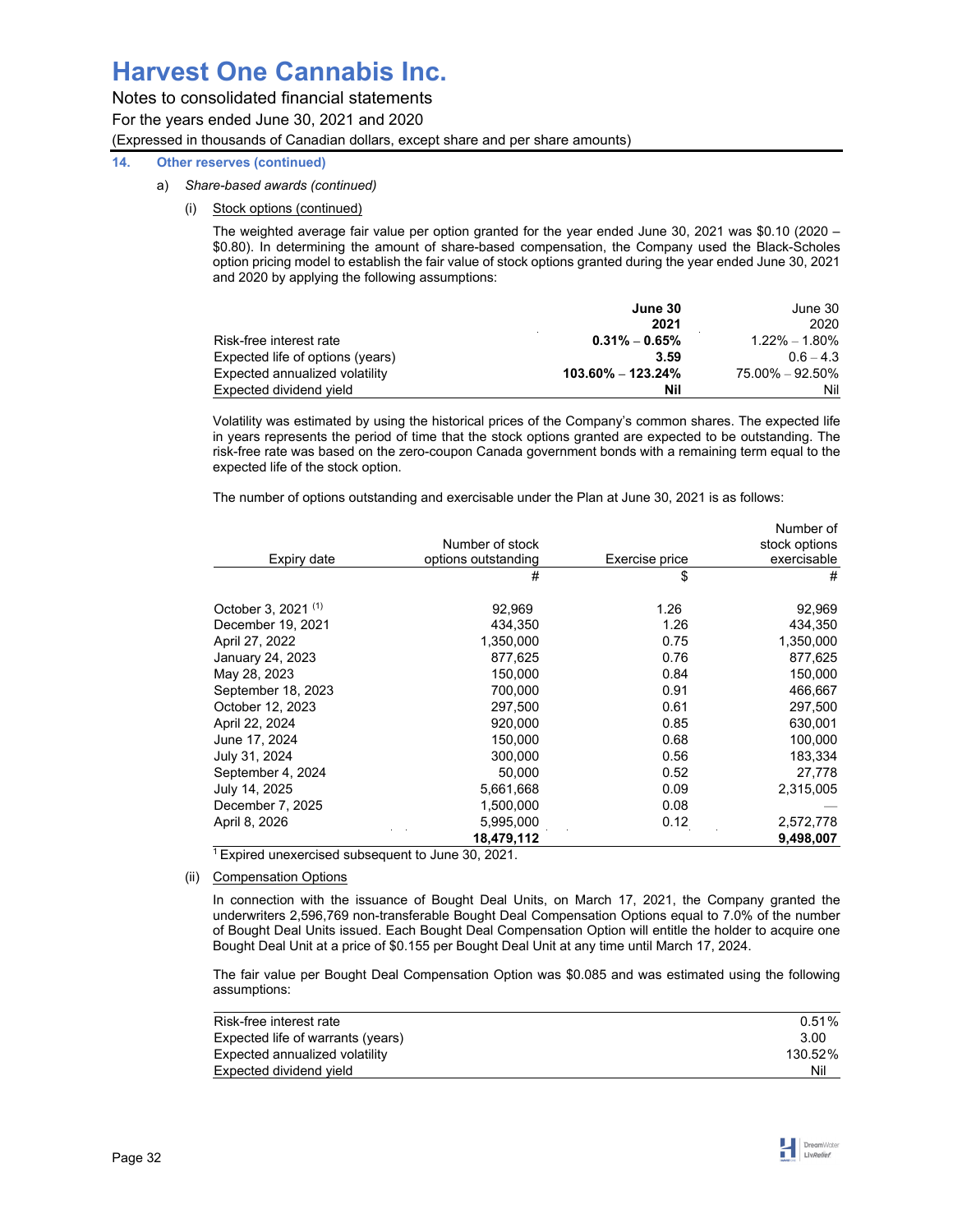Notes to consolidated financial statements

For the years ended June 30, 2021 and 2020 (Expressed in thousands of Canadian dollars, except share and per share amounts)

## **14. Other reserves (continued)**

## b) *Warrants*

The continuity of the Company's warrants is as follows:

|                                 |             | Brokers'<br><b>RTO</b><br>Warrants, |                           | <b>Units</b><br>Offering<br>and<br>Brokers'<br><b>Units</b> | Dream             |               |            | <b>Bought</b><br>Deal | Total          | Weighted<br>average |
|---------------------------------|-------------|-------------------------------------|---------------------------|-------------------------------------------------------------|-------------------|---------------|------------|-----------------------|----------------|---------------------|
|                                 | <b>RTO</b>  | Secondary                           | Debenture                 | Offering                                                    | Water             | Delivra       | <b>MMJ</b> | Warrants              | number         | exercise            |
|                                 | Warrants    | Warrants                            | Warrants                  |                                                             | Warrants Warrants | Warrants      | Warrants   | (i)                   | outstanding    | price               |
| Outstanding at                  |             |                                     |                           |                                                             |                   |               |            |                       | #              | \$                  |
| June 30, 2019                   | 3.226.468   | 1.200.034                           | 5,901,182                 | 22,778,846                                                  | 517.000           |               |            |                       | 33,623,530     | 1.89                |
| Issued                          |             |                                     |                           |                                                             |                   | 2,191,502     | 17.083.333 |                       | 19.274.835     | 0.15                |
| Expired                         | (3.226.468) | (600.032)                           |                           | (22, 778, 846)                                              |                   | (2, 191, 502) |            |                       | (28, 796, 848) | 2.01                |
| Outstanding at<br>June 30, 2020 |             | 600.002                             | 5.901.182                 |                                                             | 517,000           |               | 17,083,333 |                       | 24.101.517     | 0.36                |
| Issued                          |             |                                     |                           |                                                             |                   |               |            | $-37.096.700$         | 37.096.700     | 0.20                |
| Expired                         |             |                                     | $(500,000)$ $(5,901,182)$ |                                                             | $-$ (517,000)     |               |            |                       | (6,918,182)    | 1.16                |
| Outstanding at<br>June 30, 2021 |             | 100.002                             |                           |                                                             |                   |               |            | 17.083.333 37.096.700 | 54.280.035     | 0.15                |

## (i) Bought Deal Warrants

On March 17, 2021, the Company issued 37,096,700 Bought Deal Units at a price of \$0.155 per Bought Deal Unit. Each Bought Deal Units Unit consists of one common share of the Company and one common share purchase warrant (a "Bought Deal Warrant"). Each Bought Deal Warrant entitles the holder thereof to purchase one common share at an exercise price of \$0.195 at any time until March 17, 2024.

The fair value of the Bought Deal Warrants was estimated at \$2,308 using the relative fair value method and the following assumptions:

| Risk-free interest rate           | 0.51%   |
|-----------------------------------|---------|
| Expected life of warrants (years) | 3.00    |
| Expected annualized volatility    | 130.52% |
| Expected dividend vield           | Nil     |

## (ii) Delivra Warrants

In connection with the Delivra acquisition on July 3, 2019 (note 7), the Company issued 2,191,502 replacement warrants to holders of Delivra warrants with an exercise price of \$0.59 – \$0.84 per warrant and which expire nine months from the date of issue. Upon exercise of the Delivra Warrants, the Company will issue one common share. The fair value of the Delivra Warrants was estimated using the following assumptions:

| Risk-free interest rate           | 1.79%  |
|-----------------------------------|--------|
| Expected life of warrants (years) | 0.76   |
| Expected annualized volatility    | 75.00% |
| Expected dividend vield           | Nil    |

## (iii) MMJ Warrants

On April 3, 2020, the Company issued 17,083,333 common share purchase warrants (the "MMJ Warrants") to MMJ as consideration for extending the maturity date of its loan in the amount of \$2,000 from March 10, 2020 to June 8, 2020. Each Warrant will entitle the holder to purchase one common share in the capital of the Company (each a "Common Share") at a price of \$0.06 at any time until the earlier of: (i) the date of the further extension or renewal of the Loan; and (ii) April 3, 2022. In connection with the issuance of the MMJ Warrants, the Company recognized \$481 of financing fees in interest and finance costs. The fair value of the MMJ Warrants was estimated using the following assumptions:

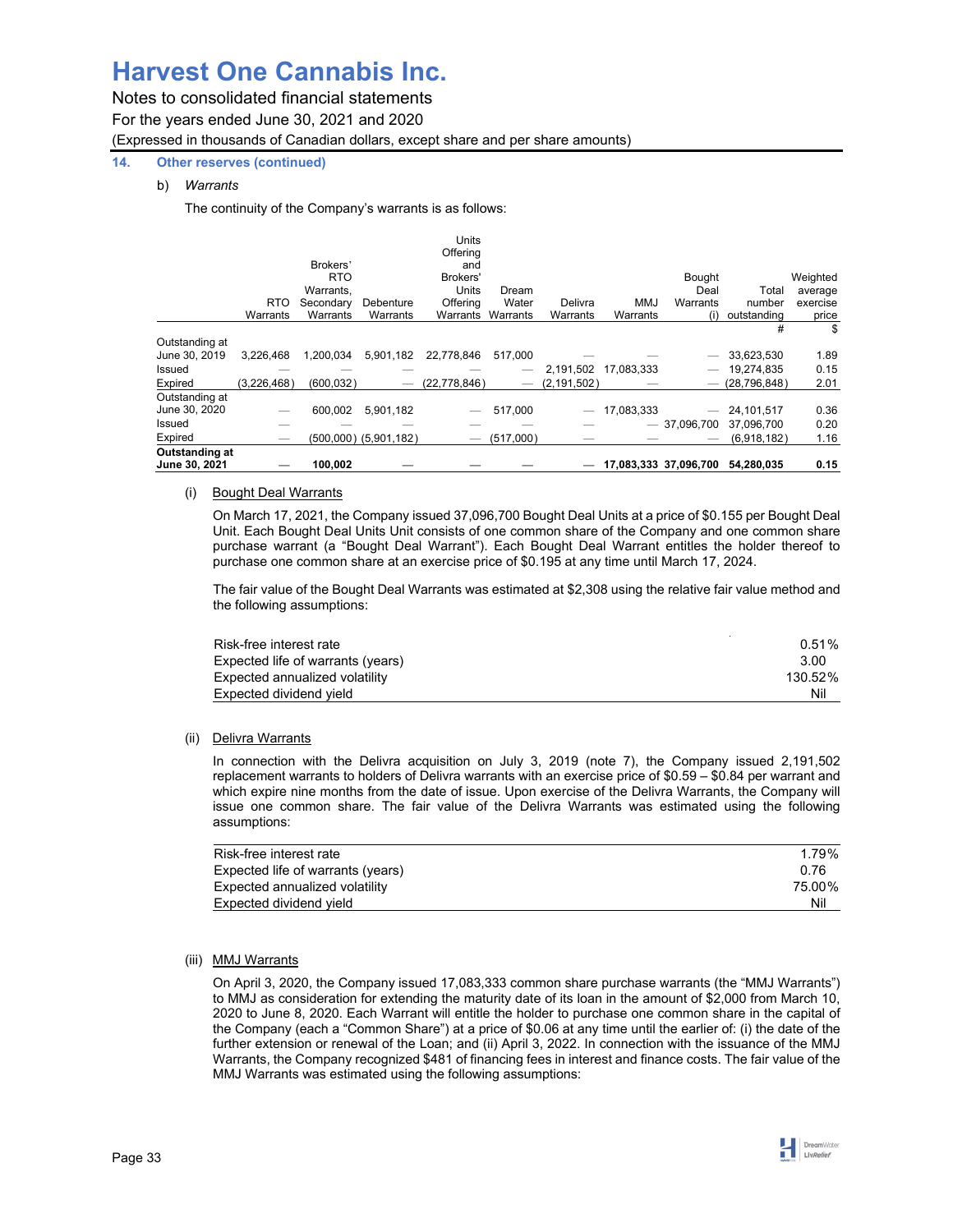## Notes to consolidated financial statements

For the years ended June 30, 2021 and 2020

(Expressed in thousands of Canadian dollars, except share and per share amounts)

## **14. Other reserves (continued)**

| $0.55\%$ |
|----------|
| 2.07     |
| 85.74%   |
| Nil      |
|          |

The Company's outstanding warrants at June 30, 2021 is as follows:

|                             | Issued<br># | Outstanding<br># | Exercise price | Expiry date  |
|-----------------------------|-------------|------------------|----------------|--------------|
| Brokers' Secondary          |             |                  |                |              |
| Warrants <sup>(</sup>       | 100.002     | 100.002          | 1.00           | May 3, 2022  |
| <b>MMJ Warrants</b>         | 17,083,333  | 17,083,333       | 0.06           | Apr 3, 2022  |
| <b>Bought Deal Warrants</b> | 37,096,700  | 37,096,700       | 0.20           | Mar 17, 2024 |
|                             | 54,280,035  | 54,280,035       |                |              |

## **15. Related parties**

The summary of the Company's related party transactions during the years ended June 30, 2021 and 2020 is as follows:

## a) *Compensation of key management personnel*

Key management personnel ("KMP") include persons having the authority and responsibility for planning, directing and controlling the activities of the Company as a whole. The KMP of the Company are the members of the Company's executive management team and Board of Directors. Compensation provided to KMP is as follows:

### b) *Payments to related parties*

|                          | June 30              | June 30 |
|--------------------------|----------------------|---------|
|                          | 2021                 | 2020    |
|                          | \$                   | \$      |
| Salaries and benefits    | 1,018                | 1,906   |
| Severance costs          | 450                  | 73      |
| Consulting fees          |                      |         |
| Directors' fees          | 227                  | 150     |
| Share-based compensation | 427<br>$\sim$ $\sim$ | 1,381   |
| Total                    | 2.122                | 3,510   |

As at June 30, 2021, there was \$120 directors' fees (June 30, 2020 – \$117) and \$nil bonus payments (June 30, 2020 – \$643) included in accounts payable and accrued liabilities.

## c) *Severance payments*

During the year ended June 30, 2021, the Company paid \$450 (June 30, *2020 –* \$73) to the former Chief Operating Officer and General Counsel and to the former Chief Administration Office and Chief People Officer in accordance with the terms of a mutual separation agreement, which is included in severance and reorganization costs.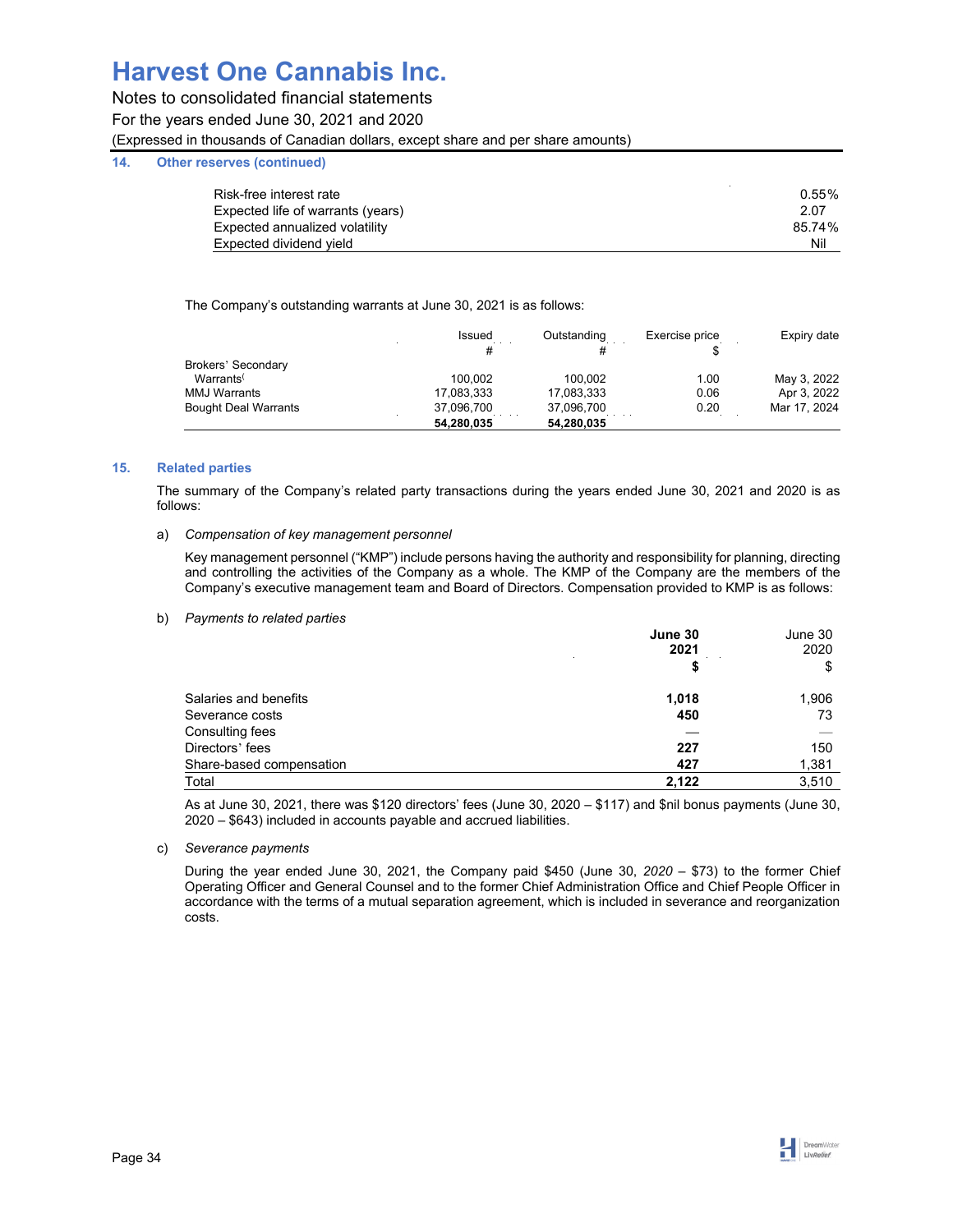Notes to consolidated financial statements

For the years ended June 30, 2021 and 2020

(Expressed in thousands of Canadian dollars, except share and per share amounts)

## **16. Supplemental cash flow information**

Additional supplementary cash flow information for the nine months ended June 30, 2021 and 2020 is as follows:

|                                                                            | June 30<br>2021 | June 30<br>2020 |
|----------------------------------------------------------------------------|-----------------|-----------------|
|                                                                            |                 |                 |
| Additions to property, plant and equipment included in in accounts payable |                 | 2,848           |
| Additions to right of use assets                                           |                 | 954             |
| Forgiveness of loan to associate                                           |                 | 256             |
| Common shares issued for acquisitions (note 7)                             |                 | 20.639          |
| Options and warrants issued for acquisitions (note 7)                      |                 | 1,255           |
| Share consideration received for sale of the Satipharm Entities (note 9)   | 2,500           |                 |
| Bought deal unit issuance costs                                            | 221             |                 |
| Transfer of other reserves to share capital upon exercise of options       | 24              | 481             |
| Interest paid                                                              | 261             | 135             |

## **17. Commitments and contingencies**

During the year ended June 30, 2020, United Greeneries Operations Ltd. ("United Greeneries Operations"), a subsidiary of the Company, was named as the defendant in a civil claim (the "Claim") filed in the Supreme Court of British Columbia in respect of the termination of the lease agreement for land and property in Aldergrove, British Columbia in August 2018. The plaintiff filed a summary trial motion in March 2020 in which it seeks an order for damages for breach of the lease agreement plus court costs and statutory pre-judgment interest. In June 2020, United Greeneries Operations filed a response in defense of the Claim and filed its own summary trial motion. On December 14, 2020, the defendant and plaintiff attended a summary judgement hearing in the BC Supreme Court, at which time the plaintiff advised of its intention to amend their pleadings and, as a result, the parties agreed to adjourn the then summary judgment hearing until such time as the plaintiff issued their amended pleadings and the hearing can be rescheduled. Management's assessment, based on its interpretation of the agreement and independent legal advice, is that the plaintiff may be partly successful with the Claim up to \$250, subject to a set-off claim by United Greeneries Operations against the plaintiff seeking the return of a \$70 deposit paid in accordance with the terms of the lease and possession of certain security and electronic equipment held by the plaintiff, and it is possible that there will be a future cash outflow made by United Greeneries Operations. The Company has accrued \$250 as at June 30, 2021.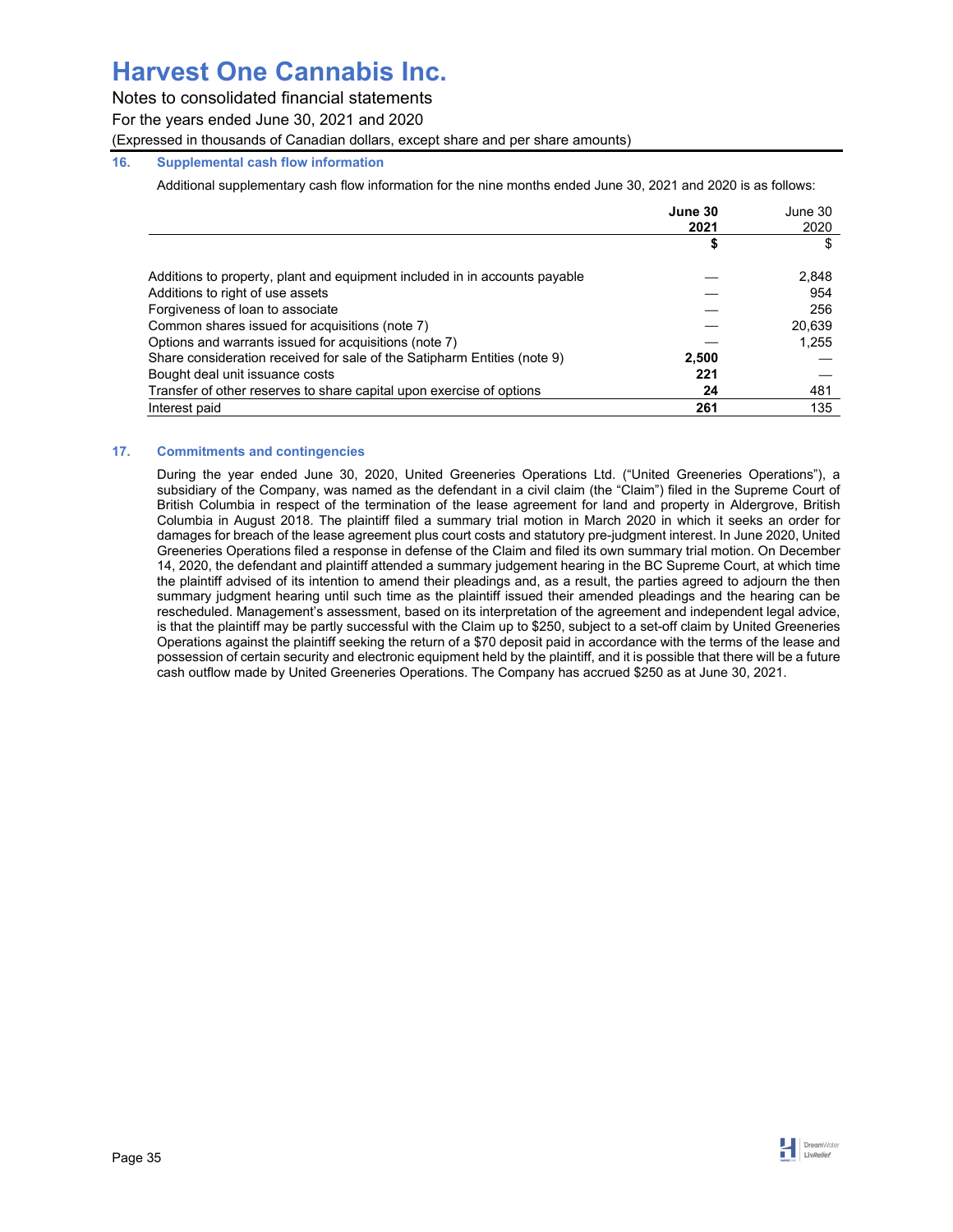Notes to consolidated financial statements For the years ended June 30, 2021 and 2020 (Expressed in thousands of Canadian dollars, except share and per share amounts)

### **18. Segmented information**

The Company operates in two reportable segments: consumer (Dream Water and Delivra) and corporate, which is the way the Company reports information regarding segment performance, including net profit (loss), to its chief operating decision maker as at June 30, 2021.

The consumer segment includes the marketing, distribution, and product development of liquid sleep shots and sleep powder packets as well as pain relief creams throughout Canada and the US.

The segments for the years ended June 30, 2021 and 2020 are as follows:

|                                     | Year ended June 30, 2021<br><b>Service</b> |           |           | Year ended June 30, 2020 |           |           |
|-------------------------------------|--------------------------------------------|-----------|-----------|--------------------------|-----------|-----------|
|                                     | Consumer                                   | Corporate | Total     | Consumer                 | Corporate | Total     |
|                                     |                                            |           |           |                          |           |           |
| Net revenue                         | 7.956                                      |           | 7.956     | 7.782                    | __        | 7.782     |
| Gross (loss) profit                 | 1.919                                      |           | 1.919     | 724                      |           | 724       |
| Depreciation and amortization       | 2.049                                      | 167       | 2.216     | 2.039                    | 301       | 2,340     |
| Asset impairment and write-downs    |                                            | 12.112    | 12.112    | 41.123                   | —         | 41.123    |
| Expenses                            | 17.116                                     | 6.762     | 23.878    | 46.454                   | 11.502    | 57.956    |
| Total assets                        | 11.093                                     | 7.970     | 19.063    | 26.991                   | 30.853    | 57.844    |
| Total Liabilities                   | (4, 156)                                   | (4,930)   | (9,086)   | (7, 458)                 | (13, 816) | (21, 274) |
| Net loss from continuing operations | (15,910)                                   | (6, 762)  | (22, 672) | (47, 233)                | (11,502)  | (58, 735) |

Net revenue for the year ended June 30, 2021 is comprised of sales of:

(1) \$4,918 for the Dream Water brand (2020 – \$4,828);

(2) \$1,051 for the Delivra LivRelief brand (2020 – \$1,587); and

(3) \$1,987 for the LivRelief™ cannabis-infused topical creams in Canada (2020 – \$1,367).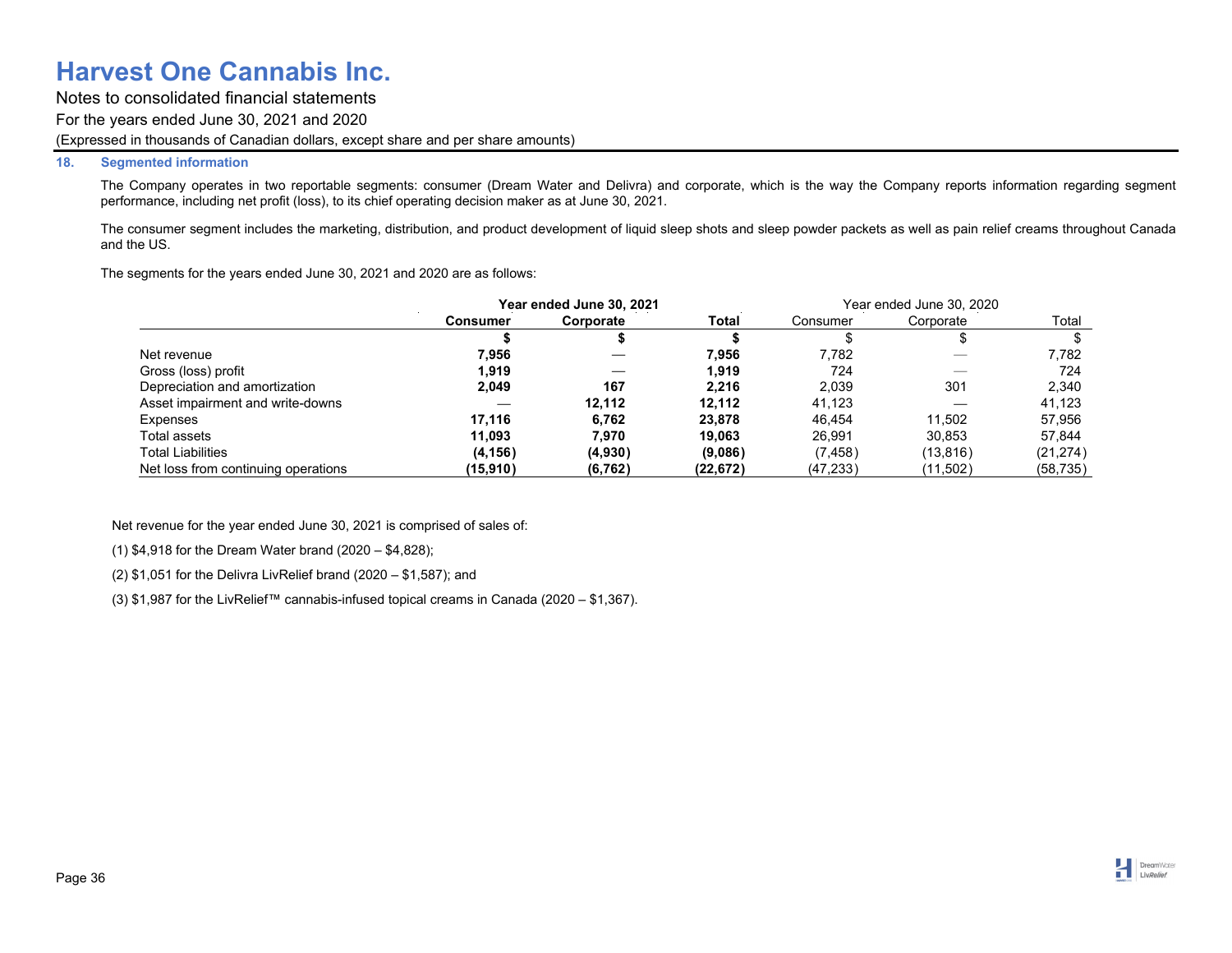Notes to consolidated financial statements

For the years ended June 30, 2021 and 2020

(Expressed in thousands of Canadian dollars, except share and per share amounts)

## **18. Segmented information (continued)**

The Company generates net revenue from two geographical locations in the year ended June 30, 2021 and three geographical locations in the year ended June 30, 2020:

Net revenues in each geographical location relate to the sale of the following:

|             | June 30 | June 30 |
|-------------|---------|---------|
| Net revenue | 2021    | 2020    |
|             |         | \$      |
| Canada      | 3,593   | 3,579   |
| US          | 4,363   | 4,203   |
| Europe      |         |         |
| Total       | 7,956   | 7,782   |

Canada – Dream Water liquid sleep shots and sleep powder packets, and LivRelief™ pain relief creams

US – Dream Water liquid sleep shots and sleep powder packets

The Company has the following non-current assets, other than financial instruments, in two geographic locations:

| Non-current assets other than financial instruments | June 30<br>2021 | June 30<br>2020 |
|-----------------------------------------------------|-----------------|-----------------|
|                                                     |                 |                 |
| Canada                                              | 9.228           | 24,918          |
| Israel                                              |                 | 4,513           |
| Total                                               | 9.228           | 29.431          |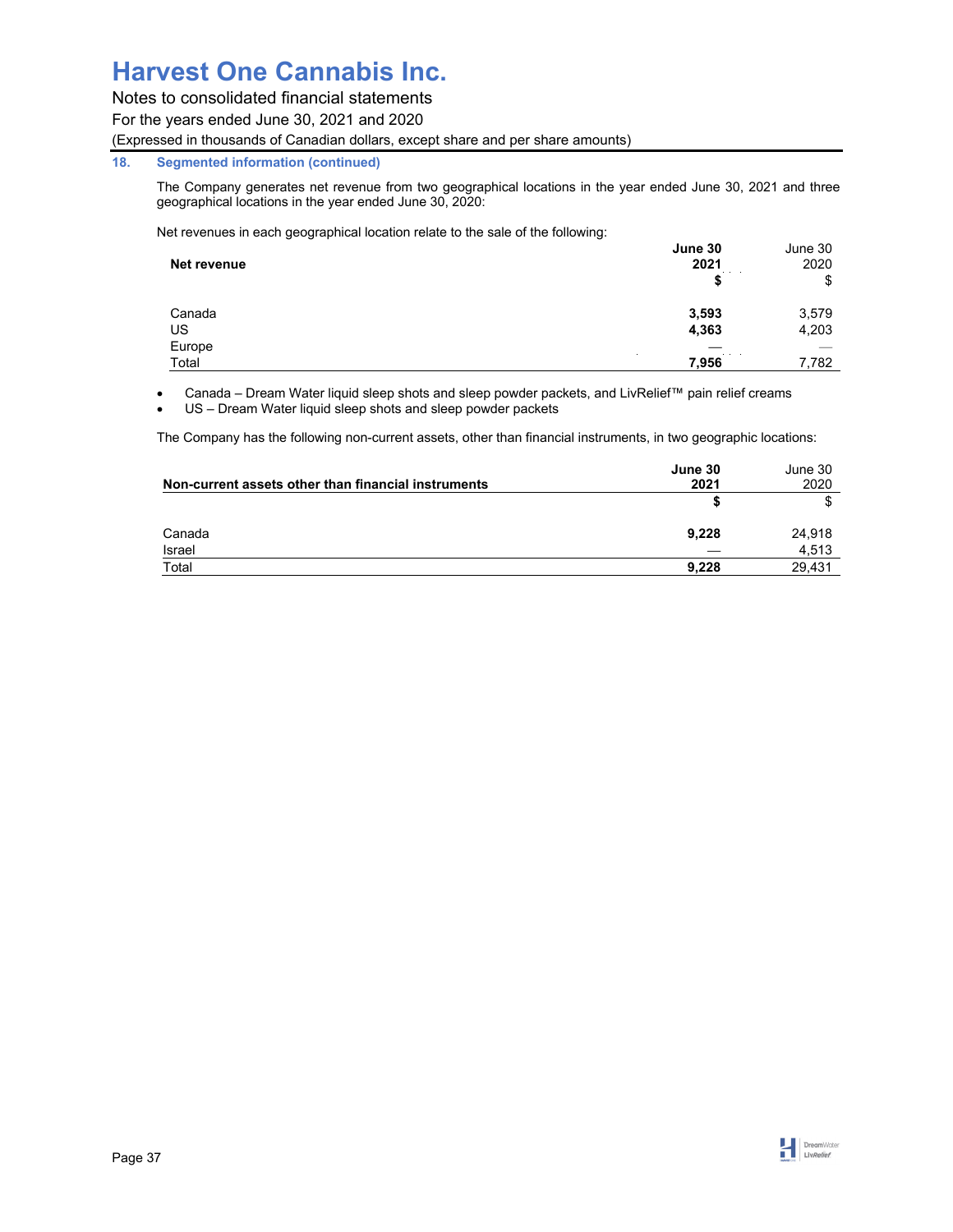Notes to consolidated financial statements

For the years ended June 30, 2021 and 2020

(Expressed in thousands of Canadian dollars, except share and per share amounts)

## **19. Discontinued operation**

Following the Strategic Review announced in February 2020 (Note 9), the Company decided to divest certain components of its cultivation segment as well as its medical and nutraceutical segment. During the year ended June 30, 2021, such components were sold.

The medical and nutraceutical segments were not previously classified as held for sale or as a discontinued operation. The comparative consolidated statement of loss and comprehensive loss has been restated to show the discontinued operation separately from continuing operations. **June 30**  June 30

|                                                        | <b>Notes</b> | June 30<br>2021 | June 30<br>2020 |
|--------------------------------------------------------|--------------|-----------------|-----------------|
|                                                        |              | \$              | \$              |
| Net revenue                                            |              | 1,400           | 4,007           |
| Cost of sales                                          |              |                 |                 |
| <b>Production costs</b>                                |              | 576             | 2,652           |
| Inventory expensed to cost of sales                    | (a)          | 397             | 1,773           |
| Inventory write-down                                   |              | 1,963           | 6,577           |
| Gross (loss) profit before fair value adjustments      |              | (1,536)         | (6,995)         |
| Realized fair value amounts included in inventory sold | (a)          | 693             | 3,240           |
| Unrealized change in fair value of biological assets   |              | 8               | (4,208)         |
| Gross (loss) profit                                    |              | (2, 237)        | (6,027)         |
| <b>Expenses</b>                                        |              |                 |                 |
| General and administration                             |              | 914             | 4,315           |
| Sales and marketing                                    |              | 221             | 1,112           |
| Research and development                               |              |                 | 23              |
| Depreciation and amortization                          |              | 442             | 370             |
| Severance and reorganization costs                     |              |                 | 4               |
| Other (expense) income                                 |              |                 |                 |
| Loss on remeasurement of disposal group                | (b)          | (1,930)         | (10, 167)       |
| Loss on disposal of assets                             | (c)          | 153             | (830)           |
| Interest and finance costs                             |              | (314)           | 199             |
| Foreign exchange (loss) gain                           |              | 39              | (8)             |
| Loss from discontinued operation                       |              | (5,866)         | (22, 657)       |
| Net loss attributable to:                              |              |                 |                 |
| Harvest One Cannabis Inc.                              |              | (5,866)         | (21, 121)       |
| Non-controlling interests                              |              |                 | (1,536)         |
| Net loss per share - basic and diluted                 |              | (0.03)          | (0.08)          |

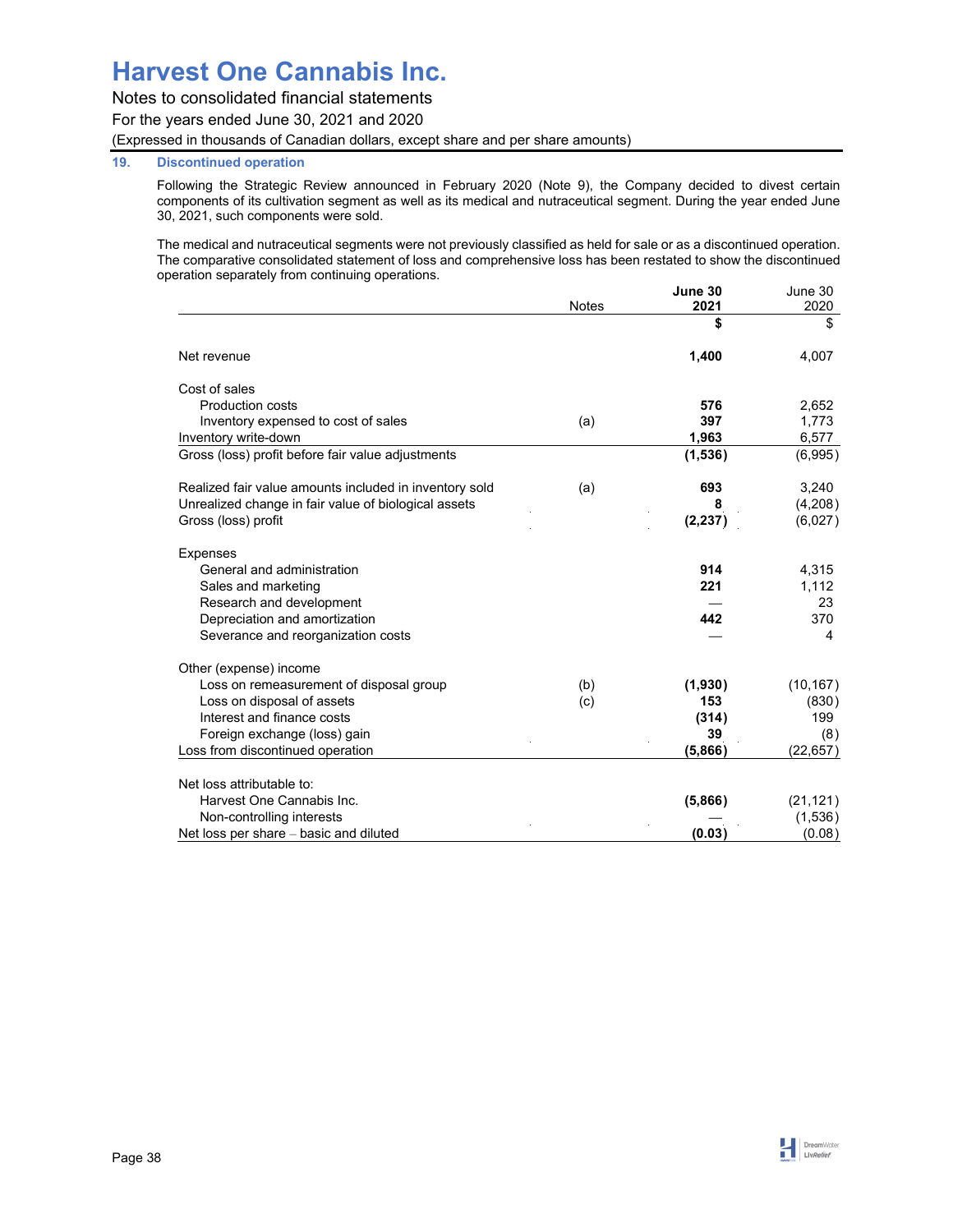Notes to consolidated financial statements For the years ended June 30, 2021 and 2020 (Expressed in thousands of Canadian dollars, except share and per share amounts)

### **19. Discontinued operation (continued)**

## *a) Cannabis inventory*

During the year ended June 30, 2021, cost of sales on cannabis inventory sold was \$1,090 (2020 – \$5,013), of which \$693 (2020 – \$3,240) related to realized fair value changes and \$397 (2020 – \$1,773) related to costs incurred to sell cannabis inventory. The Company regularly reviews its cannabis inventory for quality and freshness. During the year ended June 30, 2021, the Company recognized a write-down total of \$1,963 (2020 - \$6,577) of cannabis inventory, packaging and supplies to reduce the carrying amount to its estimated net realizable value.

### a) *Loss on remeasurement of disposal group*

During the year ended June 30, 2021, the Company recognized a \$1,930 loss in connection with the remeasurement of the disposal group and the loss was recognized as a write-down of its intangibles assets.

During the year ended June 30, 2020, the Company recognized a \$10,167 loss in connection with the remeasurement of the disposal group. Of this, \$1,966 was written off from goodwill, \$8,758 was written off from property, plant and equipment, \$90 was written off from intangible assets, and \$647 was recovered from the derecognition of deferred tax liability.

## c) *Loss on disposal of assets*

 During the year ended June 30, 2020, the Company disposed of \$2,051 from property, plant and equipment and \$99 from prepaid expenses and deposits. The Company received \$1,320 cash consideration in connection with these disposals and recognized a loss of \$830 on the disposal of assets recorded in discontinued operations.

The breakdown of cash flows from discontinued operations is as follows:

|                                       | June 30   | June 30  |
|---------------------------------------|-----------|----------|
|                                       | 2021      | 2020     |
|                                       |           | \$       |
| Net cash used in operating activities | (11, 880) | (7, 243) |
| Net cash used in investing activities | 11.250    | 5,608    |
| Net cash used in financing activities |           | 79       |
| Effect of FX on cash                  | 368       | (415)    |
| Change in cash during the year        | (262`     | (1,971)  |

## **20. Financial instruments and risk**

The Company thoroughly examines the various financial instruments and risks to which it is exposed and assesses the impact and likelihood of those risks. These risks include foreign exchange risk, credit risk, interest rate risk, and liquidity risk. Where material, these risks are reviewed and monitored by the Board of Directors.

The Board of Directors has overall responsibility for the determination of the Company's risk management objectives and policies. The overall objective of the Board is to set policies that seek to reduce risk as far as possible without unduly affecting the Company's competitiveness and flexibility.

## *Foreign exchange risk*

Foreign exchange risk is the risk that the fair value of future cash flows will fluctuate as a result of changes in foreign exchange rates. As at June 30, 2021, the Company is exposed to foreign currency risk through its bank accounts denominated in United States Dollars ("USD") and Australian Dollars ("AUD"). A 10% appreciation (depreciation) of USD or AUD against the CAD, with all other variables held constant, would result in an immaterial change in the Company's loss and comprehensive loss for the year.

## Credit risk

Credit risk is the risk of financial loss to the Company if a customer or counterparty to a financial instrument fails to meet its contractual obligations and arises principally from the Company's trade accounts receivable. The Company's cash and accounts receivable are exposed to credit risk. The risk for cash is mitigated by holding these instruments with highly rated financial institutions. The Company provides credit to its customers in the normal course of business and has mitigated this risk by managing and monitoring the underlying business relationships. As at June 30, 2021, *the Company is exposed to credit risk in the amount of the carrying amount of the Company's cash and accounts receivable.*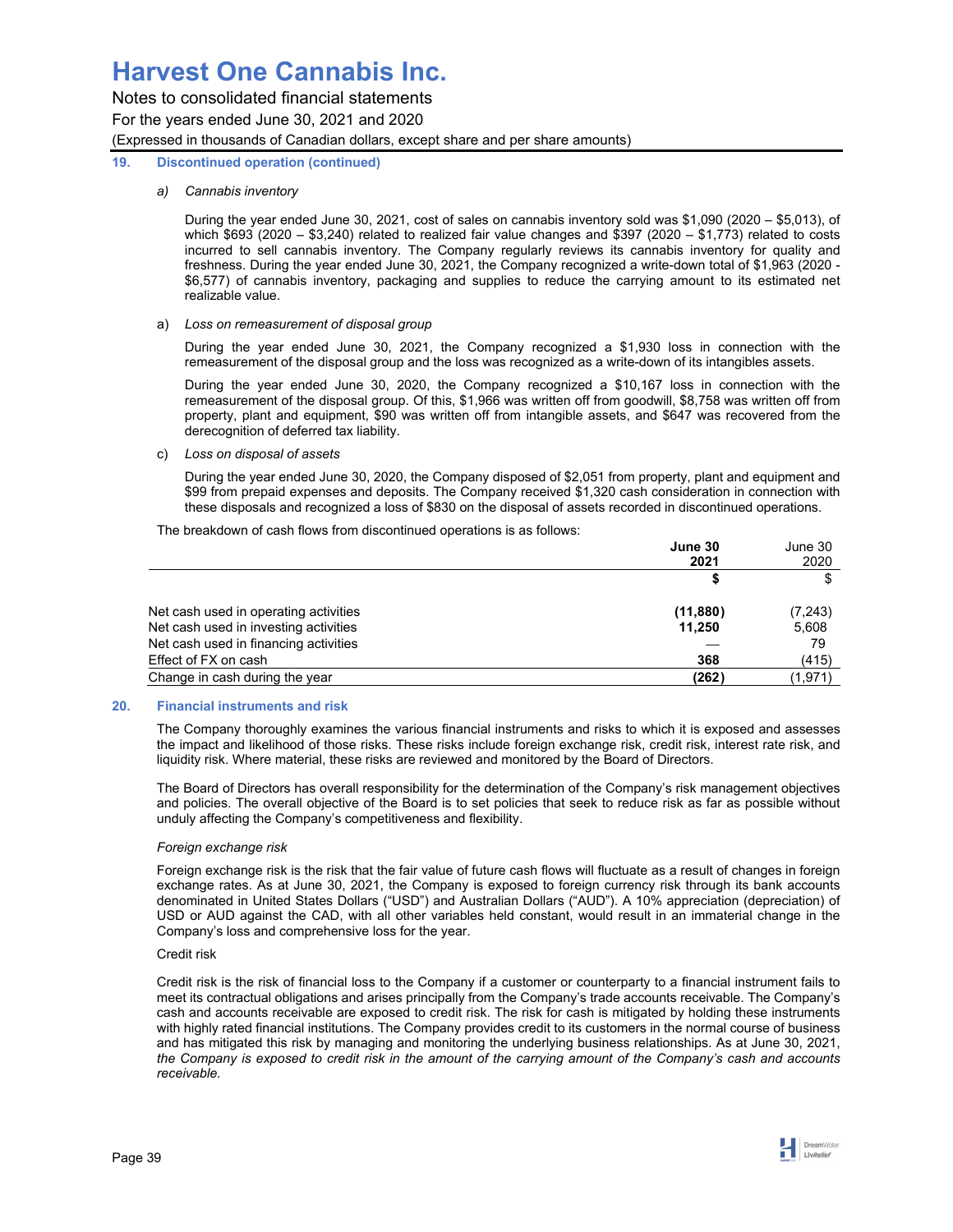Notes to consolidated financial statements

For the years ended June 30, 2021 and 2020

(Expressed in thousands of Canadian dollars, except share and per share amounts)

## **20. Financial instruments and risk (continued)**

As at June 30, 2021, the Company's aging of receivables was approximately as follows**:** 

|                 | June 30<br>2021<br>All Car | June 30<br>2020 |
|-----------------|----------------------------|-----------------|
|                 | S                          | \$              |
| $0 - 60$ days   | 876                        | 1,090           |
| $61 - 120$ days | 380                        | 249             |
|                 | 1,256                      | 1,339           |

#### *Interest rate risk*

Interest rate risk is the risk that the fair value or future cash flows of a financial instrument will fluctuate because of changes in market interest rates. The Company's loans bear interest at fixed rates and as such the Company is not exposed to any significant interest rate risk.

#### *Liquidity risk*

Liquidity risk is the risk that the Company will encounter difficulty in meeting obligations associated with financial liabilities. The Company manages liquidity risk by maintaining sufficient cash balances to enable settlement of transactions on the due date. Accounts payable and accrued liabilities have maturities of 30 days or less or are due on demand and are subject to normal trade terms. The Company has current assets of \$9,835 and current liabilities of \$7,236. The Company addresses its liquidity through debt or equity financing obtained through the sale of convertible debentures and common shares. While the Company has been successful in securing financings in the past, there is no assurance that it will be able to do so in the future.

#### *Price risk*

Price risk is the risk of variability in fair value due to movements in equity or market prices. As at June 30, 2021, the Company does not have a significant exposure to price risk as the Company does not possess financial instruments that are susceptible to a high degree of variability in the movements of equity or market prices.

### *Fair value hierarchy*

Financial instruments measured at fair value are classified into one of three levels in the fair value hierarchy according to the relative reliability of the inputs used to estimate the fair values. The three levels of the fair value hierarchy are:

- Level 1 Unadjusted quoted prices in active markets for identical assets or liabilities;
- Level 2 Inputs other than quoted prices that are observable for the asset or liability either directly or indirectly; and
- Level 3 Inputs that are not based on observable market data.

During the year ended June 30, 2021, there were no transfers of amounts between fair value levels.

Cash and short term investments are classified as a Level 1 financial instrument.

The Company's other financial instruments, including accounts receivable, and accounts payable and accrued liabilities are carried at cost which approximates fair value due to the relatively short maturity of those instruments. The carrying value of the Company's non-current portion of loans and borrowings approximate fair value as they bear a market rate of interest.

### **21. Capital management**

The Company manages its capital to maintain its ability to continue as a going concern and to provide returns to shareholders and benefits to other stakeholders. The capital structure of the Company consists of the components of shareholders' equity.

The Company manages its capital structure and adjusts it in light of economic conditions. The Company, upon approval from its Board of Directors, will balance its overall capital structure through new share issues or by undertaking other activities as deemed appropriate under the specific circumstances. The Company is not subject to externally imposed capital requirements. There were no changes to the Company's approach to capital management during the year ended June 30, 2021.

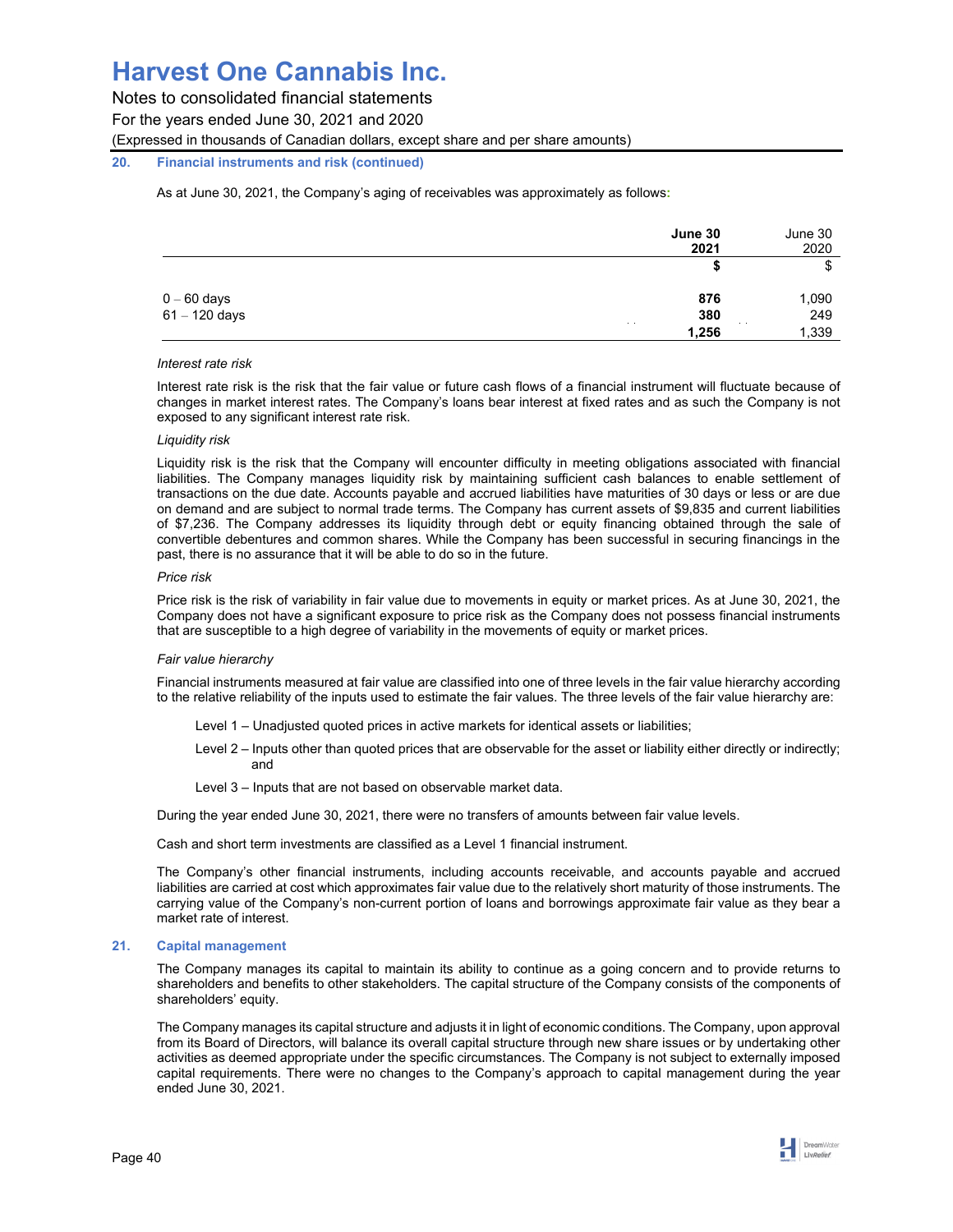## Notes to consolidated financial statements

For the years ended June 30, 2021 and 2020

(Expressed in thousands of Canadian dollars, except share and per share amounts)

## **22. Income Taxes**

Income tax recovery differs from expected income tax recovery if the Canadian federal and provincial statutory income tax rates were applied to loss before taxes. The principal factors causing these differences are shown below:

|                                            | June 30<br>2021 | June 30<br>2020<br>\$ |
|--------------------------------------------|-----------------|-----------------------|
|                                            |                 |                       |
| Loss before income taxes                   | (28, 538)       | (81, 393)             |
| Statutory tax rates                        | 27.0%           | 27.0%                 |
| Expected income tax recovery               | (7,705)         | (21, 976)             |
| Difference in foreign tax rates            | (34)            | 575                   |
| Effect of change in tax rates              | (53)            | 12                    |
| Effect of goodwill impairment              |                 | 11.634                |
| Effect of assets held for sale             | (1,591)         | 647                   |
| Adjustment to prior year tax estimates     | (2,727)         | (1,397)               |
| Non-deductible expenses                    | (1,789)         | 672                   |
| Change in unrecognized deferred tax assets | 14.215          | 9,806                 |
| Other                                      | (316)           | 27                    |
| Income tax recovery                        |                 |                       |

The nature and tax effect of the taxable temporary differences giving rise to deferred tax assets are summarized as follows:

|                                       |          | Recovered<br>through |          |
|---------------------------------------|----------|----------------------|----------|
|                                       | June 30  | (charged to)         | June 30  |
|                                       | 2020     | earnings             | 2021     |
|                                       | \$       | \$                   | \$       |
| Deferred tax assets                   |          |                      |          |
| Non-capital losses                    | 19,986   | 6,262                | 26,248   |
| Finance costs                         | 1,128    | (255)                | 873      |
| <b>Biological assets</b>              |          | 1,662                | 1,662    |
| Property, plant and equipment         | 200      | 3,780                | 3,980    |
| Other                                 | 168      | 3,225                | 3,393    |
| Total deferred tax assets             | 21,482   | 14,674               | 36,156   |
| <b>Deferred tax liabilities</b>       |          |                      |          |
| Inventories                           |          |                      |          |
| Intangible assets                     | (693)    | (451)                | (1, 144) |
| Property, plant and equipment         |          | (8)                  | (8)      |
| Total deferred tax liabilities        | (693)    | (459)                | (1, 152) |
|                                       |          |                      |          |
| Net deferred tax assets (liabilities) | 20,789   | 14,215               | 35,004   |
| Deferred tax assets not recognized    | (20,789) | (14, 215)            | (35,004) |
| Deferred tax liabilities              |          |                      |          |

The Company has accumulated non-capital losses from various jurisdictions for the year ended June 30, 2021 for income tax purposes, which may be deducted in the calculation of taxable income in future years. The Canadian noncapital losses will be expiring between 2026 and 2041. The USA non-capital losses will be expiring between 2043 and 2046.